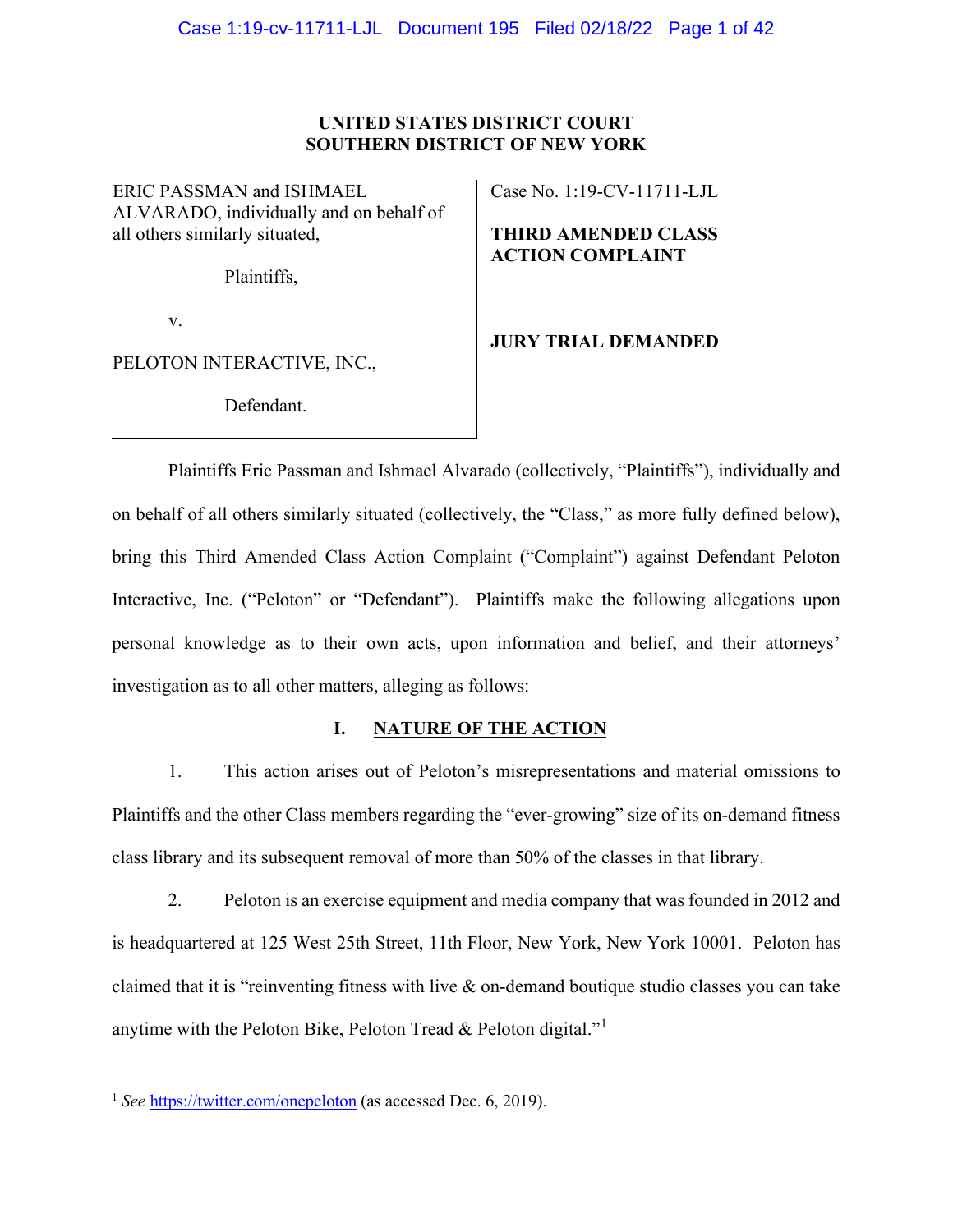## Case 1:19-cv-11711-LJL Document 195 Filed 02/18/22 Page 2 of 42

3. Peloton's main products are its luxury stationary bicycle ("Peloton Bike") and luxury treadmill ("Peloton Tread") (collectively, "Peloton Hardware") that, through their built-in interactive touchscreens, allow users to watch live and pre-recorded (or "on-demand") fitness classes through a monthly subscription service associated with the Peloton Hardware, aiming to provide the experience of a live fitness class from the comfort of users' homes.

4. Peloton's business initially started with its Peloton Bike, which offers live streaming and on-demand "spinning" classes from the comfort of consumers' homes. "Spinning" classes are popular indoor cycling instruction classes, initially popularized in the mid-1990s, that consist of professional coaches providing real-time instruction, guidance, and encouragement to riders, over a soundtrack of popular and other songs. Peloton has expanded this concept of interactive instructional fitness classes over soundtracks of popular music; e.g., to Peloton Tread and other weightlifting, strength training, outdoor running, yoga, meditation, stretching, and cardio-fitness classes.

5. Peloton markets and sells its subscription-based, on-demand fitness library for a monthly price of \$39 to purchasers of Peloton Hardware ("Peloton Membership"). In addition to the live and on-demand classes, the Peloton Membership provides, among other features, advanced metrics and a live interactive leaderboard that allows users to compete against each other. The Peloton Membership's content is coextensive across all platforms and includes the same live and on-demand bike, treadmill, free weight, yoga, and other fitness classes on both the Peloton Hardware and other devices.

6. On information and belief, all Peloton members must keep a credit card on file with Peloton in order to access the Peloton Membership.

2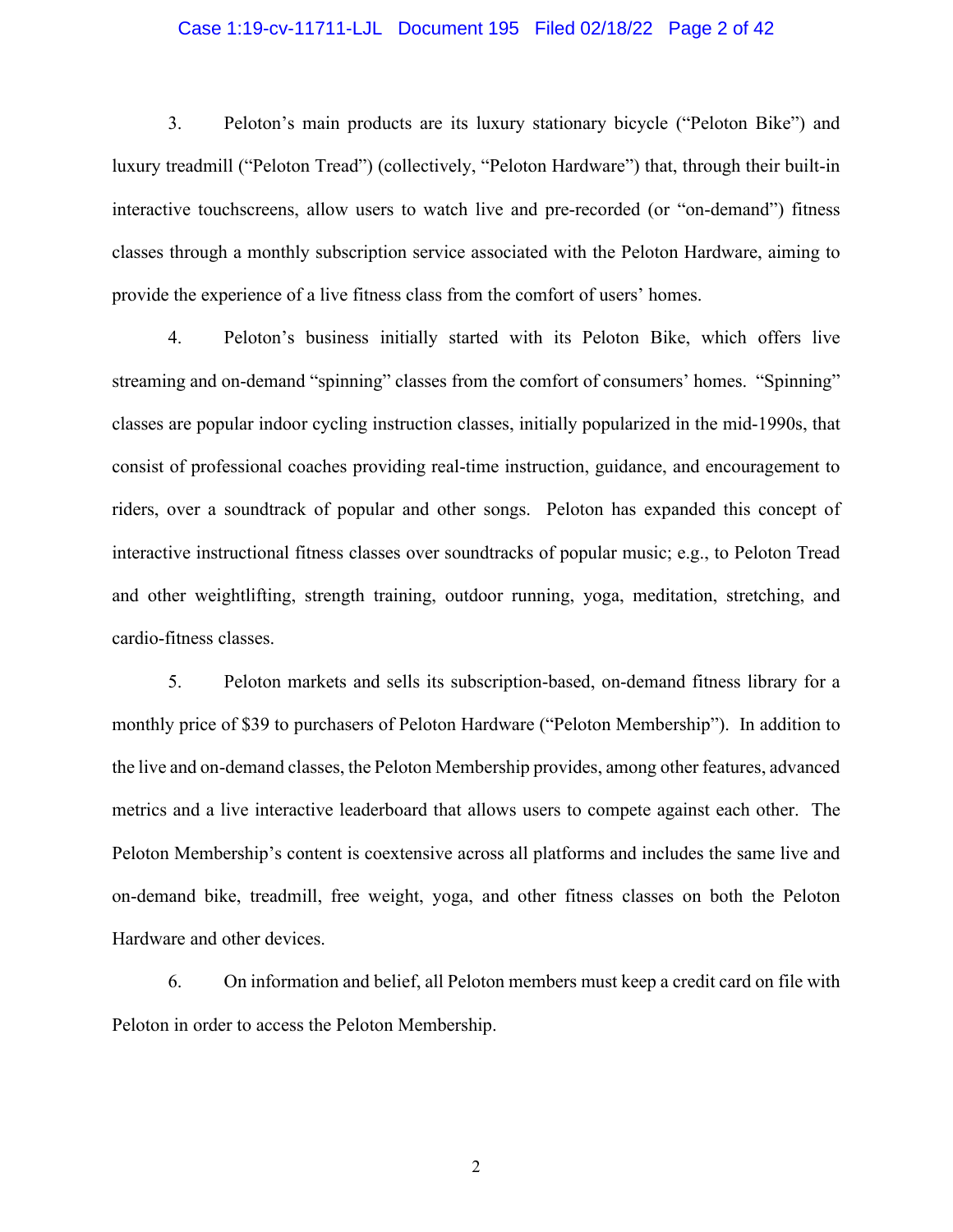## Case 1:19-cv-11711-LJL Document 195 Filed 02/18/22 Page 3 of 42

7. Peloton sees itself as a uniquely New York company. Peloton's co-founder and former CEO, John Foley,<sup>[2](#page-2-0)</sup> stated that "New York City is where Peloton started, and it will continue to be our home as we scale our business globally," while noting that New York City is where the best talent can be found at the "intersection of fitness, technology and media<sup>[1,]"[3](#page-2-1)</sup> Peloton's executive offices, accounting and finance department, marketing departments, studios, content production, and all of its other significant operations, including its banking operations, are headquartered or otherwise based in New York. In fact, New York is so central to Peloton's identity that, in its uniform contract with members from around the world, it requires that New York law apply to all aspects of those contractual relationships, to the exclusion of other states' laws.

8. Any time a member purchases Peloton Hardware or a Peloton Membership, that member's payment is routed to Peloton's bank accounts in New York.

9. These payments are recorded and managed by Peloton's Accounting and Finance department, located at Peloton's New York headquarters.

10. Upon information and belief, Peloton does not accept cash as a form of payment.

11. In exchange for these payments, the member gets access to the classes recorded, produced, and issued from Peloton's New York studios located at 140 West 23rd Street, New York, New York 10011 and 152 Christopher Street, New York, New York 10014. During the Class Period, Peloton's classes were filmed in New York.

<span id="page-2-0"></span><sup>2</sup> On February 8, 2022, Mr. Foley announced that he would be stepping down as Peloton's CEO, and that he would be replaced by Barry McCarthy (former CFO at Spotify).

<span id="page-2-1"></span><sup>3</sup> *See* [https://www.prnewswire.com/news-releases/peloton-to-expand-nyc-footprint-with-new-corporate](https://www.prnewswire.com/news-releases/peloton-to-expand-nyc-footprint-with-new-corporate-headquarters-at-hudson-commons-in-2020-300752307.html)[headquarters-at-hudson-commons-in-2020-300752307.html](https://www.prnewswire.com/news-releases/peloton-to-expand-nyc-footprint-with-new-corporate-headquarters-at-hudson-commons-in-2020-300752307.html) (last accessed Feb. 17, 2022).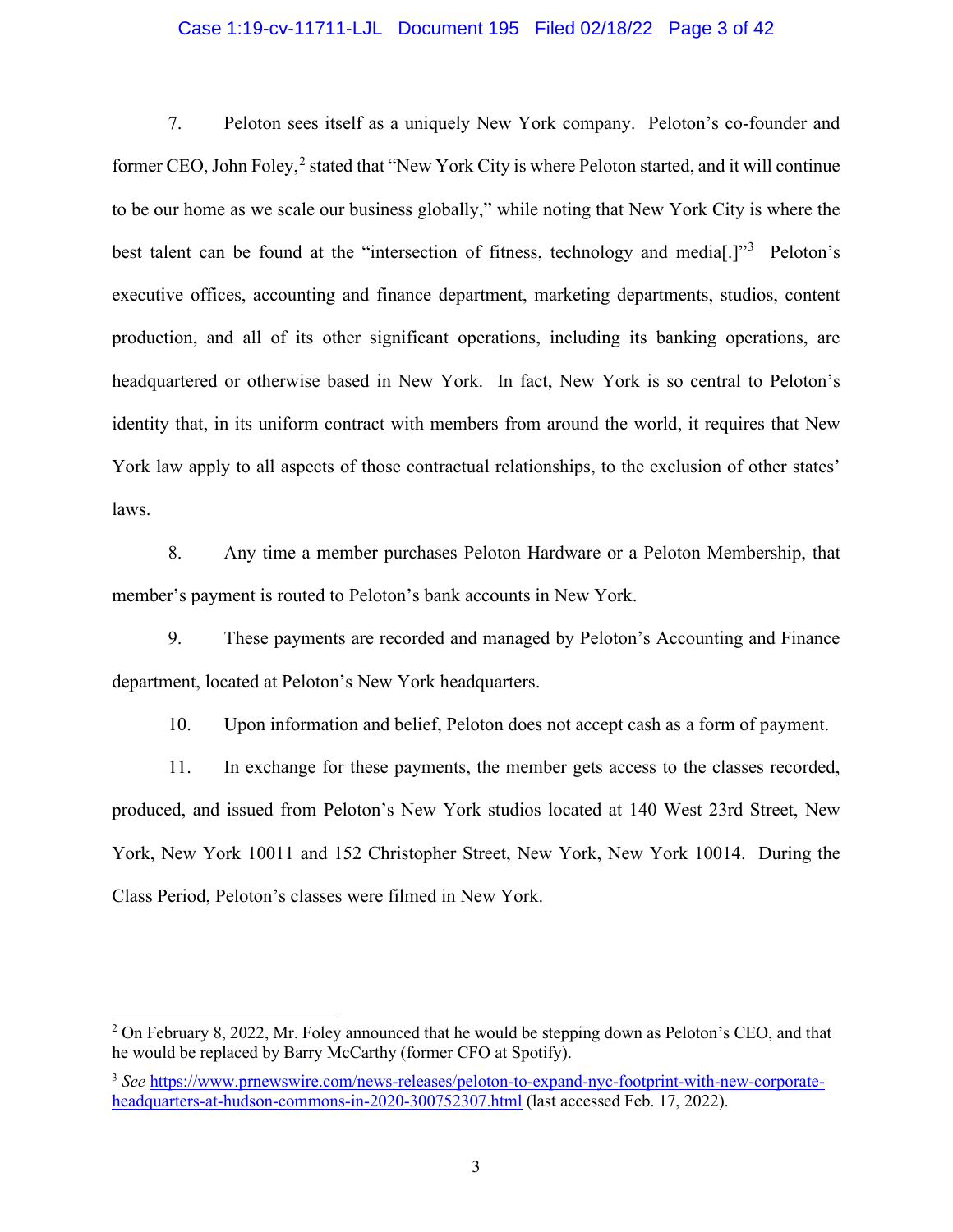## Case 1:19-cv-11711-LJL Document 195 Filed 02/18/22 Page 4 of 42

12. In order to acquire and retain members, Peloton purposefully and affirmatively engages in a variety of advertising and marketing campaigns originating from and/or approved by its Creative, Acquisition Marketing, Brand Marketing, and Retention Marketing departments, all located at Peloton's New York headquarters.

13. In order to differentiate itself from other fitness companies that market and sell similar fitness hardware, in-studio workout classes, and instructional home workout media, Peloton's marketing departments aided in developing a campaign to promote access to an "evergrowing" digital library of fitness classes led by professional instructors, available on-demand 24 hours per day, 7 days per week, from the comfort of one's home, for a flat monthly subscription fee. Approval for Peloton's "ever-growing library" representations occurred in New York, as well as, on information and belief, the formulation of Peloton's entire business model, including its "ever-growing" library.

14. The purpose and effect of this marketing campaign is that Peloton members and prospective members choose Peloton over competing fitness products, at least in part, because of access to a constantly growing number of digital classes, helping to replicate the same experience of an in-person exercise studio where a class can never be the same twice.

15. Peloton's "ever-growing" on-demand library is central to its marketing, because Peloton needs to ensure that customers spending thousands of dollars on the Peloton Hardware and Peloton Membership will not run out of new classes over time and will also be able to take and retake older classes. The size of Peloton's on-demand digital library has always been, and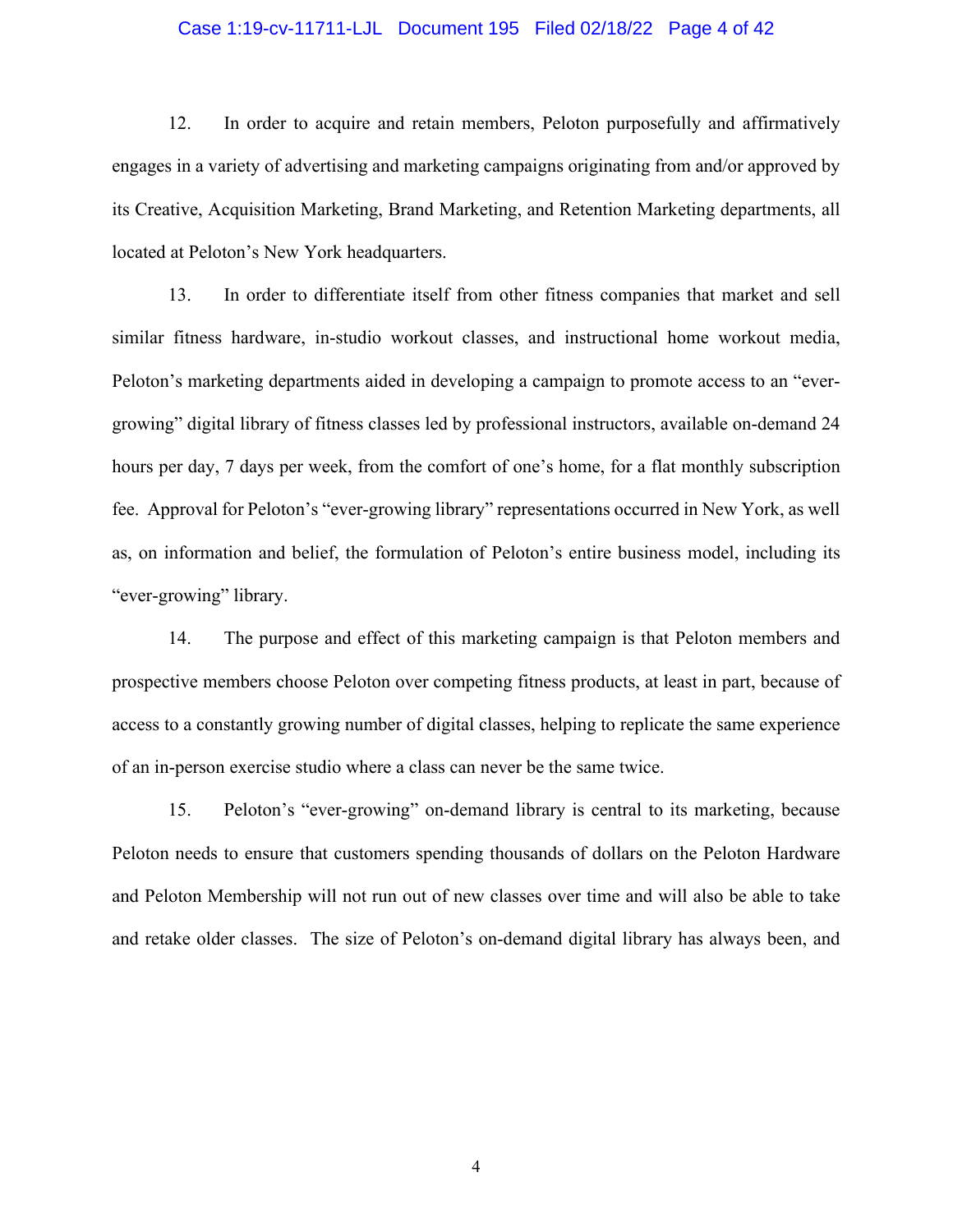## Case 1:19-cv-11711-LJL Document 195 Filed 02/18/22 Page 5 of 42

continues to be, central to Peloton's marketing<sup>[4](#page-4-0)</sup> because "the hardware is only as good as the app and subscription that comes with it."[5](#page-4-1)

16. The importance of Peloton's "ever-growing" on-demand library to its business model is demonstrated by the company's pre-IPO filing, classifying Peloton as a "technology," "media," and "software" company.<sup>[6](#page-4-2)</sup> John Foley even described Peloton as a "media company" with "10,000 classes on-demand" (emphasis added).<sup>[7](#page-4-3)</sup> The company also invested \$45 million to build the "best digital television streaming studio in the world."[8](#page-4-4)

17. Peloton's website touted its "thousands of boutique classes," and "ever-growing library of live and on-demand studio classes."<sup>[9](#page-4-5)</sup> Its website likewise represented that the Peloton Membership grants "unlimited access to a growing library of live streaming and on-demand classes, scenic rides, real-time performance tracking, and unlimited accounts for family and friends. No classes offered by Peloton are off limits."[10](#page-4-6)

18. Music has been central to the Peloton class experience from the beginning. Every on-demand and studio class includes a themed playlist curated by the instructor to match the tempo and intensity of the class. Peloton recognizes that "[m]usic is an important element of the overall

<span id="page-4-0"></span><sup>4</sup> *See* [https:///onepeloton.com/bike/classes](https://onepeloton.com/bike/classes) (as accessed Dec. 6, 2019).

<span id="page-4-1"></span><sup>5</sup> *See* [https://www.forbes.com/sites/bizcarson/2019/09/26/peloton-ceo-john-foley-faces-the-skeptics](https://www.forbes.com/sites/bizcarson/2019/09/26/peloton-ceo-john-foley-faces-the-skeptics-again-this-time-buyers-in-its-8-billion-ipo/%233b8f0f6f4349)[again-this-time-buyers-in-its-8-billion-ipo/#3b8f0f6f4349](https://www.forbes.com/sites/bizcarson/2019/09/26/peloton-ceo-john-foley-faces-the-skeptics-again-this-time-buyers-in-its-8-billion-ipo/%233b8f0f6f4349) (last accessed Dec. 6, 2019).

<span id="page-4-2"></span><sup>6</sup> *See* <https://fortune.com/2019/09/25/peloton-ipo-filing-media-company/> (last accessed Feb. 17, 2022).

<span id="page-4-3"></span><sup>7</sup> *See* [https://www.bizjournals.com/newyork/news/2018/08/03/peloton-ceo-were-becoming-a-media](https://www.bizjournals.com/newyork/news/2018/08/03/peloton-ceo-were-becoming-a-media-company.html)[company.html](https://www.bizjournals.com/newyork/news/2018/08/03/peloton-ceo-were-becoming-a-media-company.html) (last accessed Dec. 6, 2019).

<span id="page-4-4"></span><sup>8</sup> *Id.*

<span id="page-4-5"></span><sup>9</sup> <https://www.onepeloton.com/digital> (as accessed Apr. 25, 2019); *see also* [https://www.onepeloton.com/bike/classes.](https://www.onepeloton.com/bike/classes)

<sup>(&</sup>quot;Thousands of On-Demand Rides. Take a class anytime, with our daily-updated, extensive on-demand library"); *id.* ("Thousands of rides on-demand. Rider anytime with thousands of classes to choose from on-demand.") (last accessed Dec. 6, 2019).

<span id="page-4-6"></span><sup>&</sup>lt;sup>10</sup> See [https://support.onepeloton.com/hc/en-us/articles/201039338-Rides-included-with-the-Peloton](https://support.onepeloton.com/hc/en-us/articles/201039338-Rides-included-with-the-Peloton-subscription)[subscription.](https://support.onepeloton.com/hc/en-us/articles/201039338-Rides-included-with-the-Peloton-subscription)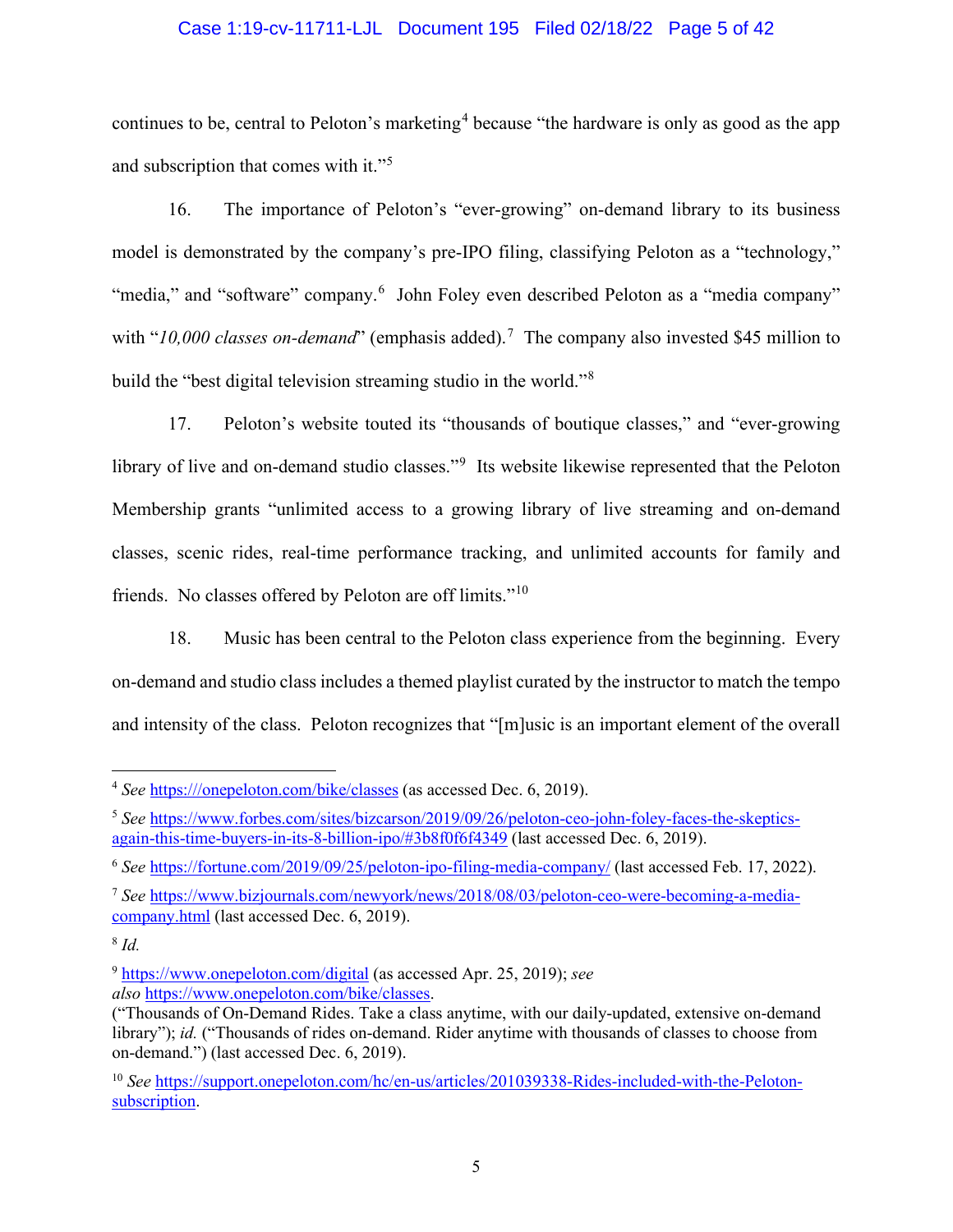## Case 1:19-cv-11711-LJL Document 195 Filed 02/18/22 Page 6 of 42

content that [it] make[s] available to [its] Members,"<sup>[11](#page-5-0)</sup> and, in May 2017, Peloton introduced a new feature allowing members to find on-demand classes based on the type of music featured therein. [12](#page-5-1)

19. Peloton is a sophisticated software company that provides content protected by various intellectual property laws. Peloton fully understands what the copyright laws require, having entered into sync licenses with certain other copyright holders, while, at the same time, using other musical works for free and without permission.<sup>[13](#page-5-2)</sup>

20. Peloton knew that it was, in part, building its on-demand library with copyrighted material for which it did not have the proper licenses. Peloton thus knew or should have known that because it lacked the appropriate licenses for the music accompanying the classes in its ondemand digital library, its library cannot legitimately be "ever-growing" and was actually knowingly built, in material part, on an illegal foundation.

21. In April 2018, Peloton received a cease-and-desist letter regarding its alleged copyright infringement of many songs appearing in classes in its on-demand class library.<sup>[14](#page-5-3)</sup> Notwithstanding being placed on notice of its alleged copyright infringement, Peloton continued to promise an "ever-growing" class library to consumers and to heavily market that fact to its customers and prospective customers as a key Peloton selling point.

<span id="page-5-0"></span><sup>&</sup>lt;sup>11</sup> SEC Form S-1 Registration Statement at 18, available at [https://www.sec.gov/Archives/edgar/data/1639825/000119312519230923/d738839ds1.htm.](https://www.sec.gov/Archives/edgar/data/1639825/000119312519230923/d738839ds1.htm)

<span id="page-5-1"></span><sup>&</sup>lt;sup>12</sup> See Find Your Favorite Genres with Our Brand-New Music Filtering Feature, Cadence (May 26, 2017),<https://cadence.pelotoncycle.com/find-favorite-genres-brand-new-music-filtering-feature/1907/> (as accessed Dec. 6, 2019).

<span id="page-5-2"></span><sup>13</sup> *See Downtown Music Publishing LLC, et al. v. Peloton Interactive, Inc.*, No. 1:19-cv-02426-DLC, ECF No. 76, ¶ 1 (S.D.N.Y. Sept. 27, 2019).

<span id="page-5-3"></span><sup>&</sup>lt;sup>14</sup> Peloton's classes consist of coaches providing real-time instruction, guidance, and encouragement to riders, over a soundtrack of popular and other songs.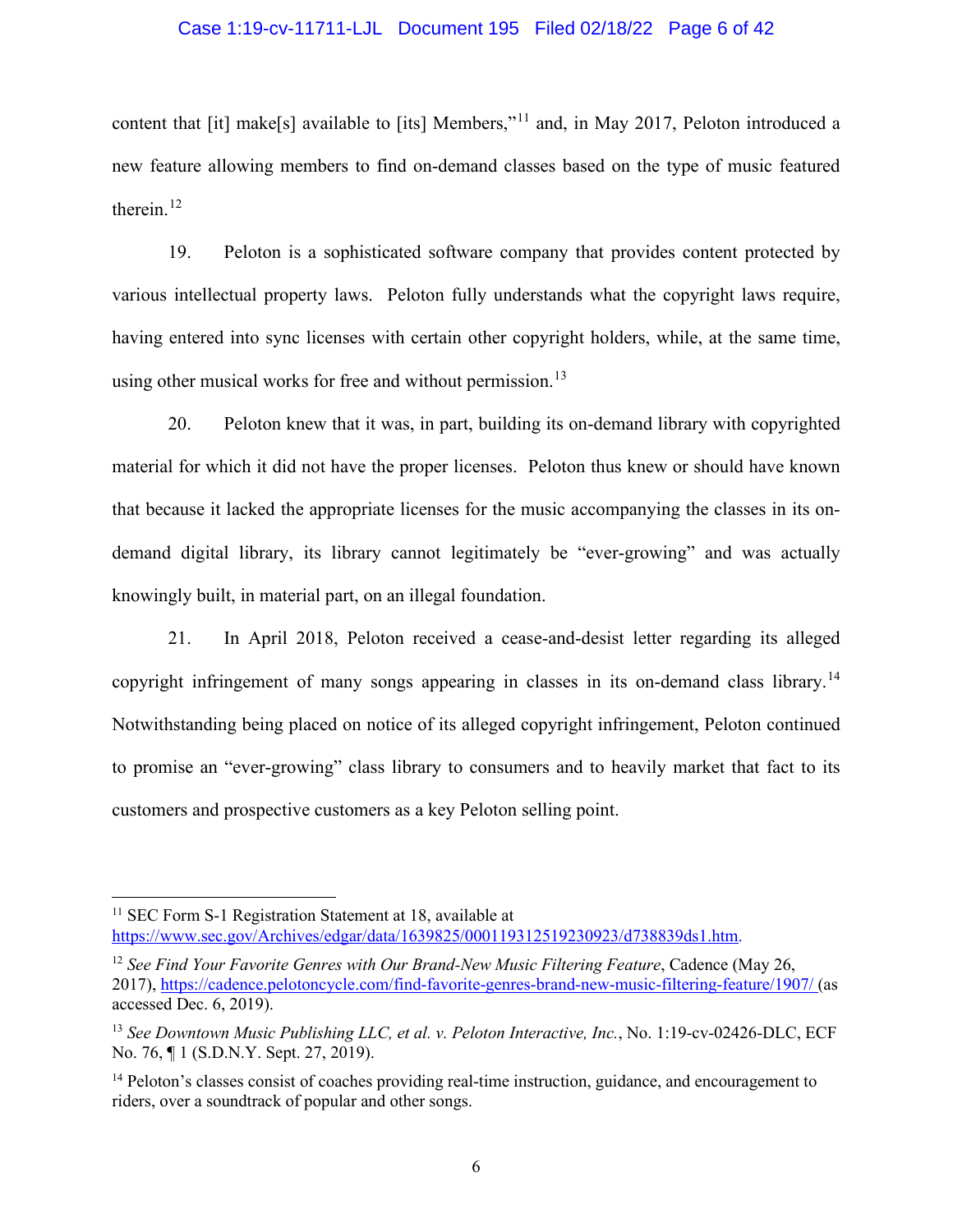## Case 1:19-cv-11711-LJL Document 195 Filed 02/18/22 Page 7 of 42

22. In March 2019, several members of the National Music Publishers Association ("NMPA") collectively filed a lawsuit against Peloton, seeking more than \$150 million in damages, alleging that Peloton has been using their musical works for years in its workout videos without proper licensing, resulting in lost income for songwriters. The lawsuit further alleged that "Peloton's infringement was and continues to be knowing and reckless" and that "Peloton fully understood what the copyright law required, having entered into sync licenses with certain other copyright holders, while trampling the rights of Plaintiffs by using their musical works for free and without permission."[15](#page-6-0)

23. Although Peloton denied that it was violating copyright laws and asserted counterclaims against the NMPA for antitrust violations and tortious interference with prospective business relations, on March 25, 2019, in the face of the NMPA's copyright infringement lawsuit, Peloton—for its own economic advantage and to the financial detriment of its customers abruptly removed every class from its on-demand library that contained one or more of the allegedly copyright infringing songs. In total, this resulted in the removal of more than half of the classes from its on-demand library.<sup>[16](#page-6-1)</sup>

24. The decision to remove the majority of Peloton's on-demand library was made in New York and effectuated in New York.

25. Prior to March 25, 2019, the Peloton Membership made available more than 12,000 on-demand classes to its users. Following Peloton's March 2019 purge of its on-demand library

<span id="page-6-0"></span><sup>15</sup> *See Downtown Music Publishing LLC, et al. v. Peloton Interactive, Inc.*, No. 1:19-cv-02426-DLC, ECF No. 76, ¶ 1 (S.D.N.Y. Sept. 27, 2019).

<span id="page-6-1"></span><sup>16</sup> *See Downtown Music Publishing LLC, et al. v. Peloton Interactive, Inc.*, No. 1:19-cv-02426-DLC, ECF No. 31, Counterclaims ¶ 59 (S.D.N.Y. Apr. 30, 2019); *see also id.*, Counterclaims ¶¶ 10, 42, 46, 52, 57.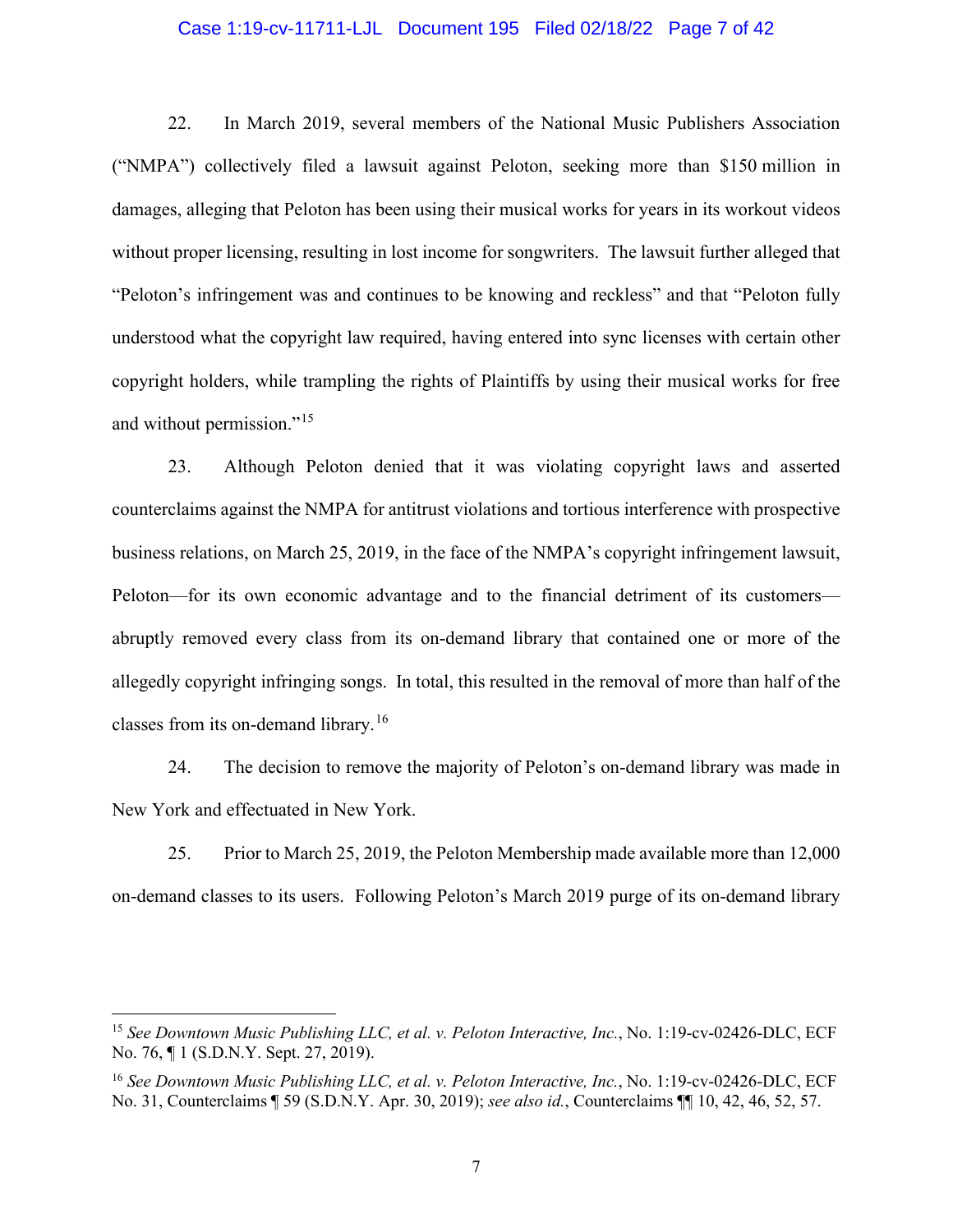## Case 1:19-cv-11711-LJL Document 195 Filed 02/18/22 Page 8 of 42

from its New York headquarters, fewer than half that many on-demand classes remained available to users.<sup>[17](#page-7-0)</sup>

26. Peloton's abrupt removal of the infringing songs led to the removal of many thousands of classes—more than 50% of its on-demand digital library—greatly reduced the ondemand options upon which Peloton bases its marketing and uses as a differentiating factor to garner more customers and market share for both the Peloton Hardware and the Peloton Membership.<sup>[18](#page-7-1)</sup>

27. The copyright infringement lawsuit and subsequent purge of Peloton's on-demand library also significantly decreased the quality and quantity of popular music available on Peloton's workout class playlists, thus materially diminishing users' experience with both the Peloton Hardware and Peloton Membership.<sup>[19](#page-7-2)</sup> The infringing works included songs from popular artists such as Beyoncé, Michael Jackson, Madonna, Kanye West, Jay Z, Luke Bryan, and Justin Timberlake, to name a few.<sup>[20](#page-7-3)</sup> In addition to losing more than 50% of their on-demand classes, users lamented that the workouts in the new classes (those without the removed songs) don't "flow

<span id="page-7-0"></span><sup>17</sup> *See* [https://imgur.com/XxdUOJn;](https://imgur.com/XxdUOJn) *see also*

[https://docs.google.com/spreadsheets/d/1LAE9kDqxkj4CkZ7TzS7ce6g5cxkMUOMdDssxKWpS0ak/edit](https://docs.google.com/spreadsheets/d/1LAE9kDqxkj4CkZ7TzS7ce6g5cxkMUOMdDssxKWpS0ak/edit?usp=sharing) [?usp=sharing.](https://docs.google.com/spreadsheets/d/1LAE9kDqxkj4CkZ7TzS7ce6g5cxkMUOMdDssxKWpS0ak/edit?usp=sharing)

<span id="page-7-1"></span><sup>18</sup> *See* Mary Hanbury, *Peloton took down workout classes featuring songs at the center of a \$150 million lawsuit, and some users are furious*, Business Insider (Mar. 27, 2019), <https://www.businessinsider.com/peloton-removes-classes-member-outcry-2019-3>

<span id="page-7-2"></span><sup>19</sup> *See* Natt Garun, *Peloton owners are pissed about bad music after copyright lawsuit*, The Verge (April 24, 2019, 1:47 p.m.), [https://www.theverge.com/2019/4/24/18514036/peloton-music-copyright-fitness](https://www.theverge.com/2019/4/24/18514036/peloton-music-copyright-fitness-studios-gym-on-demand-media-strategy)[studios-gym-on-demand-media-strategy](https://www.theverge.com/2019/4/24/18514036/peloton-music-copyright-fitness-studios-gym-on-demand-media-strategy) (last accessed Feb. 17, 2022); *see also* Mary Hanbury, *Peloton took down workout classes featuring songs at the center of a \$150 million lawsuit, and some users are furious*, Business Insider US (March 27, 2019), [https://www.businessinsider.com/peloton-removes](https://www.businessinsider.com/peloton-removes-classes-member-outcry-2019-3)[classes-member-outcry-2019-3](https://www.businessinsider.com/peloton-removes-classes-member-outcry-2019-3) (last accessed Feb. 17, 2022).

<span id="page-7-3"></span><sup>20</sup> *See* Non-Exhaustive List of Works Infringed by Peloton, by Publisher (Ex. 1). Tellingly, years later, Peloton has reintroduced classes with some of these same artists, having finally secured rights to use their music. For example, Peloton now markets that it has classes with music entirely from Beyoncé. *See*  <https://blog.onepeloton.com/beyonce-collaboration/> (last accessed Feb. 17, 2022).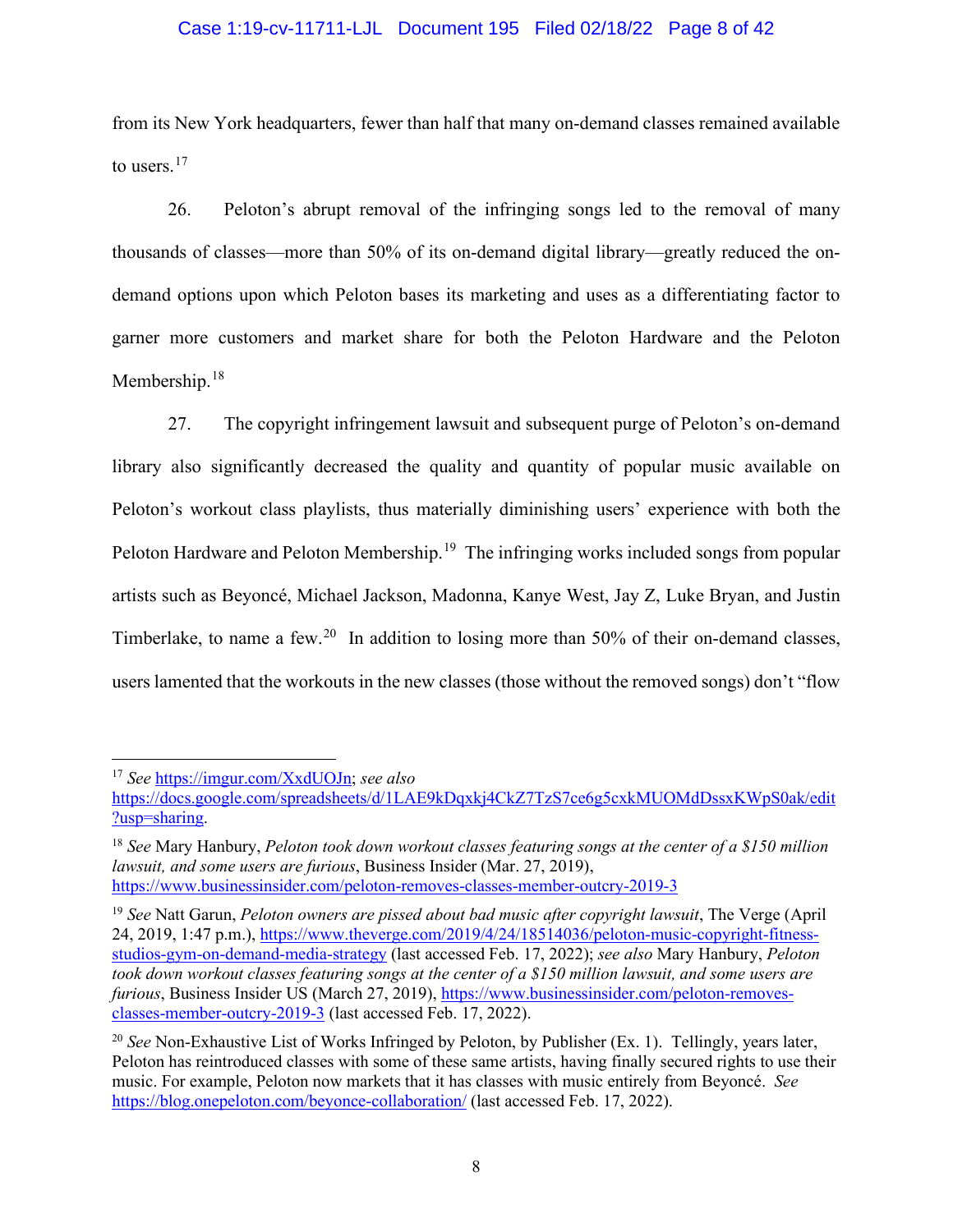## Case 1:19-cv-11711-LJL Document 195 Filed 02/18/22 Page 9 of 42

like they used to" and struggled to "find a playlist with 50 percent decent songs" after Peloton's removal of the infringing works.<sup>[21](#page-8-0)</sup>

28. Peloton's then-CEO,John Foley, falsely promised Peloton Membership subscribers that the removal of "classes" would "not affect your experience with (or the cost of) [Peloton's] service, or access to the kind of music you're used to hearing behind [Peloton's] instructors in the thousands of classes in [Peloton's] library."[22](#page-8-1) That representation, however, is demonstrably false, and Peloton never disclosed to its subscribers, including Plaintiffs and the other Class members, that it would be removing over half of the classes from its on-demand library.

29. The NMPA later amended its complaint against Peloton alleging that it "found another 1,324 songs that have been streamed by Peloton instructors during classes without approval," which will likely result in Peloton's removal of additional classes from its on-demand library.<sup>23</sup> The NMPA then sought over \$300 million in damages for Peloton's knowing, widespread copyright infringement.<sup>[24](#page-8-3)</sup> Peloton later settled the lawsuit.<sup>[25](#page-8-4)</sup>

30. Despite being put on actual notice as early as April 9, 2018 that it was using infringing songs to build its digital library, Peloton's website—which Peloton knows is its primary source for marketing its Peloton Hardware and Peloton Membership—continued to market "an

<span id="page-8-0"></span><sup>21</sup> *See* Natt Garun, *Peloton owners are pissed about bad music after copyright lawsuit*, The Verge (April 24, 2019), [https://www.theverge.com/2019/4/24/18514036/peloton-music-copyright-fitness-studios-gym](https://www.theverge.com/2019/4/24/18514036/peloton-music-copyright-fitness-studios-gym-on-demand-media-strategy)[on-demand-media-strategy](https://www.theverge.com/2019/4/24/18514036/peloton-music-copyright-fitness-studios-gym-on-demand-media-strategy) (last accessed Feb. 17, 2022).

<span id="page-8-1"></span><sup>22</sup> *See* Mary Hanbury, *Peloton took down workout classes featuring songs at the center of a \$150 million lawsuit, and some users are furious*, Business Insider (Mar. 27, 2019), <https://www.businessinsider.com/peloton-removes-classes-member-outcry-2019-3> (last accessed Feb. 17, 2022).

<span id="page-8-2"></span><sup>23</sup> *See* <https://observer.com/2019/09/peloton-music-licensing-lawsuit-ipo/> (last accessed Feb. 17, 2022).

<span id="page-8-3"></span><sup>&</sup>lt;sup>24</sup> If Peloton removes additional classes from its on-demand library due to the expanded scope of the infringement allegations, the class alleged herein will increase commensurately.

<span id="page-8-4"></span><sup>25</sup> *See* [https://www.prnewswire.com/news-releases/nmpa-and-peloton-announce-settlement-of-litigation](https://www.prnewswire.com/news-releases/nmpa-and-peloton-announce-settlement-of-litigation-joint-collaboration-agreement-301012233.html)[joint-collaboration-agreement-301012233.html](https://www.prnewswire.com/news-releases/nmpa-and-peloton-announce-settlement-of-litigation-joint-collaboration-agreement-301012233.html) (last accessed Feb. 17, 2022).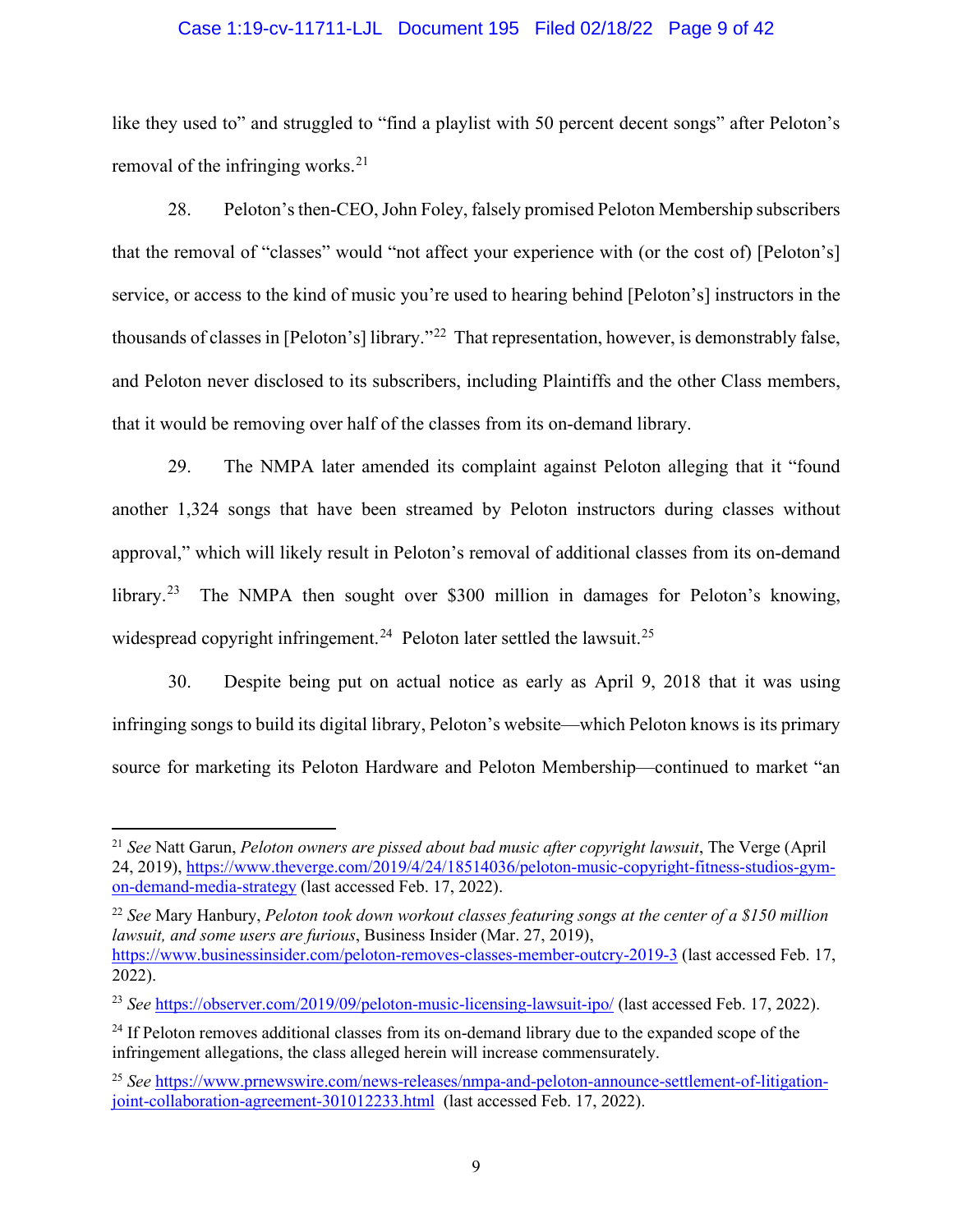## Case 1:19-cv-11711-LJL Document 195 Filed 02/18/22 Page 10 of 42

expansive, ever-growing library of live and on-demand studio classes taught by world-class instructors."<sup>[26](#page-9-0)</sup> It also notified consumers during the purchasing process that its "Bike packages" require a monthly Peloton Membership,  $27$  which includes "unlimited access to a growing library of live streaming and on-demand Peloton classes."<sup>28</sup>

31. As part of Plaintiffs' and the other Class members' Peloton subscriptions, they expected and were entitled to use a substantial, on-demand class library that would continue to grow, as Peloton repeatedly represented. Yet, when Peloton accepted Plaintiffs' and the other Class members' subscription payments, Peloton knew or should have known that Plaintiffs and the other Class members would not be able to use an ever-growing on-demand class library because the number of on-demand classes would be materially decreasing due to Peloton's wrongful conduct.

32. Nonetheless, Peloton misrepresented and/or omitted that information from Plaintiffs and the other Class members, continued to represent to existing and potential subscribers that its on-demand digital library would be "ever-growing," and continued to charge full price for its Peloton Membership, despite knowing that its subscribers would necessarily not be receiving everything that Peloton represented they would receive.

33. In a November 19, 2018 press release—months after Peloton received the cease and desist letter from the NMPA—Peloton represented that "Peloton produces nearly 24 hours of live content per day from its Peloton Bike and Peloton Tread Studios in NYC, *and has more than 10,000 live and on-demand instructor-led indoor cycling, running, bootcamp, yoga and* 

<span id="page-9-0"></span><sup>26</sup> *See* <https://www.onepeloton.ca/app> (as accessed Dec. 6, 2019).

<span id="page-9-1"></span><sup>27</sup> *See* <https://www.onepeloton.com/shop/bike> (as accessed Dec. 6, 2019).

<span id="page-9-2"></span><sup>28</sup> *See* <https://www.onepeloton.com/shop/bike/subscription> (as accessed Dec. 6, 2019).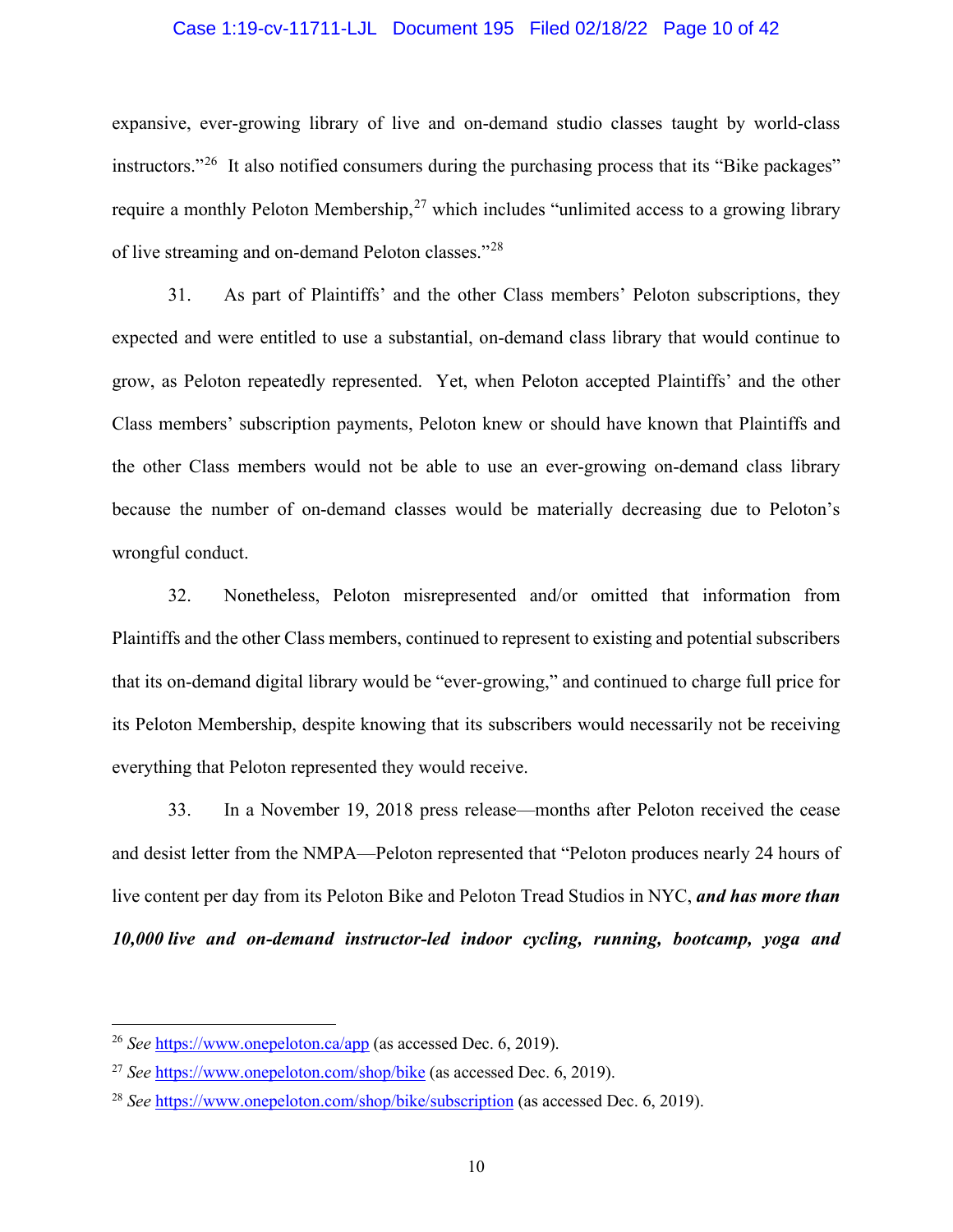## Case 1:19-cv-11711-LJL Document 195 Filed 02/18/22 Page 11 of 42

*stretching classes for its Peloton Bike, Peloton Tread and Peloton Digital platforms.* To date, Peloton has nearly one million Members, comprising Peloton Bike and Peloton Tread owners, iOS app users and in-studio riders, and expects to add millions more in the coming years." (emphasis added). $29$ 

34. By misrepresenting that its on-demand digital library would be "ever-growing" and failing to disclose the imminent removal of over half of its on-demand library, Peloton—from and through its New York headquarters—entered into contractual relationships with Plaintiffs and the other Class members, engaged in financial transactions and accepted payments from Plaintiffs and the other Class members, and defrauded Plaintiffs and the other Class members, depriving them of the benefit of their bargain with Peloton, and/or unjustly enriching itself at Plaintiffs' and the other Class members' expense, as a result of Peloton's wrongful conduct alleged herein. Plaintiffs, individually and on behalf of the other Class members they seek to represent, seek monetary damages, statutory penalties, and injunctive relief, asserting claims for Peloton's violation of New York's consumer protection and false advertising statutes, N.Y. Gen. Bus. Law §§ 349 and 350.

## **II. PARTIES**

## **A. Plaintiffs**

35. Eric Passman is a citizen of New York, residing in Nassau County, New York. Plaintiff Passman, relying on Peloton's uniform representations about its "ever-growing" or "growing" on-demand library of fitness classes, entered into a transaction with New York-based Peloton, resulting in his purchase of a Peloton Bike and the Peloton Membership in February 2017, and has paid all required hardware, software, and subscription fees relating thereto.

<span id="page-10-0"></span><sup>29</sup> *See* [https://www.prnewswire.com/news-releases/peloton-to-expand-nyc-footprint-with-new-corporate](https://www.prnewswire.com/news-releases/peloton-to-expand-nyc-footprint-with-new-corporate-headquarters-at-hudson-commons-in-2020-300752307.html)[headquarters-at-hudson-commons-in-2020-300752307.html](https://www.prnewswire.com/news-releases/peloton-to-expand-nyc-footprint-with-new-corporate-headquarters-at-hudson-commons-in-2020-300752307.html) (as accessed Dec. 5, 2019).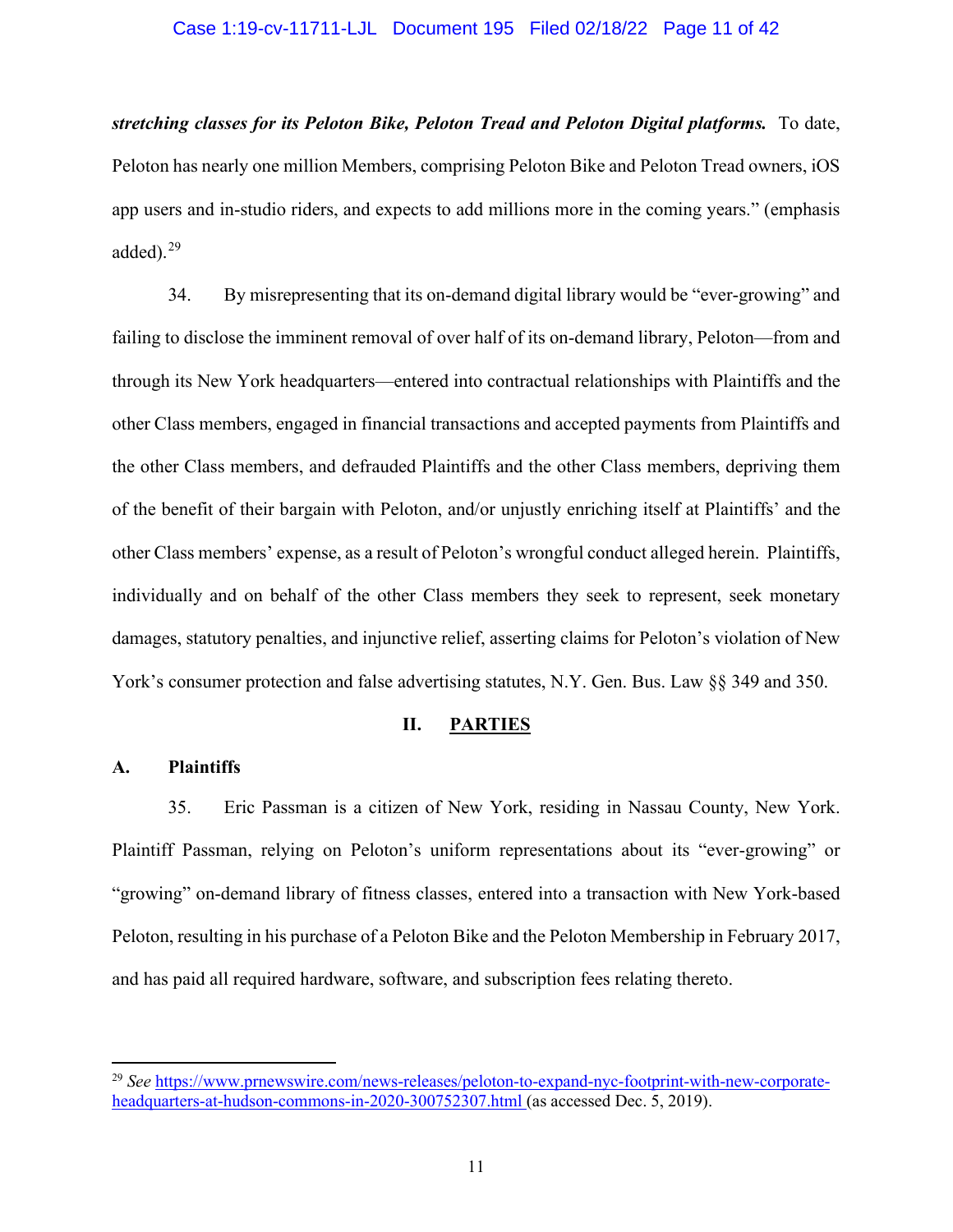## Case 1:19-cv-11711-LJL Document 195 Filed 02/18/22 Page 12 of 42

36. Eric Passman's purchase of his Peloton membership subscription was made electronically, as were all his monthly fee payments.

37. Ishmael Alvarado is a citizen of New York, residing in New York County, New York. Plaintiff Alvarado, relying on of Peloton's uniform representations about its "ever-growing" or "growing" on-demand library of fitness classes, entered into a transaction with New York-based Peloton, resulting in the purchase in January 2019 of a subscription for a Peloton Bike that he and his wife purchased from a friend in New York. Mr. Alvarado has paid all required software and subscription fees relating thereto.

38. Ishmael Alvarado's purchase of his Peloton Membership subscription was made electronically, as were all his monthly fee payments.

39. Plaintiff Passman and Plaintiff Alvarado (collectively "Plaintiffs") have continued to pay Peloton for subscription services since they acquired the Peloton hardware, and Plaintiffs have continued to pay those services electronically with their respective credit cards.

40. Prior to purchasing the Peloton Hardware and commencing payment for the Peloton Membership subscription, neither Peloton nor its agents or representatives informed Plaintiffs that Peloton had been accused of violating any laws or that a substantial portion of its Peloton Membership's on-demand digital library would be (or might be) removed.

41. Peloton's representations and material omissions regarding its on-demand library caused Plaintiffs to pay increased costs for the Peloton Hardware and corresponding Peloton Membership, which was worth less than represented because Peloton's representations and/or omissions regarding its on-demand digital library were deceptive and misleading and constituted false advertising.

12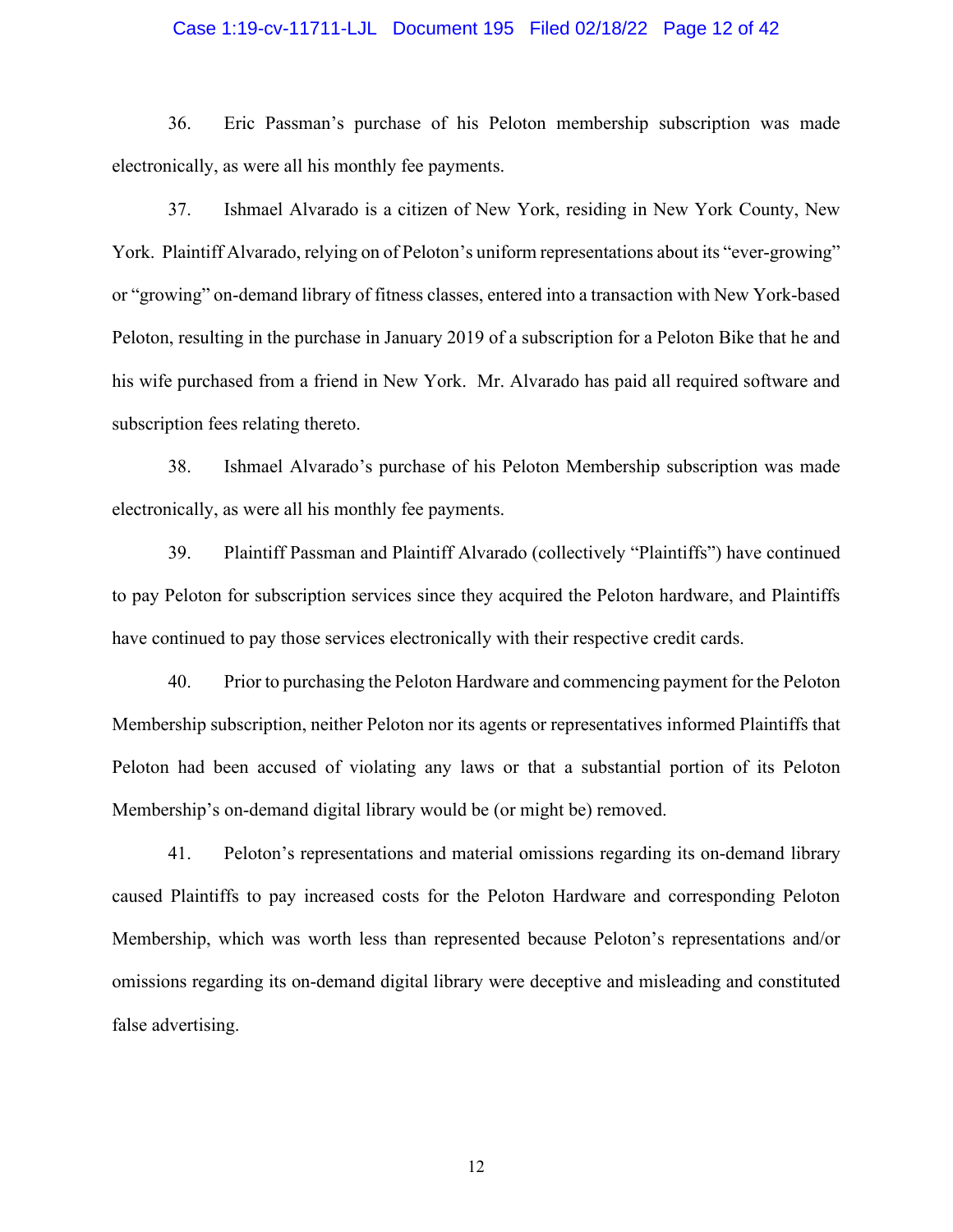# Case 1:19-cv-11711-LJL Document 195 Filed 02/18/22 Page 13 of 42

42. Peloton's representations and material omissions were part of the basis of the bargain, in that Plaintiffs attributed value to Peloton's promises regarding the nature and characteristics of its on-demand digital library and would not have purchased the Peloton Hardware and corresponding Peloton Membership, or would not have purchased it on the same terms, if they knew the truth that Peloton's on-demand digital library would shrink dramatically, by more than 50%.

## **B. Defendant**

43. Peloton is a Delaware corporation, with its corporate headquarters and principal place of business located in New York City, New York. Peloton is subject to the jurisdiction of this Court and may be served with process at its principal executive office located at 125 West 25th Street, 11th Floor, New York, New York.

44. Peloton, from its New York headquarters, markets and sells its apparel, hardware accessories, hardware, and Subscription Service throughout the United States including in this District. Peloton is registered with the New York State, Department of State to conduct business in New York.

45. Peloton bills itself as "the largest interactive fitness platform in the world," claiming, as of June 30, 2021, to have more than 5.9 million members, and annual revenue of over \$4 billion. Peloton is publicly-traded on NASDAQ ("PTON") and as of the date of this Third Amended Complaint, had a market cap exceeding \$10 billion.<sup>[30](#page-12-0)</sup>

<span id="page-12-0"></span> $30$  Peloton's market capitalization has dropped significantly in recent months (approximately 75%) for various reasons, including increased competition.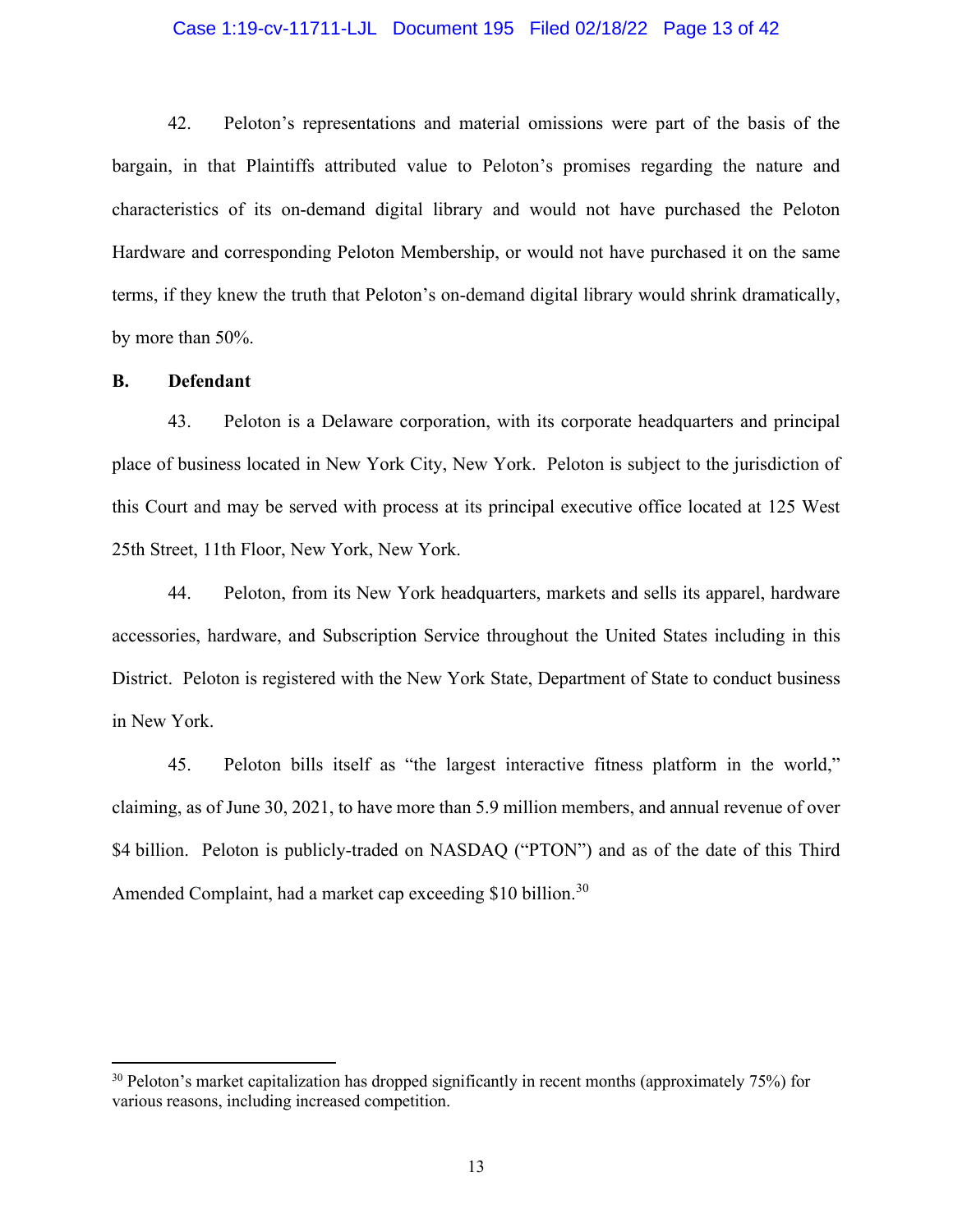#### **III. JURISDICTION AND VENUE**

46. This Court has subject matter jurisdiction pursuant to 28 U.S.C. § 1332(d)(2) because this is a class action, there is minimal diversity, and the amount in controversy exceeds \$5 million, exclusive of interest and costs.

47. The Court has personal jurisdiction over Peloton because it resides and is subject to general jurisdiction in this District. The Court also has personal jurisdiction over Peloton, because it markets, distributes, and sells its apparel, hardware, accessories, and Subscription Service throughout the United States, including in this District, and the conduct complained of occurred in or was targeted at this District. Additionally, Peloton's Terms of Service provides that all disputes not required to be arbitrated be adjudicated in New York, New York and are to be governed by New York law. [31](#page-13-0)

48. Venue is proper in this District, because Defendant resides in this District and a substantial part of the events or omissions giving rise to Plaintiffs' claims occurred in this District. 28 U.S.C. § 1391(b)(1)-(2).

## **IV. PELOTON'S ARBITRATION CLAUSE**

49. Peloton has categorically denied that it used infringing songs in its on-demand classes and that it continues to violate copyright laws.[32](#page-13-1) Notwithstanding its contention that it had done nothing wrong, Peloton nonetheless chose to unilaterally gut its on-demand library for its own economic advantage and financial benefit to the material detriment of Plaintiffs and the other Class members.

<span id="page-13-0"></span><sup>31</sup> *See* Peloton Terms of Service at 21-22 (Ex. 2).

<span id="page-13-1"></span><sup>32</sup> *See Downtown Music Publishing LLC, et al. v. Peloton Interactive, Inc.*, No. 1:19-cv-02426-DLC, ECF No. 87, ¶ 1 (S.D.N.Y. Oct. 11, 2019).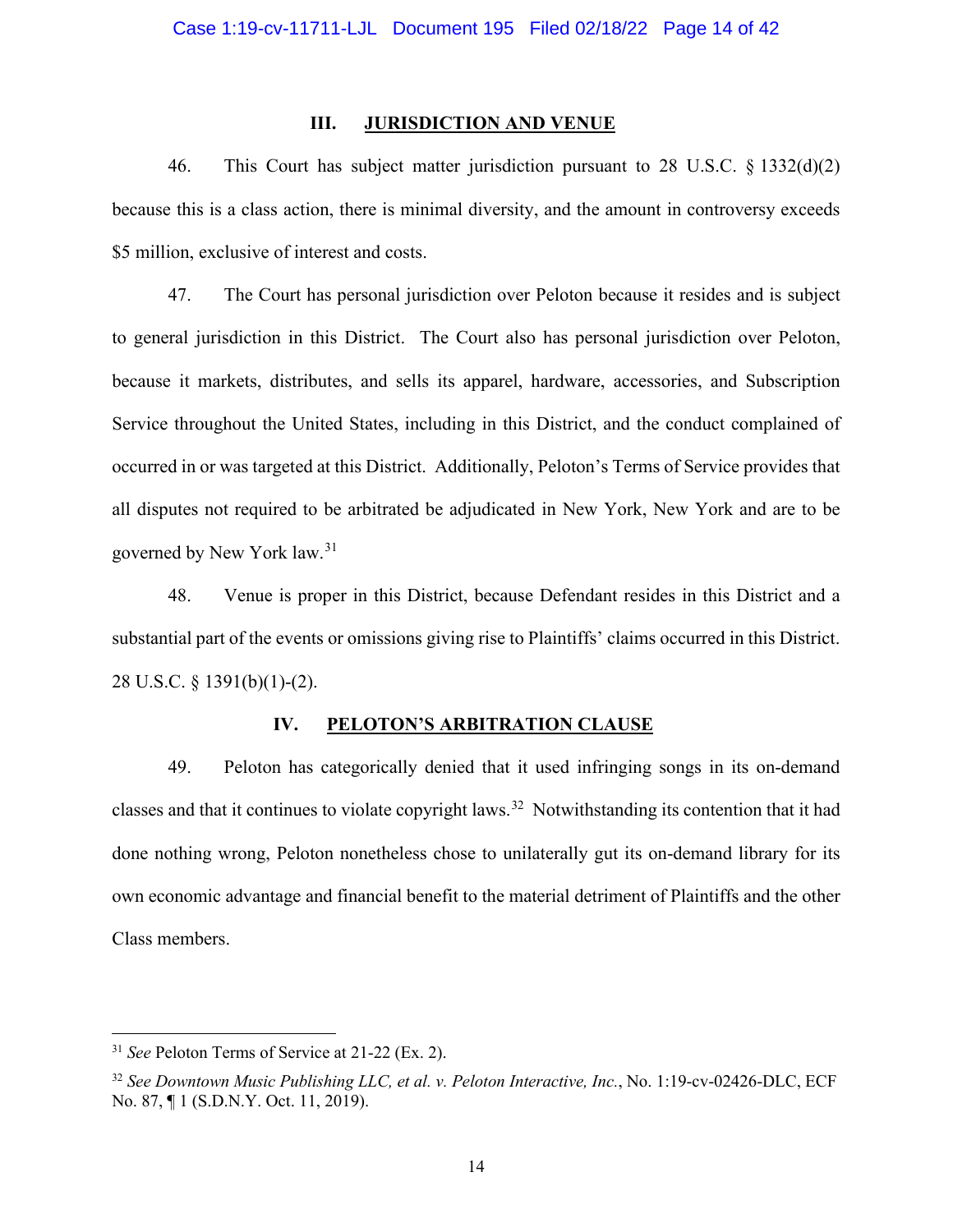## Case 1:19-cv-11711-LJL Document 195 Filed 02/18/22 Page 15 of 42

50. Peloton felt empowered to cheat Plaintiffs and the other Class members by gutting its on-demand library for its own commercial protection and advantage because its Terms of Service contains a highly restrictive arbitration clause that provides that "any dispute, claim or controversy arising out of or relating to these Terms or the breach, termination, enforcement, interpretation or validity thereof or the use of the Services or Content (collectively, 'Disputes') will be resolved **solely by binding arbitration**. . . ." (emphasis added).<sup>[33](#page-14-0)</sup> Peloton's Terms of Service in effect during the Class Period were drafted by its outside legal counsel, Fenwick & West LLP, in New York.

51. By stripping Plaintiffs and other Class members of their Seventh Amendment right to a jury trial and forcing them into individual arbitrations, Peloton believed it could advantage itself at consumers' expense without material legal consequences or exposure. Pelton believed that very few, if any, of its customers would pursue arbitration because it knew that claimants are "highly unlikely to slog through a protracted arbitration process over a relatively low amount of money."<sup>[34](#page-14-1)</sup>

52. Peloton did not anticipate, however, that in the face of its misconduct more than 2,700 customers would file arbitration demands arising out of its self-serving purge of its ondemand library.

53. Peloton's arbitration clause obligated it to pay "all filing, administration and arbitrator fees and expenses" associated with its customers' demands for arbitration.<sup>[35](#page-14-2)</sup>

<span id="page-14-0"></span><sup>33</sup> *See* Ex. 2 at 18.

<span id="page-14-1"></span><sup>34</sup> *See* David Dayen, *Tech Companies Big Reveal: Hardly Anyone Files Arbitration Claims*, The American Prospect (Nov. 26, 2019), [https://prospect.org/power/tech-companies-hardly-anyone-files](https://prospect.org/power/tech-companies-hardly-anyone-files-arbitration-claims/)[arbitration-claims/](https://prospect.org/power/tech-companies-hardly-anyone-files-arbitration-claims/) (last accessed Feb. 17, 2022).

<span id="page-14-2"></span><sup>35</sup> *See* Ex. 2 at 19-20.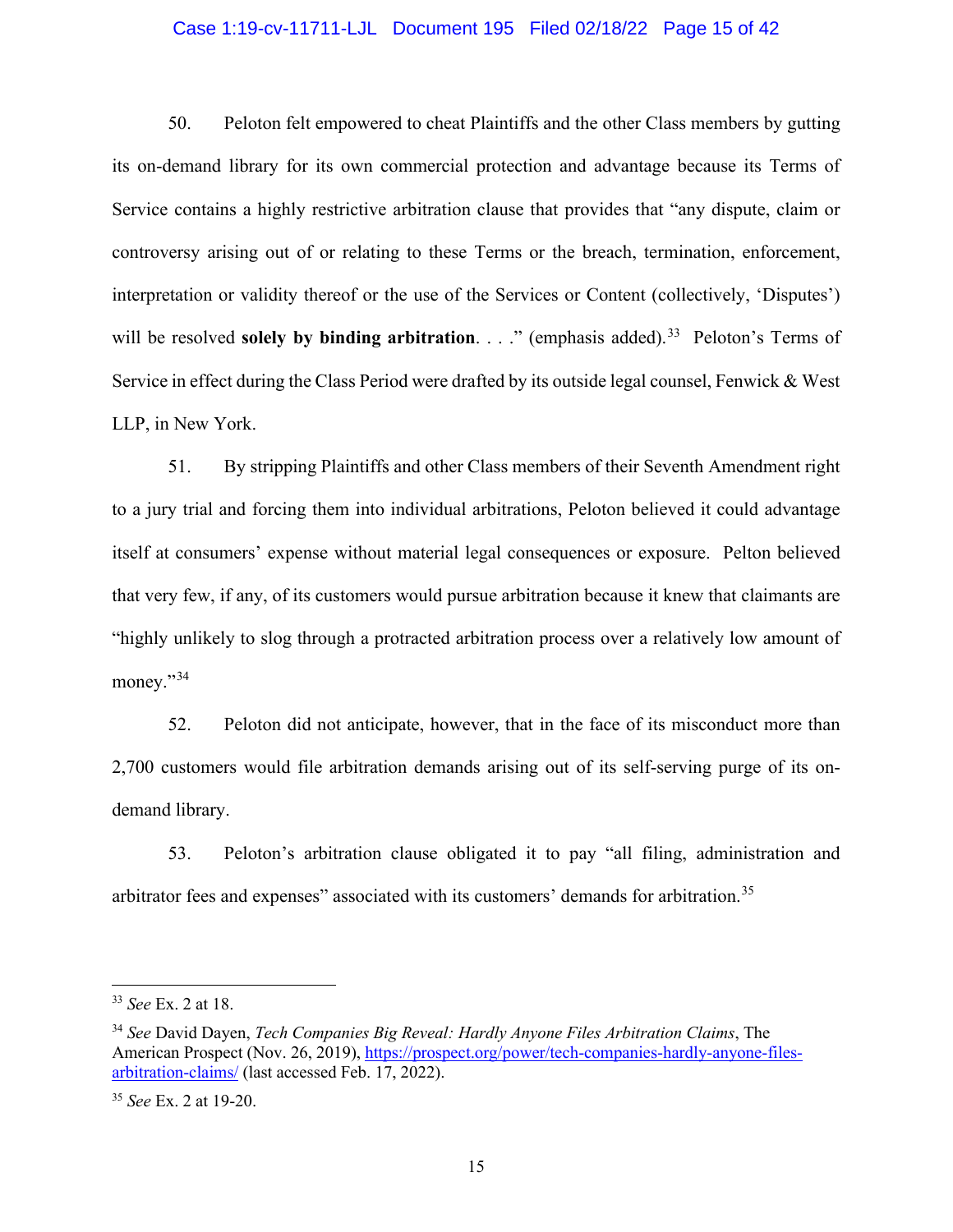## Case 1:19-cv-11711-LJL Document 195 Filed 02/18/22 Page 16 of 42

54. Peloton, however, faced with far more arbitration demands than it expected when it instituted its anti-consumer arbitration clause, *refused to abide by the terms of its own arbitration clause*, ignoring the American Arbitration Association's ("AAA") requirement—and Peloton's contractually-mandated obligation—to pay filing fees for demands seeking less than \$10,000.

55. As a result, on November 14, 2019, AAA wrote a letter to Peloton, notifying it that AAA "decline[d] to proceed with administration of the parties' disputes" and that "either party may choose to submit its dispute to the appropriate court for resolution."[36](#page-15-0) Additionally, AAA notified Peloton that "AAA will decline to accept future consumer matters submitted against or by [Peloton]" and requested that Peloton "remove AAA from its consumer arbitration agreements so that there is no confusion to Peloton's consumer customers."<sup>[37](#page-15-1)</sup>

56. When this action was first filed, Peloton had still not complied with AAA's request to remove AAA from its arbitration agreements, continuing instead to represent to its customers that they were subject to binding arbitration with AAA in order to deter customers from filing lawsuits.

57. The arbitration clause, and all provisions contained therein, is an inextricable part of Peloton's Terms of Service with Plaintiffs and the other Class members. Accordingly, as a result of Peloton's failure to comply with the terms of its arbitration clause and AAA's Consumer Arbitration Rules, Peloton's arbitration clause, including its class action waiver provision and all other provisions, is invalid as to all its customers—including Plaintiffs and the other Class members. [38](#page-15-2)

<span id="page-15-0"></span><sup>36</sup> *See* November 14, 2019 AAA Letter to Peloton (Ex. 3).

<span id="page-15-1"></span><sup>37</sup> *Id.*

<span id="page-15-2"></span><sup>38</sup> *See* Ex. 3.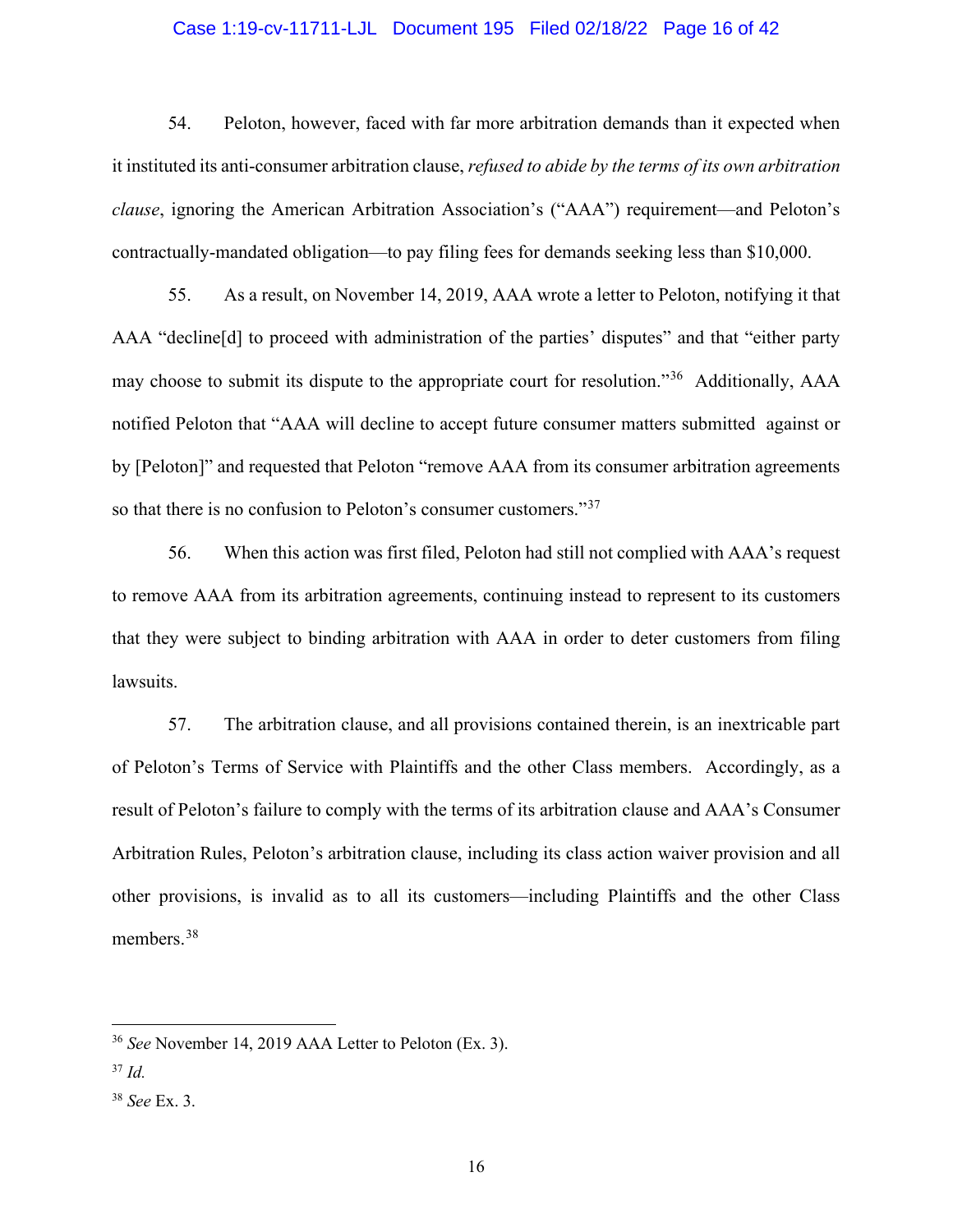# **V. FACTUAL ALLEGATIONS**

# **A. Peloton's "Ever-Growing" On-Demand Library Claim Is Essential To Its Business Model.**

58. Peloton is an exercise equipment and media company that was founded in 2012. John Foley, its co-founder and former CEO, describes Peloton as a "fitness platform" where "fitness meets technology, meets media."<sup>[39](#page-16-0)</sup> Peloton has claimed that it "is reinventing fitness with live & on-demand boutique studio classes you can take anytime with the Peloton Bike, Peloton Tread & Peloton digital."[40](#page-16-1)

59. As of June 2021, Peloton claimed to have more than 5.9 million members.<sup>[41](#page-16-2)</sup> The company was valued at \$4 billion after it closed a \$550 million financing round in August 2018.[42](#page-16-3) In late August 2019, Peloton filed to go public and in its Initial Public Offering ("IPO") it roughly doubled its private market valuation, being valued at about \$8 billion.<sup>[43](#page-16-4)</sup> Peloton's value continued to grow, reaching a peak market capitalization of approximately \$50 billion.<sup>[44](#page-16-5)</sup> More recently,

<span id="page-16-0"></span><sup>39</sup> *See* 

[http://media.licdn.com/embeds/media.html?src=https%3A%2F%2Fwww.youtube.com%2Fembed%2FF](http://media.licdn.com/embeds/media.html?src=https://www.youtube.com/embed/FWXadxuOuSQ?feature=oembed&url=https://www.youtube.com/watch?v=FWXadxuOuSQ&type=text/html&schema=youtube) [WXadxuOuSQ%3Ffeature%3Doembed&url=https%3A%2F%2Fwww.youtube.com%2Fwatch%3Fv](http://media.licdn.com/embeds/media.html?src=https://www.youtube.com/embed/FWXadxuOuSQ?feature=oembed&url=https://www.youtube.com/watch?v=FWXadxuOuSQ&type=text/html&schema=youtube) [%3DFWXadxuOuSQ&type=text%2Fhtml&schema=youtube](http://media.licdn.com/embeds/media.html?src=https://www.youtube.com/embed/FWXadxuOuSQ?feature=oembed&url=https://www.youtube.com/watch?v=FWXadxuOuSQ&type=text/html&schema=youtube) (last accessed Dec. 6, 2019).

<span id="page-16-1"></span><sup>40</sup> *See* <https://twitter.com/onepeloton> (as accessed Dec. 6, 2019).

<span id="page-16-2"></span><sup>41</sup> *See* https://investor.onepeloton.com/static-files/d84f3085-8c04-45d0-b6ab-0550de50c7ad (last accessed Feb. 17, 2022).

<span id="page-16-3"></span><sup>42</sup> *See* Mary Hanbury, *Peloton took down workout classes featuring songs at the center of a \$150 million lawsuit, and some users are furious*, Business Insider (Mar. 27, 2019, 10:30 a.m.), <https://www.businessinsider.com/peloton-removes-classes-member-outcry-2019-3> (last accessed Feb. 17, 2022).

<span id="page-16-4"></span><sup>43</sup> *See* Jeremy C. Owens, *Peloton IPO: 5 things to know about the interactive exercise-machine company*, Market Watch (Sept. 28, 2019), [https://www.marketwatch.com/story/peloton-ipo-five-things-to-know](https://www.marketwatch.com/story/peloton-ipo-five-things-to-know-about-the-interactive-exercise-machine-company-2019-08-28)[about-the-interactive-exercise-machine-company-2019-08-28](https://www.marketwatch.com/story/peloton-ipo-five-things-to-know-about-the-interactive-exercise-machine-company-2019-08-28) (last accessed Feb. 17, 2022).

<span id="page-16-5"></span><sup>44</sup> *See* Svea Herbst-Bayliss, *Some big investors loaded up on Peloton as stock tumbled* (Feb. 14, 2022), [https://www.reuters.com/business/retail-consumer/prominent-investors-stocked-up-peloton-stock](https://www.reuters.com/business/retail-consumer/prominent-investors-stocked-up-peloton-stock-stumbled-late-2021-2022-02-14/)[stumbled-late-2021-2022-02-14/](https://www.reuters.com/business/retail-consumer/prominent-investors-stocked-up-peloton-stock-stumbled-late-2021-2022-02-14/) (last accessed Feb. 17, 2022).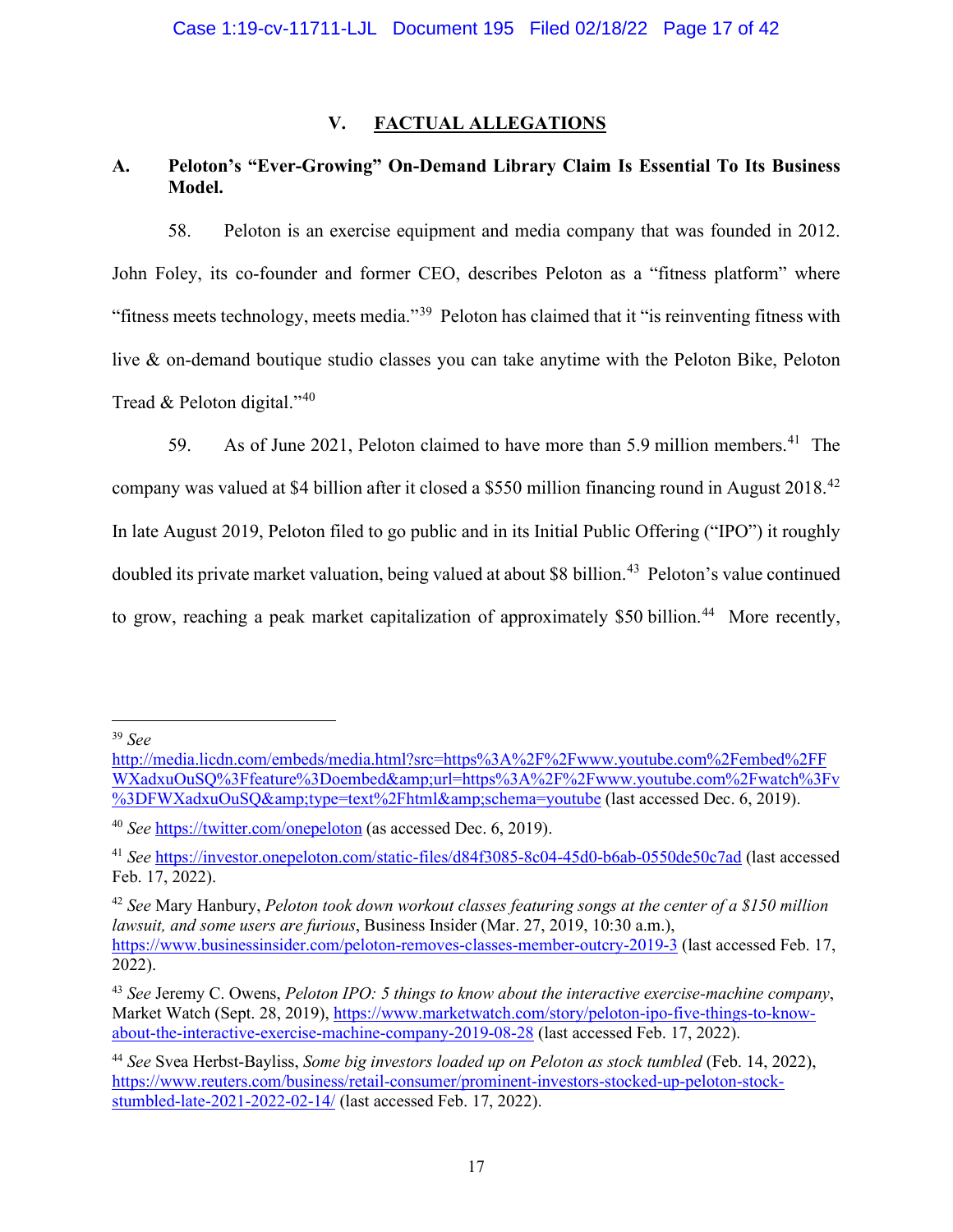#### Case 1:19-cv-11711-LJL Document 195 Filed 02/18/22 Page 18 of 42

faced with increasing competition and market changes, Peloton experienced a significant drop in its stock price, placing its current market cap at approximately \$10 billion.<sup>[45](#page-17-0)</sup>

60. Peloton's business initially started with its Peloton Bike, which offers live streaming and on-demand "spinning" classes from the comfort of consumers' homes. "Spinning" classes are popular indoor cycling instruction classes, initially popularized in the mid-1990s, that consist of professional coaches providing real-time instruction, guidance, and encouragement to riders, over a soundtrack of popular and other songs. Peloton has expanded this concept of interactive instructional fitness classes, over soundtracks of popular music, to Peloton Tread and other weightlifting, strength training, outdoor running, yoga, meditation, stretching, and cardiofitness classes.

61. In 2014, Peloton released its eponymous stationary exercise bike at a price of \$2,245. The bike includes a 22-inch interactive touchscreen, which allows riders to watch live or pre-recorded classes, aiming to provide the experience of a spin class from the comfort of the users' homes.

62. In January 2018, Peloton announced the release of its treadmill known as "Tread" for \$4,295. Similar to its stationary bike, Tread has a 32-inch interactive touchscreen, which allows runners to watch live or pre-recorded classes led by professional trainers.

63. For consumers who purchase Peloton's Hardware, Peloton offers its Peloton Membership, which in addition to its live and on-demand fitness classes, includes Connected Fitness options such as instructor-curated training programs, live workout metrics, a detailed workout performance dashboard, and live and on-demand class interactive leaderboards. Peloton Membership subscribers pay \$39 per month for this service. Peloton refers to customers that

<span id="page-17-0"></span><sup>45</sup> *See id.*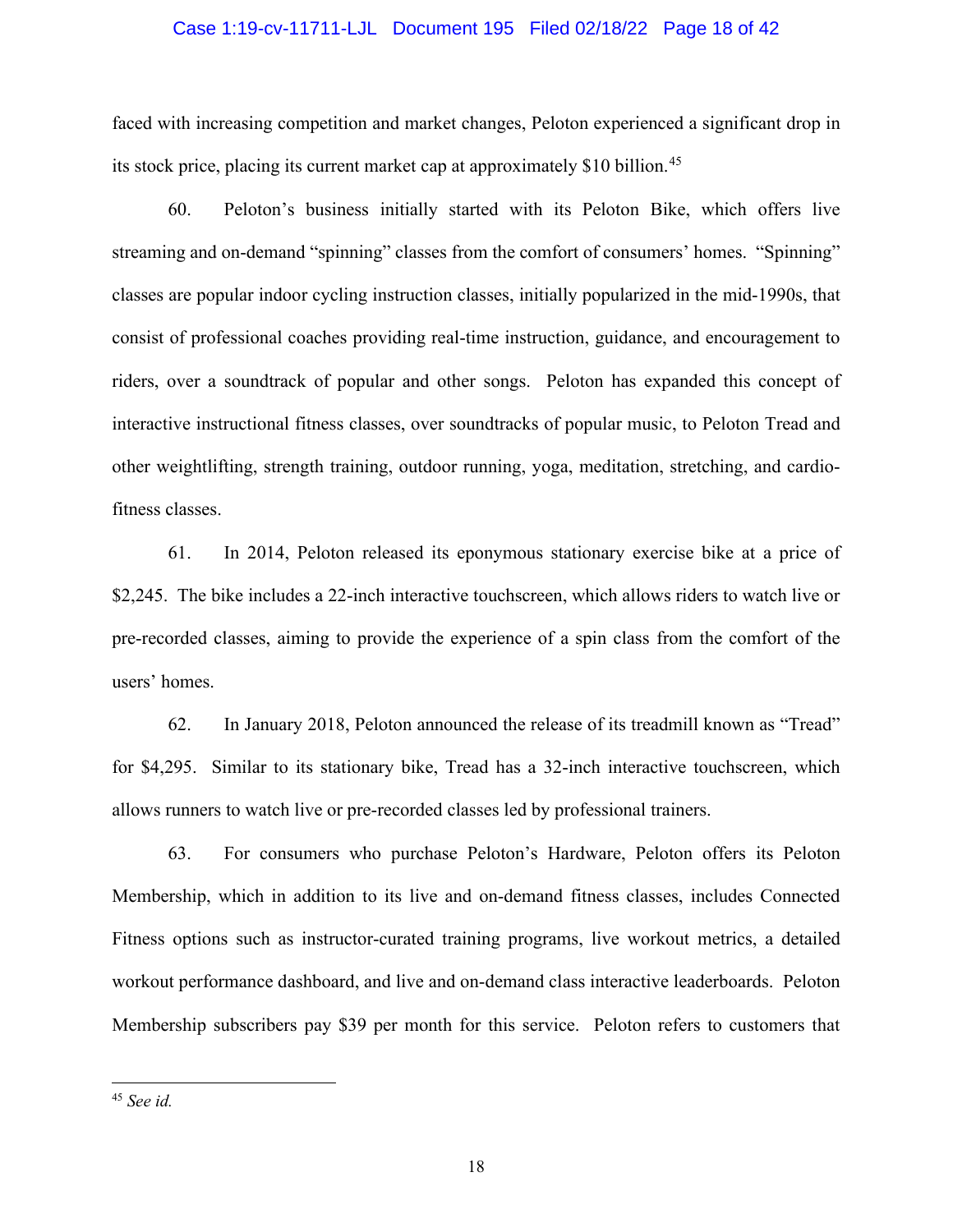## Case 1:19-cv-11711-LJL Document 195 Filed 02/18/22 Page 19 of 42

purchase the Peloton Hardware and corresponding Peloton Membership as "Connected Fitness Subscribers."

64. On information and belief, all Peloton Hardware and Peloton Membership packages require electronic payment, with the proceeds deposited into Peloton's New York bank accounts. As alleged herein, Peloton processed, deposited, and accounted for these payments in New York.

65. Demonstrating the importance of its "ever-growing" library of on-demand fitness classes to its business model, the company's pre-IPO filing classifies Peloton as a "media" company and John Foley, Peloton's former CEO and co-founder, has described the company as a "media company" with "10,000 classes on-demand" and the "best digital television streaming studio in the world."<sup>[46](#page-18-0)</sup>

66. Peloton differentiates itself and its more expensive fitness hardware from other fitness companies by offering unlimited access to its "ever-growing" on-demand library of professional fitness classes available at the users' convenience.

67. The purpose of this representation is to induce consumers into purchasing Peloton products, believing they will have a constantly growing catalogue of digital classes to choose from for their exercise routines.

68. In its pre-IPO filings, Peloton claimed to have "disrupted the fitness industry by developing a first-of-its-kind subscription platform that seamlessly combines the best equipment, proprietary networked software, and world class streaming digital fitness and wellness content."[47](#page-18-1)

<span id="page-18-0"></span><sup>46</sup> *Id.* 

<span id="page-18-1"></span><sup>47</sup> *See* SEC Form S-1 Registration Statement, available at [https://www.sec.gov/Archives/edgar/data/1639825/000119312519230923/d738839ds1.htm.](https://www.sec.gov/Archives/edgar/data/1639825/000119312519230923/d738839ds1.htm)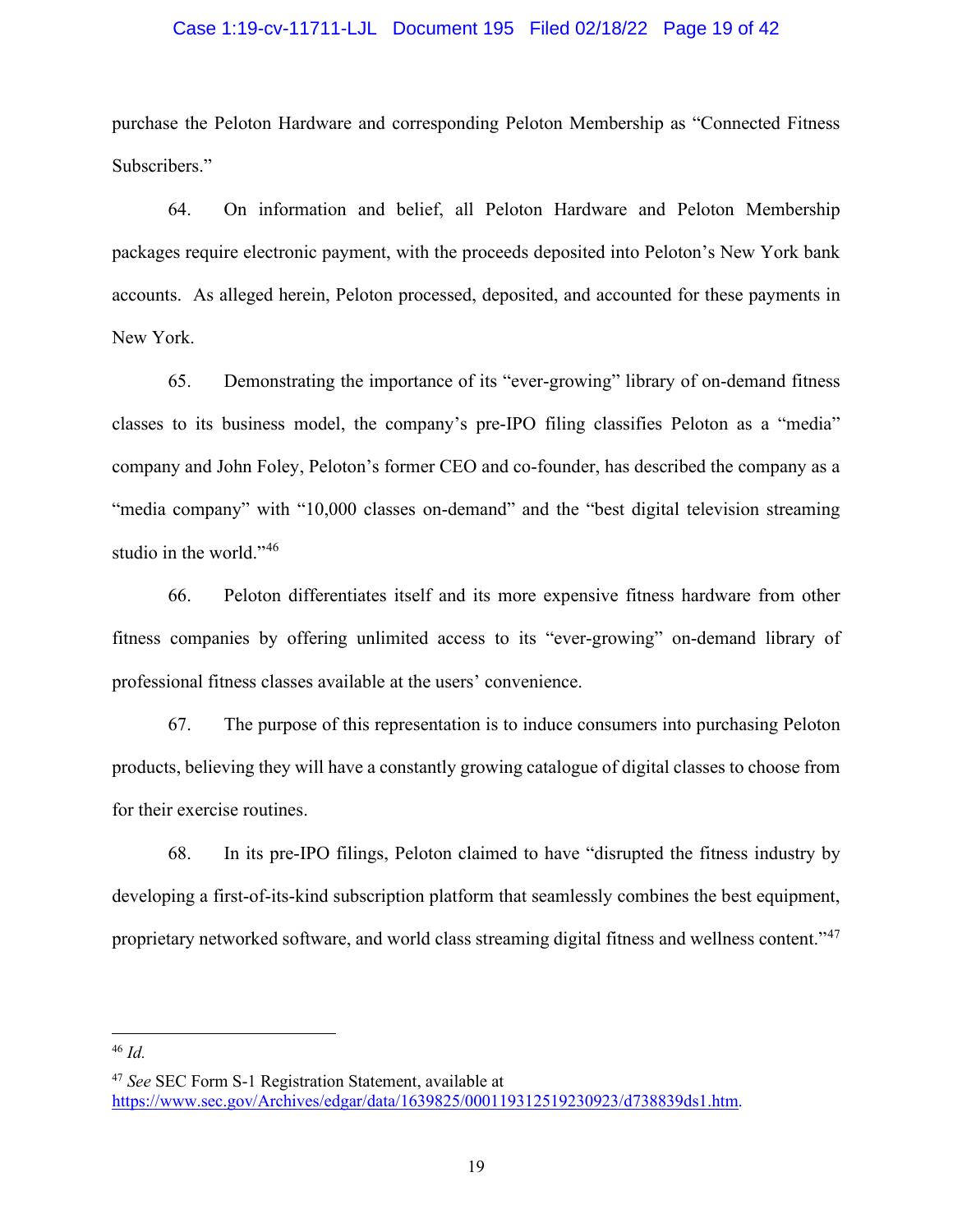## Case 1:19-cv-11711-LJL Document 195 Filed 02/18/22 Page 20 of 42

69. Peloton has claimed that 92% of its Hardware ever sold still had an active Peloton Membership subscription attached as of June 30, 2019,<sup>[48](#page-19-0)</sup> a percentage which, on information and belief, has remained consistent. Thus, it is the subscription model that Peloton hopes will keep the company growing and allow its business model to scale.<sup>[49](#page-19-1)</sup> In order to maintain its subscriber retention rate, however, Peloton knows that it must make it "easy for Members to find a class that fits their interests based on class type, instructor, music genre, length, available equipment, area of physical focus, and level of difficulty.<sup>[50](#page-19-2)</sup>

70. Peloton's "continued business and revenue growth is dependent on [its] ability to continuously attract and retain Subscribers.  $\ldots$ <sup>51</sup>

## **B. Peloton's "Ever Growing" On-Demand Library Is Central to Its Marketing**

71. While other fitness companies market and sell similar fitness hardware for in-home use, provide in-studio classes where users pay on a per class basis, and home workout programs, Peloton has dominated the marketplace by aggressively marketing access to an "ever-growing" library of fitness classes led by professional instructors, available on-demand 24 hours per day, 7 days per week, from the comfort of the users' own homes for a flat monthly subscription fee.

72. The "ever-growing" nature of Peloton's on-demand library is central to its marketing because Peloton must ensure that consumers spending thousands of dollars on Peloton Hardware and the Peloton Membership will be able to take and retake older classes without running out of new classes over time.

<span id="page-19-2"></span><sup>50</sup> *See* SEC Form S-1 Registration Statement, available at

<span id="page-19-0"></span><sup>48</sup> *Id.* 

<span id="page-19-1"></span><sup>49</sup> *See* <https://www.pymnts.com/subscriptions/2019/pelotons-ipo-to-test-subscription-models-fitness/>

<https://www.sec.gov/Archives/edgar/data/1639825/000119312519230923/d738839ds1.htm> (last accessed Feb. 17, 2022).

<span id="page-19-3"></span><sup>51</sup> *Id.*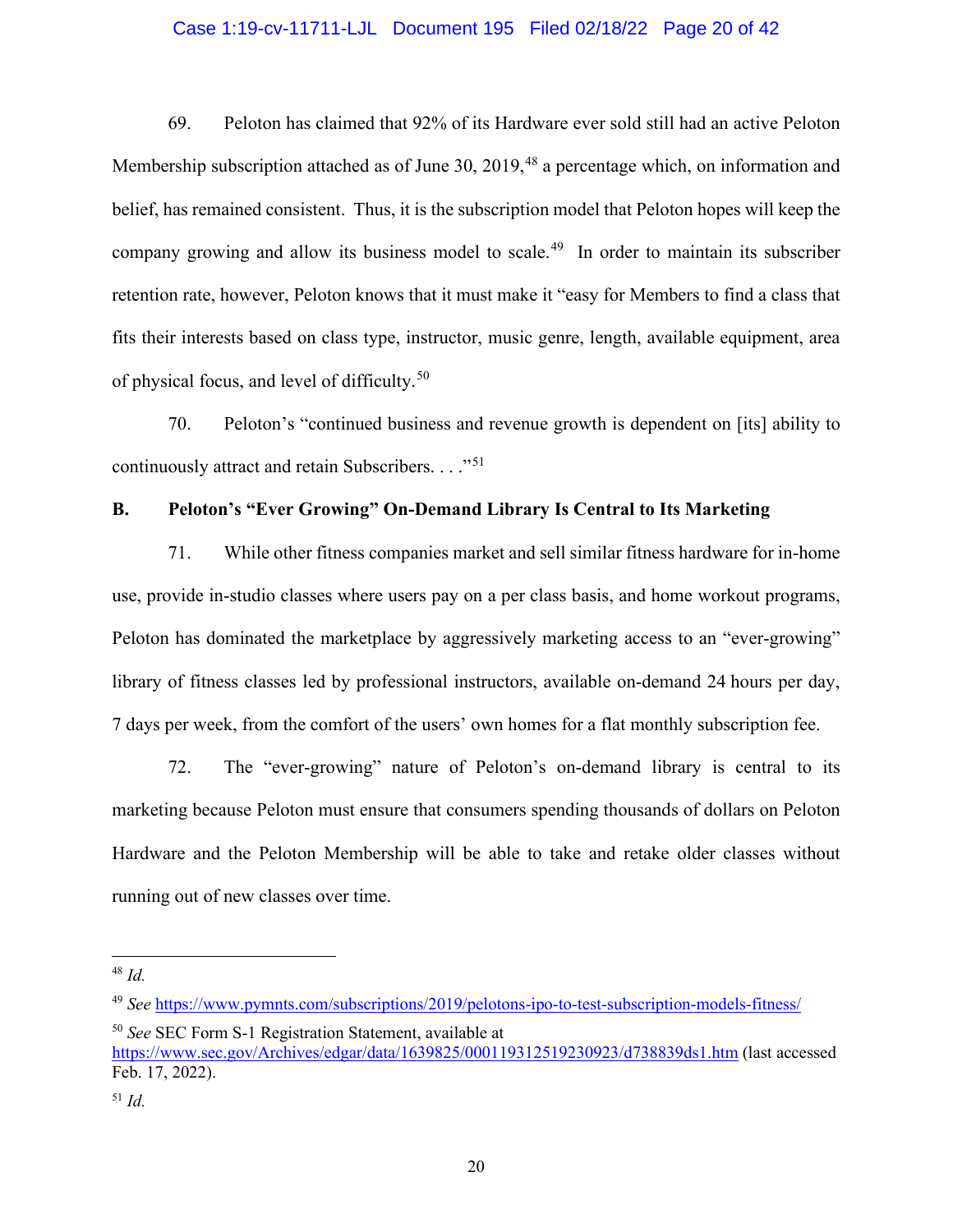## Case 1:19-cv-11711-LJL Document 195 Filed 02/18/22 Page 21 of 42

73. Peloton began representing on its website the "ever-growing" and "growing" nature of Peloton's on-demand class library at least as early as 2016. Peloton included those representations on website pages about the Peloton Bike, the Peloton Tread, the Peloton Membership, classes, FAQs, financing, and possibly others.

74. Peloton's marketing departments prominently touted its "thousands of boutique classes," and "ever-growing library of live and on-demand studio classes" on the Peloton website.<sup>[52](#page-20-0)</sup> Peloton's website likewise represented that its Subscription Service grants "unlimited" access to a growing library of live streaming and on-demand classes, scenic rides, real-time performance tracking, and unlimited accounts for family and friends. No classes offered by Peloton are off limits."[53](#page-20-1)

75. Peloton's marketing on its website is vital, because that is the central location where consumers obtain information about Peloton's products and services, and where most transactions occur.

76. It is thus unsurprising that Pelton included its promises of an "ever-growing" or "growing" library on its website. For example, as of October 26, 2017, Peloton's website, specifically the financing page, represented the following:<sup>[54](#page-20-2)</sup>

<span id="page-20-0"></span><sup>52</sup> <https://www.onepeloton.com/digital> (as accessed Apr. 25, 2019); *see also*

<https://www.onepeloton.com/bike/classes> ("Thousands of On-Demand Rides. Take a class anytime, with our daily-updated, extensive on-demand library"); *id.* ("Thousands of rides on-demand. Rider anytime with thousands of classes to choose from on-demand.") (as accessed Dec. 6, 2019).

<span id="page-20-1"></span><sup>53</sup> *See* [https://support.onepeloton.com/hc/en-us/articles/201039338-Rides-included-with-the-Peloton](https://support.onepeloton.com/hc/en-us/articles/201039338-Rides-included-with-the-Peloton-subscription)[subscription.](https://support.onepeloton.com/hc/en-us/articles/201039338-Rides-included-with-the-Peloton-subscription)

<span id="page-20-2"></span><sup>54</sup> *See* [https://web.archive.org/web/20171026044106/https://www.onepeloton.com/financing](https://web.archive.org/web/20171026044106/https:/www.onepeloton.com/financing) (last accessed February 11, 2022).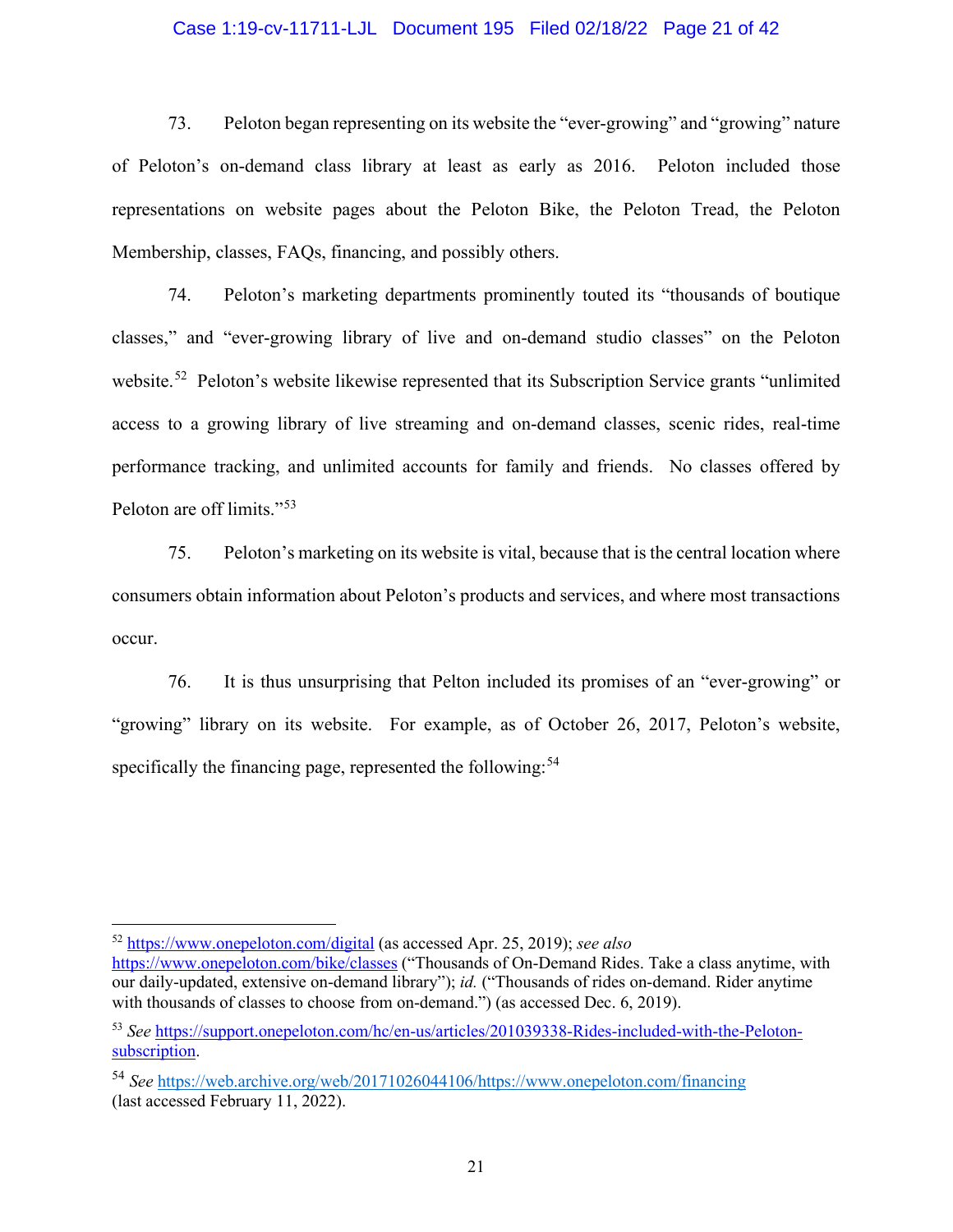# **UNLIMITED CLASSES**

Enjoy unlimited access to the world's best instructors anytime, anywhere with up to 14 daily live classes and an evergrowing library of 6,000+ on-demand classes.

77. As of November 2019, Peloton's website continued to market its digital library as "ever-growing" and "growing." For example, the website for Peloton's app continued to market "an expansive, ever-growing library of live and on-demand studio classes taught by world-class instructors"<sup>55</sup>:

# The power of Peloton at your fingertips.

Explore an expansive, ever-growing library of live and on-demand studio classes taught by world-class instructors. Immerse yourself in our breathtaking studio experience anytime you want. Find a new favourite class just around the corner.

<span id="page-21-0"></span><sup>55</sup> *See* <https://www.onepeloton.ca/app>(as accessed Dec. 6, 2019).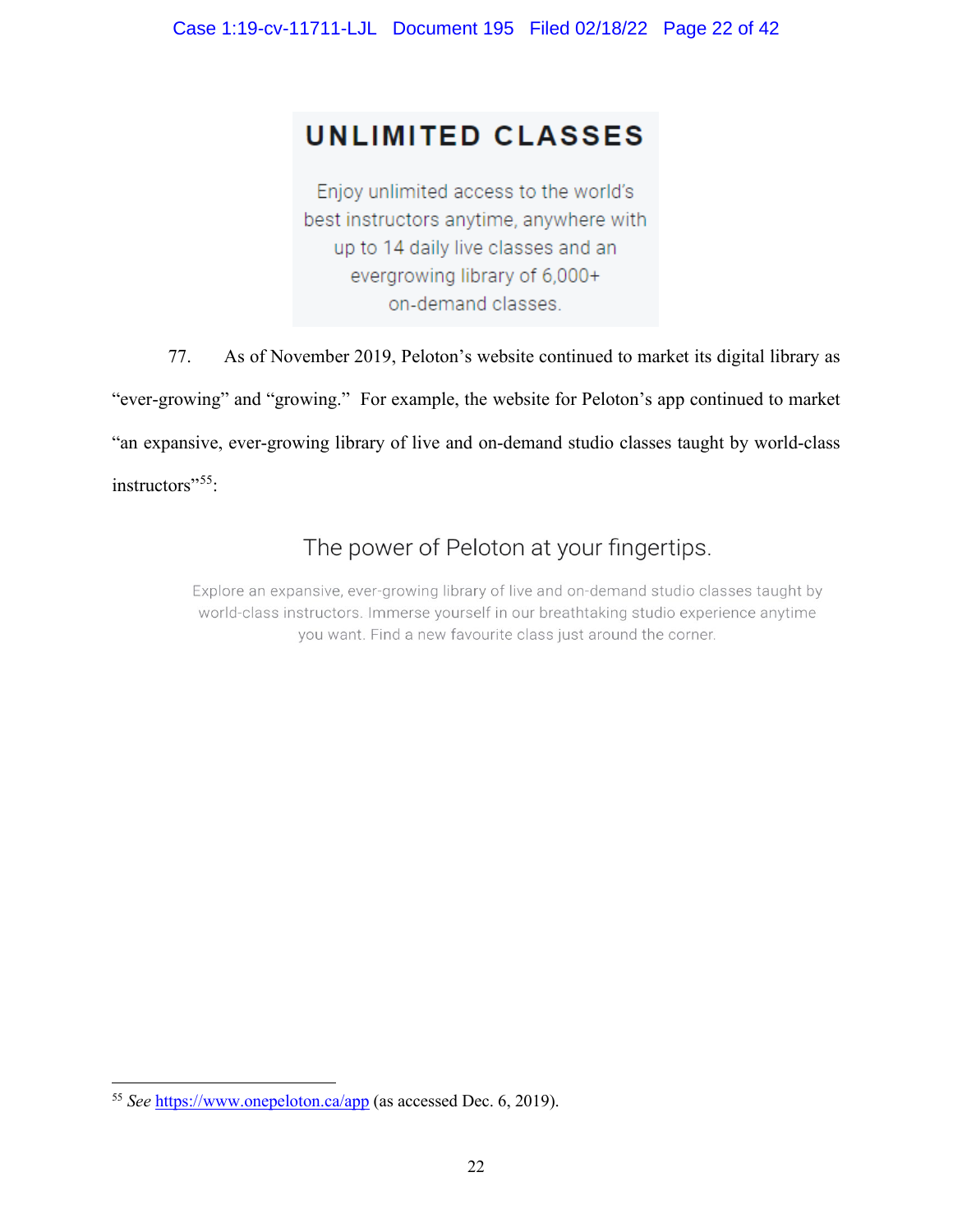## Case 1:19-cv-11711-LJL Document 195 Filed 02/18/22 Page 23 of 42

78. Further, in marketing its "Bike package" to consumers, Peloton continued to notify consumers that all packages "require a monthly Peloton Membership,"[56](#page-22-0) which includes "unlimited access to a growing library of live streaming and on-demand Peloton classes"<sup>[57](#page-22-1)</sup>:

## UNLIMITED ACCESS TO PELOTON CLASSES

With a Peloton Membership, you'll gain unlimited access to a growing library of live streaming and on-demand Peloton classes (cycling, running, bootcamp, floor, yoga and more), as well as performance tracking and unlimited profiles for family and friends.

Membership includes full access on a single Peloton Bike in one household, plus on-thego access to Peloton Digital using our app. You may pause or cancel your membership at any time. See our Membership Terms for more details.

#### **LEARN MORE**

79. Peloton's promise of an "ever-growing" and "growing" on-demand library of classes drives sales of not only monthly subscriptions, but also its flagship Peloton Bike and Peloton Tread products.

80. The size and "ever-growing" nature of Peloton's on-demand digital library has always been, and continues to be, central to Peloton's marketing<sup>[58](#page-22-2)</sup> because "the hardware is only as good as the app and subscription that comes with it."<sup>[59](#page-22-3)</sup>

81. Peloton's "ever-growing" and "growing" representations remained on Peloton's website for years, until late 2020, after this action was initially filed, when most instances appear to have been removed.

<span id="page-22-0"></span><sup>56</sup> *See* <https://www.onepeloton.com/shop/bike> (as accessed Dec. 6, 2019).

<span id="page-22-1"></span><sup>57</sup> *See* <https://www.onepeloton.com/shop/bike/subscription> (as accessed January 7, 2021).

<span id="page-22-2"></span><sup>58</sup> *See* [https:///onepeloton.com/bike/classes](https://onepeloton.com/bike/classes) (last accessed Dec. 6, 2019).

<span id="page-22-3"></span><sup>59</sup> *See* [https://www.forbes.com/sites/bizcarson/2019/09/26/peloton-ceo-john-foley-faces-the-skeptics](https://www.forbes.com/sites/bizcarson/2019/09/26/peloton-ceo-john-foley-faces-the-skeptics-again-this-time-buyers-in-its-8-billion-ipo/%233b8f0f6f4349)[again-this-time-buyers-in-its-8-billion-ipo/#3b8f0f6f4349](https://www.forbes.com/sites/bizcarson/2019/09/26/peloton-ceo-john-foley-faces-the-skeptics-again-this-time-buyers-in-its-8-billion-ipo/%233b8f0f6f4349) (last accessed Dec. 6, 2019).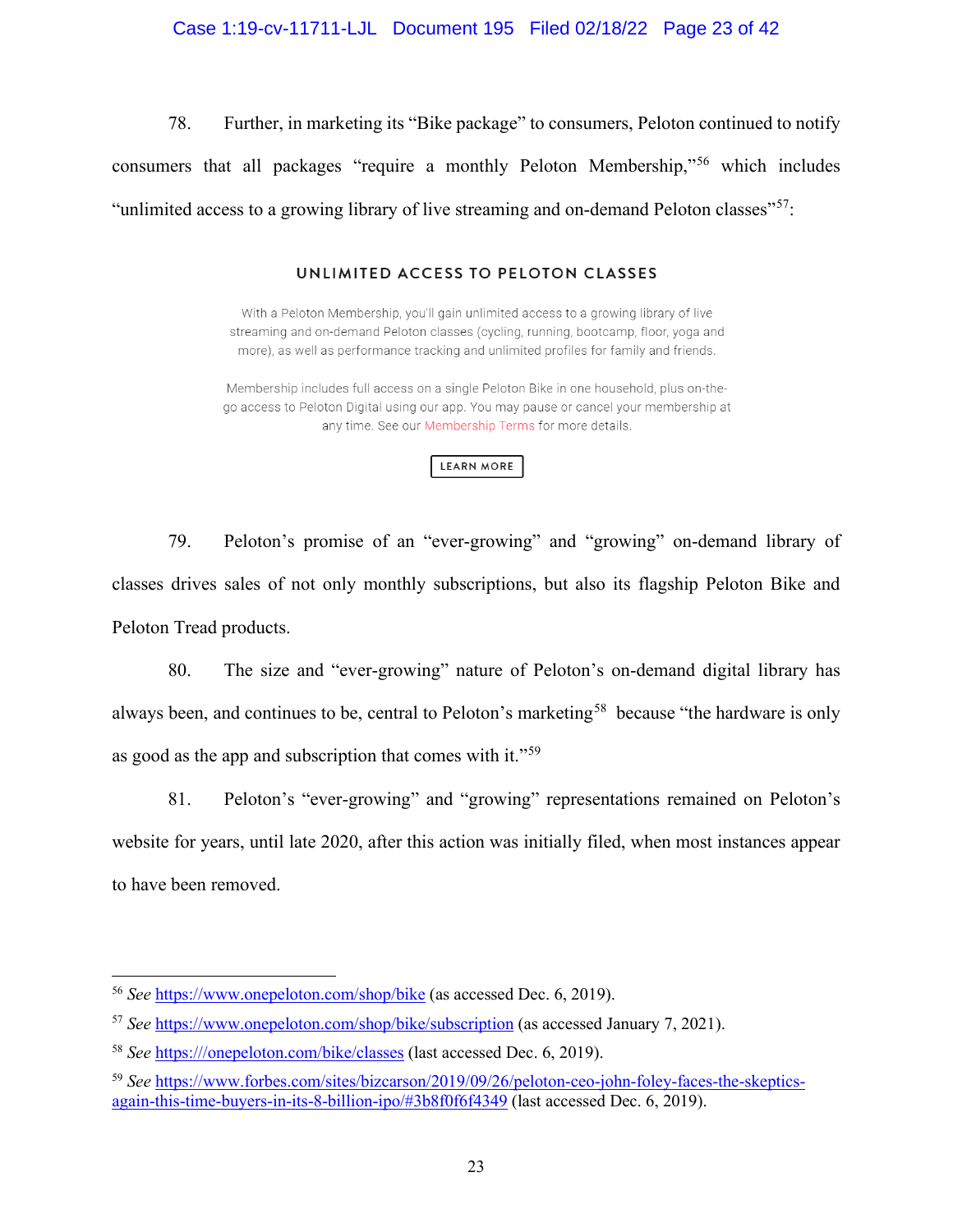# **C. Peloton Knew That Its "Ever Growing" and "Growing" On-Demand Library Claims Were False And Misleading**

82. Peloton is a sophisticated, multi-billion dollar company that specializes in providing consumers with digital content that is protected by various intellectual property laws. Peloton therefore knew or should have known that it was building its on-demand library with infringing songs and violating applicable copyright laws.

83. Peloton fully understands what the copyright law requires, having entered into sync licenses with certain other copyright holders, while, at the same time, using other musical works for free and without permission.<sup>60</sup> Peloton's knowing violation of copyright laws was part of "a strategy to build a music-centric brand that is now worth in excess of \$6 billion" without having to pay for all the required licenses.<sup>[61](#page-23-1)</sup>

84. On April 9, 2018, Peloton was put on actual notice of its copyright infringement when it received a cease and desist letter from the NMPA notifying it of copyright infringement claims for Peloton's failure to receive proper licenses for some of the music playing in its ondemand fitness classes.

85. Notwithstanding that fact, Peloton continued to promise an "ever-growing" library to consumers and to heavily market that fact to its customers and prospective customers as a key Peloton selling point.

86. Implicit in Peloton's promise to provide an "ever-growing" on-demand library was that it would only place classes in the library that complied with applicable copyright law or that

<span id="page-23-0"></span><sup>60</sup> *See Downtown Music Publishing LLC, et al. v. Peloton Interactive, Inc.*, No. 1:19-cv-02426-DLC, ECF No. 76, ¶ 1 (S.D.N.Y. September 27, 2019).

<span id="page-23-1"></span><sup>61</sup> *See Downtown Music Publishing LLC, et al. v. Peloton Interactive, Inc.*, No. 1:19-cv-02426-DLC, ECF No. 90, at 1 (S.D.N.Y. Oct. 25, 2019).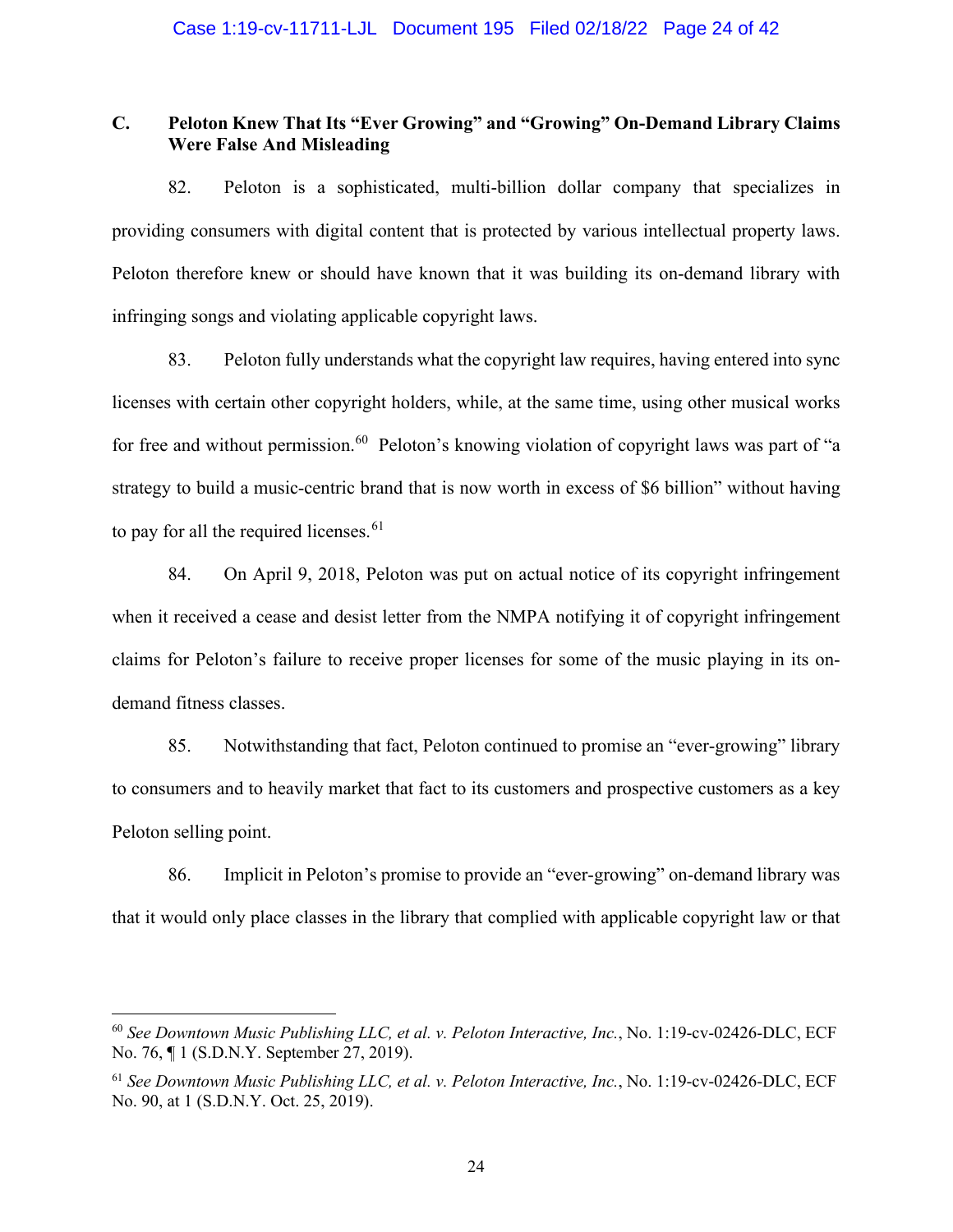## Case 1:19-cv-11711-LJL Document 195 Filed 02/18/22 Page 25 of 42

it would pay back damages to copyright holders to ensure that the size of the on-demand library would not shrink.

87. On March 25, 2019, in contravention of its promise to provide an "ever-growing" or "growing" library, Peloton abruptly removed more than half of its on-demand classes from its digital library.<sup>[62](#page-24-0)</sup> This decision to remove over half of Peloton's classes happened at Peloton's New York offices.

88. Prior to March 25, 2019, Peloton's Membership made available more than 12,000 on-demand classes for its users. Following Peloton's gutting of that on-demand library, fewer than half remained. $63$  All told, the abrupt removal of the infringing soundtracks led to Peloton's removal of many thousands of classes.<sup>[64](#page-24-2)</sup>

89. After Peloton's purge, the number of available on-demand classes was roughly equal to the number of on-demand classes that were available to consumers way back in January 2017. Accordingly, contrary to its representations, Peloton's on-demand library, rather than being "ever-growing," was actually materially shrinking.

90. Music is a central component of Peloton's workout classes and Peloton has deeply integrated music into the Peloton Membership interface—allowing users to search for workouts by music genre, as well as artist-specific playlists. Users can also preview playlists for specific classes, "like" songs or playlists during their workouts, and save songs and playlists to their user

<span id="page-24-2"></span><sup>64</sup> *See* Mary Hanbury, *Peloton took down workout classes featuring songs at the center of a \$150 million lawsuit, and some users are furious*, Business Insider (Mar. 27, 2019), <https://www.businessinsider.com/peloton-removes-classes-member-outcry-2019-3> (last accessed Feb. 17, 2022).

<span id="page-24-0"></span><sup>62</sup> *See Downtown Music Publishing LLC, et al. v. Peloton Interactive, Inc.*, No. 1:19-cv-02426-DLC, ECF No. 31, Counterclaims ¶ 59 (S.D.N.Y. Apr. 30, 2019); *see also id.*, Counterclaims ¶¶ 10, 42, 46, 52, 57.

<span id="page-24-1"></span><sup>63</sup> *See* <https://imgur.com/XxdUOJn> (last accessed Dec. 5, 2019); *see also* [https://docs.google.com/spreadsheets/d/1LAE9kDqxkj4CkZ7TzS7ce6g5cxkMUOMdDssxKWpS0ak/edit](https://docs.google.com/spreadsheets/d/1LAE9kDqxkj4CkZ7TzS7ce6g5cxkMUOMdDssxKWpS0ak/edit?usp=sharing) [?usp=sharing](https://docs.google.com/spreadsheets/d/1LAE9kDqxkj4CkZ7TzS7ce6g5cxkMUOMdDssxKWpS0ak/edit?usp=sharing) (last accessed Dec. 5, 2019).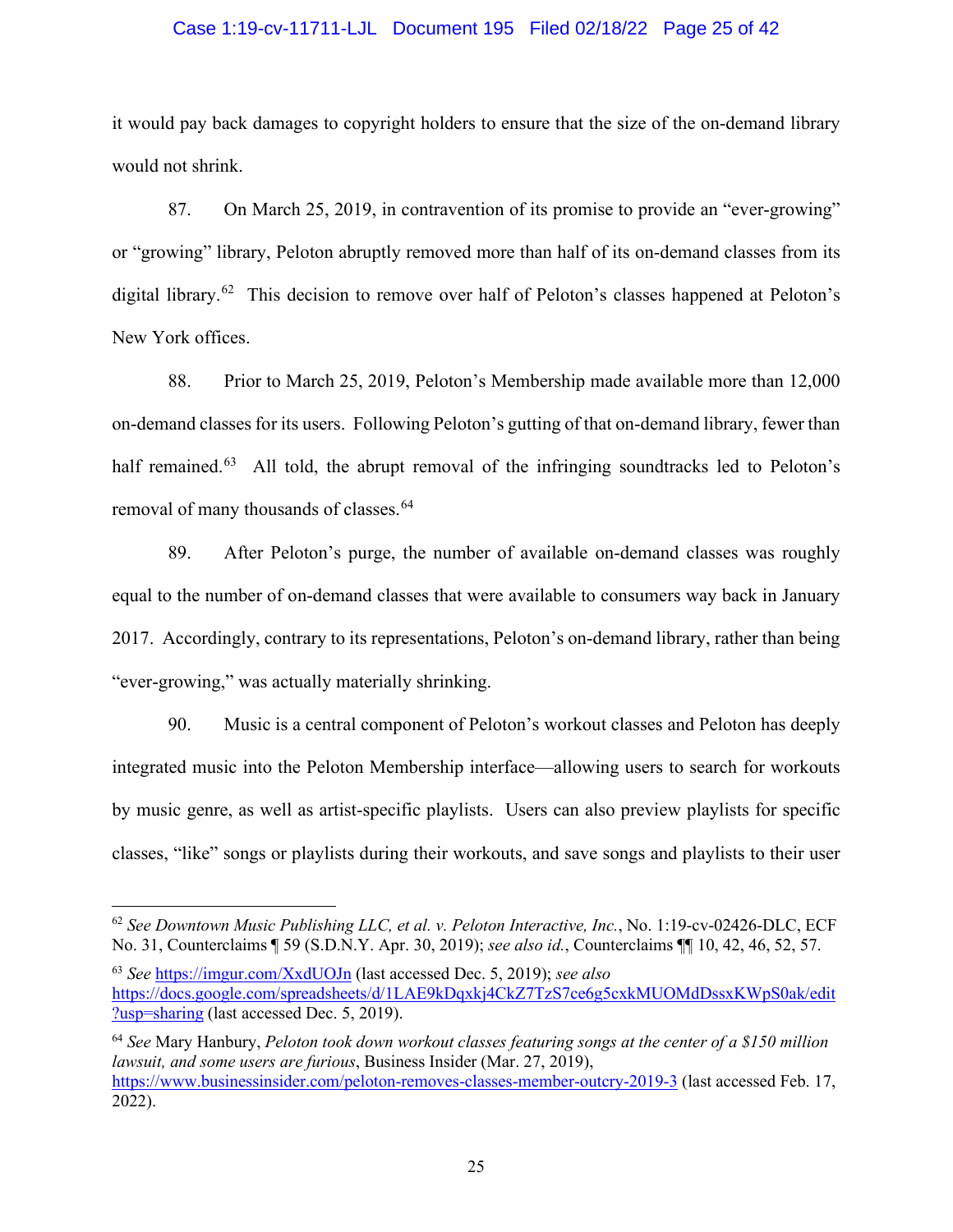## Case 1:19-cv-11711-LJL Document 195 Filed 02/18/22 Page 26 of 42

profiles. Music is thus critical to consumers' use and enjoyment of the Peloton Hardware and Peloton Membership, and its loss was a real and actual injury to consumers.

91. The copyright infringement lawsuit and Peloton's subsequent purge of its ondemand library significantly decreased the quality and quantity of popular artists and songs available on Peloton's workout class playlists, which in turn materially diminished subscribers' experience with the Peloton Hardware and Peloton Membership.<sup>65</sup> The infringing works include some of the most popular artists and songs, both currently and of all time. Peloton has removed songs by a wide array of popular artists including, without limitation, Beyoncé, Brittany Spears, Michael Jackson, Ariana Grande, Snoop Dogg, Dr. Dre, Katy Perry, Rihanna, Miley Cyrus, Motley Crue, Pink Floyd, Justin Bieber, David Bowie, Rascal Flatts, Bruno Mars, Selena Gomez, Maroon 5, Adele, Lady Gaga, Nicki Minaj, Whitney Houston, Justin Timberlake, Luke Bryan, Mariah Carey, Jay Z, Kanye West, Drake, and Madonna. [66](#page-25-1)

92. John Foley, Peloton's former CEO, based in New York, emailed subscribers and notified them that Peloton was removing classes featuring the allegedly infringing songs, but failed to disclose that this would result in removal of more than half of the on-demand classes in its digital library or that it would significantly decrease the quality and quantity of popular songs and artists available for its playlists.

93. Instead, Mr. Foley falsely promised Plaintiffs and the other Class members that "[Peloton] can assure you that this will not affect your experience with (or the cost of) [Peloton's]

<span id="page-25-0"></span><sup>65</sup> *See* Natt Garun, *Peloton owners are pissed about bad music after copyright lawsuit*, The Verge (April 24, 2019), [https://www.theverge.com/2019/4/24/18514036/peloton-music-copyright-fitness-studios-gym](https://www.theverge.com/2019/4/24/18514036/peloton-music-copyright-fitness-studios-gym-on-demand-media-strategy)[on-demand-media-strategy](https://www.theverge.com/2019/4/24/18514036/peloton-music-copyright-fitness-studios-gym-on-demand-media-strategy) (last accessed Feb. 17, 2022); *see also* Mary Hanbury, *Peloton took down workout classes featuring songs at the center of a \$150 million lawsuit, and some users are furious*, Business Insider US (March 27, 2019), [https://www.businessinsider.com/peloton-removes-classes](https://www.businessinsider.com/peloton-removes-classes-member-outcry-2019-3)[member-outcry-2019-3](https://www.businessinsider.com/peloton-removes-classes-member-outcry-2019-3) (last accessed Feb. 17, 2022).

<span id="page-25-1"></span><sup>66</sup> *See* Ex. 1.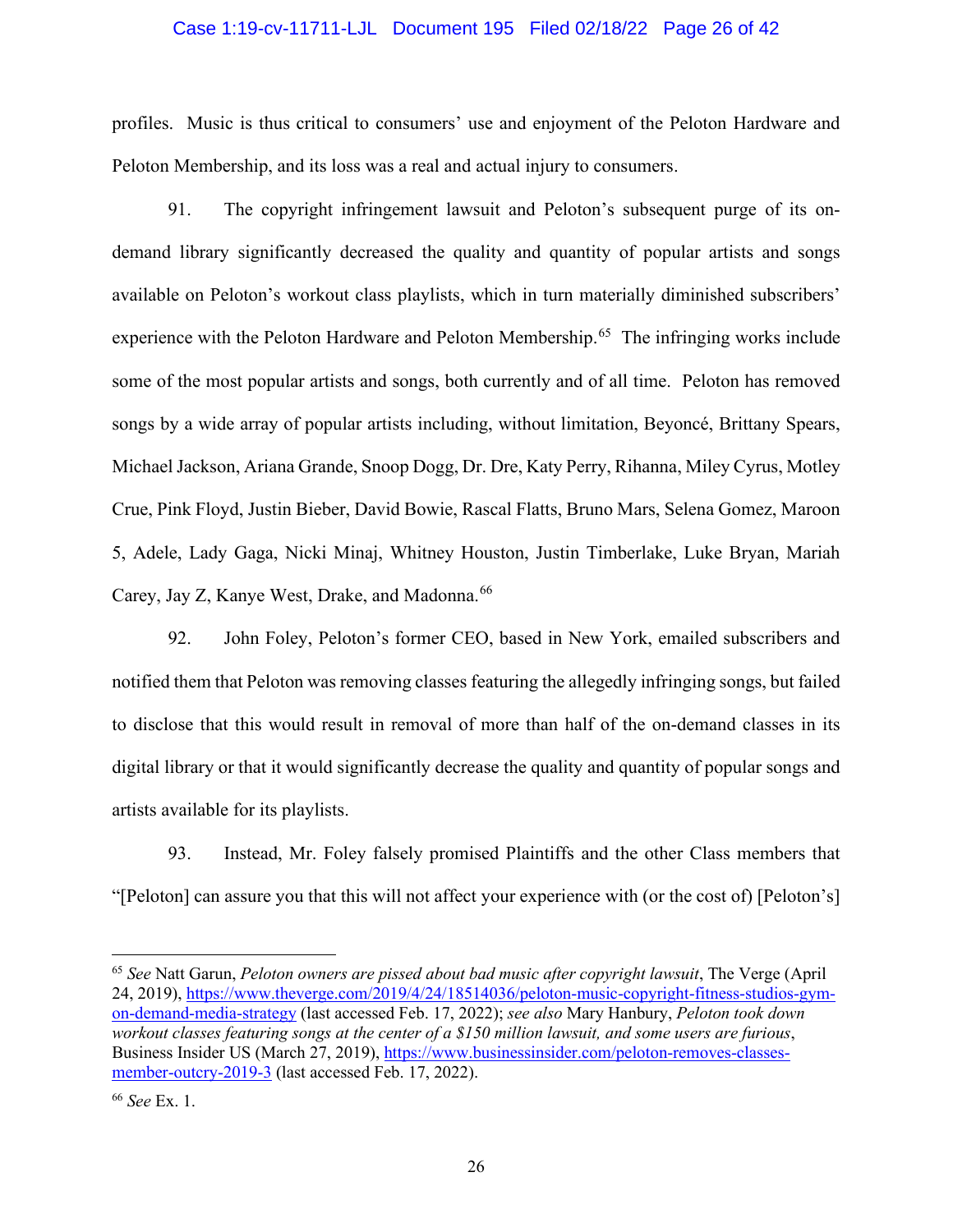#### Case 1:19-cv-11711-LJL Document 195 Filed 02/18/22 Page 27 of 42

service, or access to the kind of music you're used to hearing behind [Peloton's] instructors in the thousands of classes in [Peloton's] library."

94. That representation, however, is demonstrably false and Peloton never disclosed to its subscribers, including Plaintiffs and the other Class members, that it would be removing more than half of the classes from its on-demand library.

95. As of November 2019, Peloton's website continued to market its digital library as being "ever-growing" and "growing," despite knowing that the NMPA has recently amended its lawsuit alleging that it "found another 1,324 songs that have been streamed by Peloton instructors during classes without approval."<sup>[67](#page-26-0)</sup>

96. Therefore, despite Peloton's representations to the contrary, it knew or should have known that the size of its on-demand digital library could not legitimately be "ever-growing," but it continued to knowingly defraud its existing and potential customers—including Plaintiffs and the other Class members—for its own financial gain.

## **D. Peloton's Misrepresentations and Omissions Are Material to Consumers**

97. Peloton's misrepresentations and omissions are material to Plaintiffs and the other Class members. As part of Plaintiffs' and the other Class members' subscriptions, they expected and were entitled to use a class library that, as advertised by Peloton, would continue to grow as new classes were added every day.

98. Had a reasonable consumer known that Peloton would (or might) remove a substantial number of classes from its on-demand class library, he/she would have been concerned about purchasing Peloton's products or services.

<span id="page-26-0"></span><sup>67</sup> *See* <https://observer.com/2019/09/peloton-music-licensing-lawsuit-ipo/> (last accessed Dec. 5, 2019).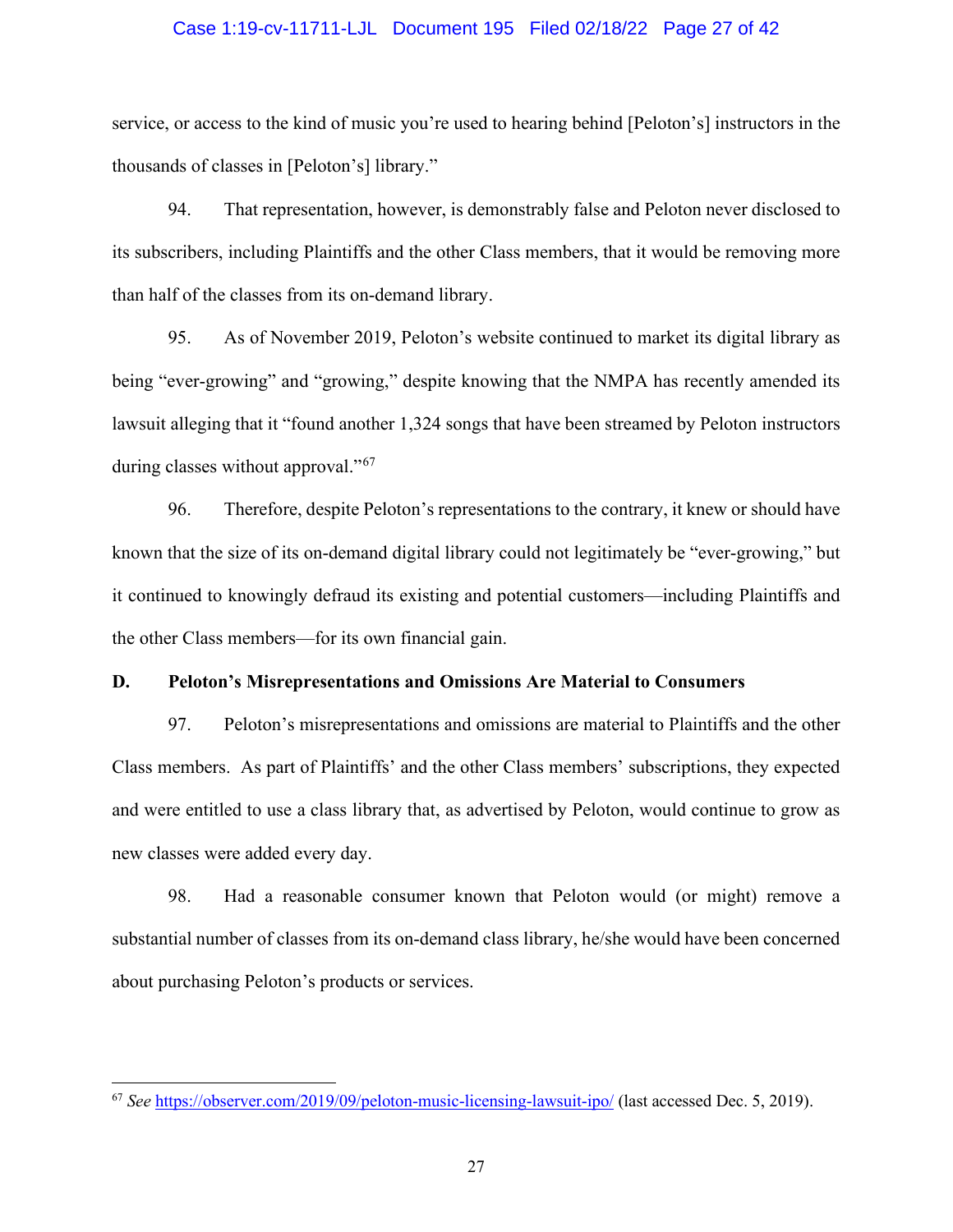## Case 1:19-cv-11711-LJL Document 195 Filed 02/18/22 Page 28 of 42

99. Each additional on-demand fitness class adds incremental value to Plaintiffs' and the other Class members' subscriptions and, therefore, Peloton's gutting of its digital library materially lowered the value of Plaintiffs' and the other Class members' subscriptions.

100. Peloton's emphasis on the importance of its content continues to this day, when, in the midst of laying off more than 2,800 employees, Peloton—in a move clearly intended to calm its subscriber base watching Peloton's downward spiral—announced that its roster of instructors and breadth and depth of its content would not be impacted.<sup>[68](#page-27-0)</sup>

101. Peloton further confirmed the importance and value of its content by offering each of its 2,800 terminated employees a free year of Peloton Membership.<sup>69</sup>

102. When Peloton accepted Plaintiffs' and the other Class members' subscription payments in its New York bank accounts and then accepted and recorded those payments in its New York Accounting and Finance department, Peloton knew or should have known that Plaintiffs and the other Class members would not be able to use the full on-demand class library because the size of its on-demand library was materially decreasing.

103. Nonetheless, Peloton withheld that information from Plaintiffs and the other Class members, and its New York-based Creative and Marketing departments continued to represent to existing and potential subscribers that the on-demand digital library would be "ever-growing," and continued to charge the same full price for its Peloton Membership, despite knowledge that subscribers would not be receiving everything Peloton represented that they would receive.

<span id="page-27-0"></span><sup>68</sup> *See* [https://investor.onepeloton.com/news-releases/news-release-details/peloton-announces](https://investor.onepeloton.com/news-releases/news-release-details/peloton-announces-comprehensive-program-reduce-costs-and-drive)[comprehensive-program-reduce-costs-and-drive](https://investor.onepeloton.com/news-releases/news-release-details/peloton-announces-comprehensive-program-reduce-costs-and-drive) (last accessed February 10, 2022).

<span id="page-27-1"></span><sup>69</sup> *See* Kim Lyons, *Peloton fired 2,800 employees and gave them free Peloton memberships*, The Verge (Feb. 8, 2022) [https://www.theverge.com/2022/2/8/22923480/peloton-severance-package-membership](https://www.theverge.com/2022/2/8/22923480/peloton-severance-package-membership-layoffs)[layoffs](https://www.theverge.com/2022/2/8/22923480/peloton-severance-package-membership-layoffs) (last accessed February 17, 2022).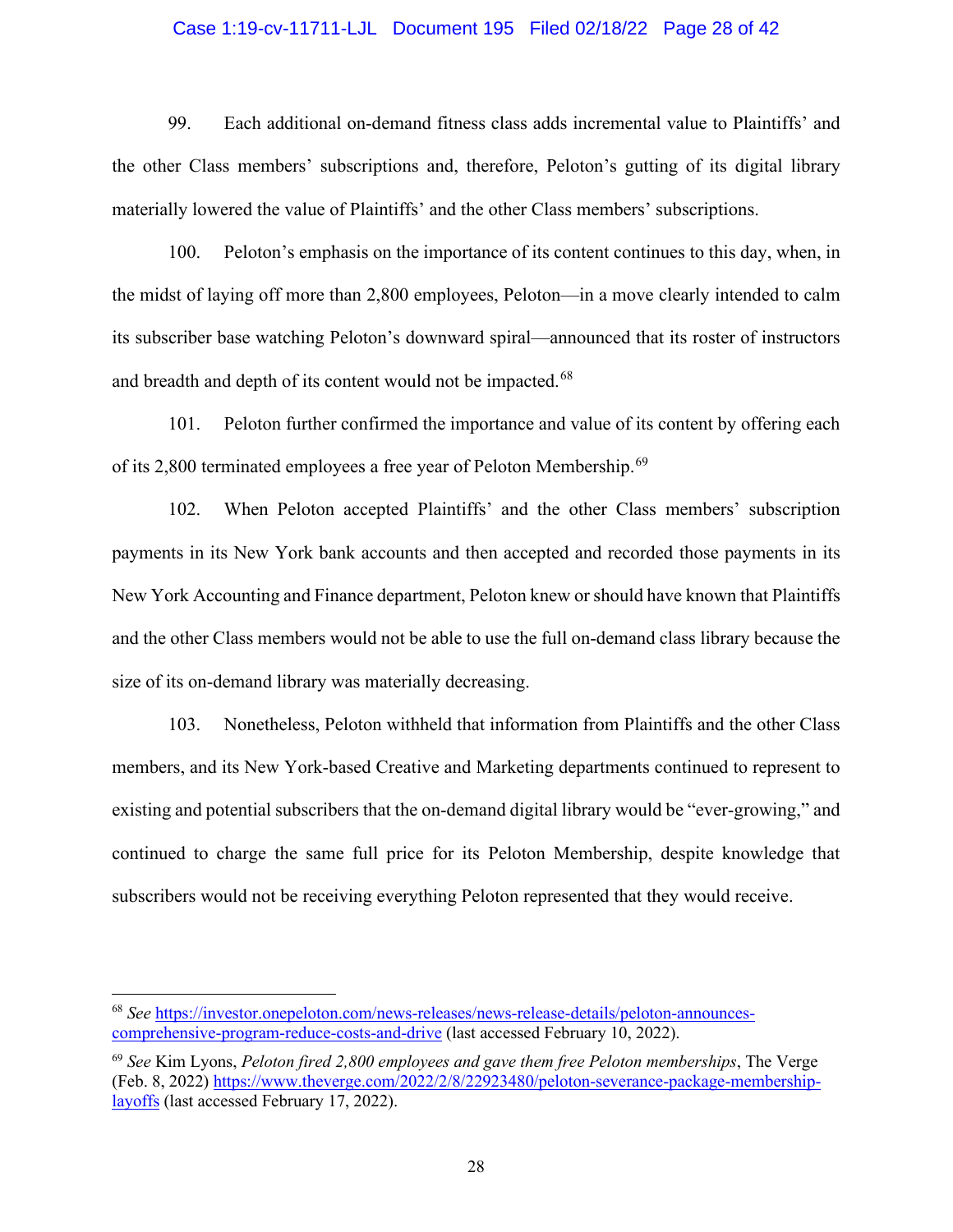## Case 1:19-cv-11711-LJL Document 195 Filed 02/18/22 Page 29 of 42

104. These actions were outside of normal business practices and Peloton knew or should have known that its representations would harm an average consumer. Peloton knew it could not live up to the promise it made active and prospective members.

105. By misrepresenting that its on-demand digital library would be "ever-growing" and failing to disclose the imminent removal of over half of that library, Peloton defrauded Plaintiffs and the other Class members, deprived Plaintiffs and the other Class members of the benefit of their bargain with Peloton, and/or unjustly enriched itself at Plaintiffs' and the other Class members' expense.

## **VI. CLASS ACTION ALLEGATIONS**

106. Plaintiffs Passman and Alvarado bring this action pursuant to Rules 23(a), 23(b)(2), and 23(b)(3) of the Federal Rules of Civil Procedure individually and on behalf of a class defined as:

All purchasers of the Peloton hardware and/or corresponding Peloton Membership subscription from April 9, 2018 through March 25, 2019.

(the "Class," unless otherwise noted).<sup>[70](#page-28-0)</sup>

107. Plaintiffs Passman and Alvarado also bring this action pursuant to Rules 23(a), 23(b)(2), and 23(b)(3) of the Federal Rules of Civil Procedure individually and on behalf of a subclass defined as:

All purchasers of the Peloton Hardware and/or the corresponding Peloton Membership subscription from April 9, 2018 through March 25, 2019 in the State of New York.

(the "New York Subclass").

<span id="page-28-0"></span><sup>70</sup> Plaintiffs recognize that this Court has already dismissed claims brought under New York General Business Law §§ 349 and 350 by non-New York plaintiffs. Plaintiffs are not presently looking to relitigate that issue, but include the assertion of a nationwide class in this Third Amended Complaint to preserve the issue for appeal.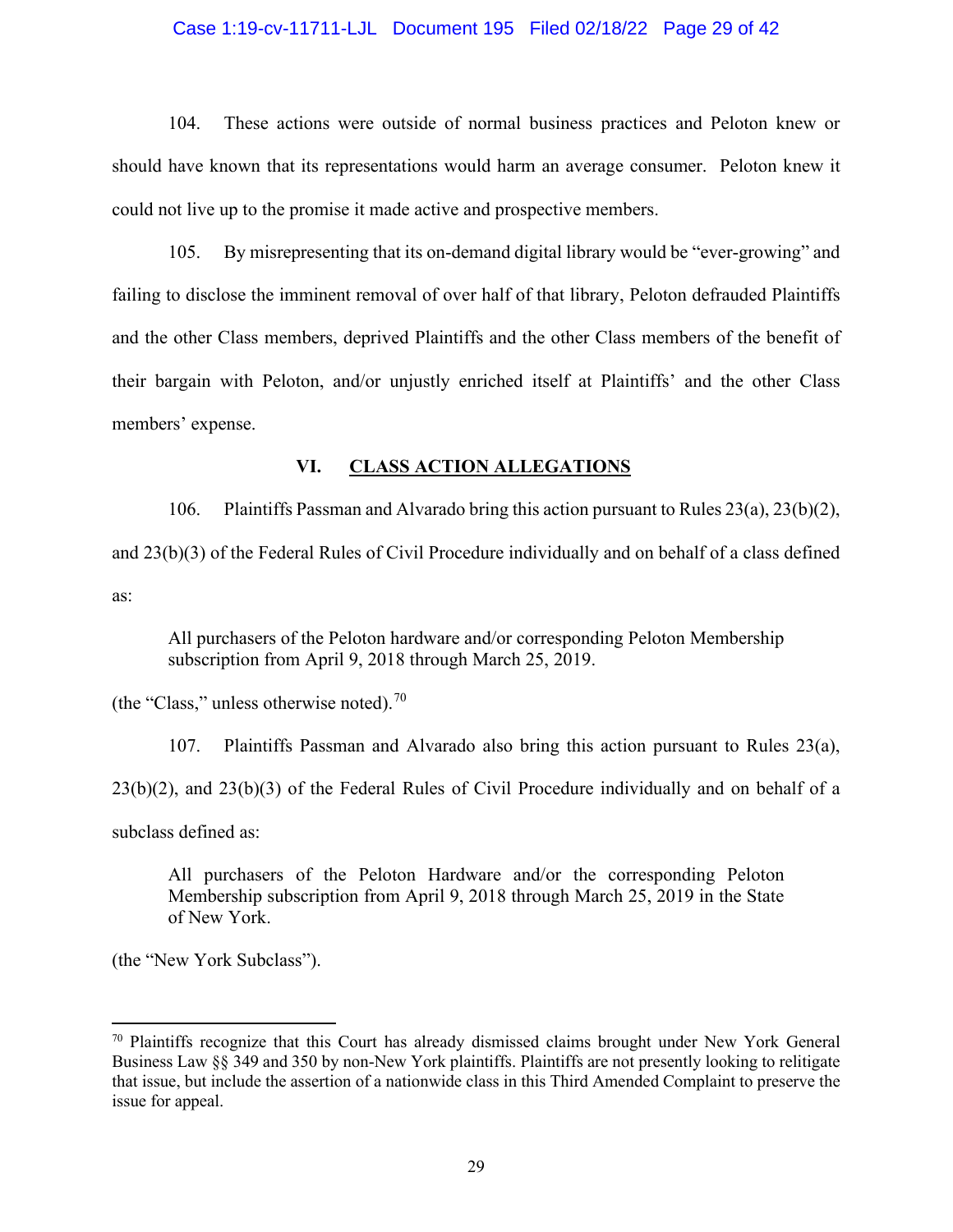## Case 1:19-cv-11711-LJL Document 195 Filed 02/18/22 Page 30 of 42

108. Excluded from the Classes are Peloton and any of its affiliates, parents, subsidiaries, officers, directors, employees, successors, or assigns; the judicial officers, and their immediate family members; Court staff assigned to this case. Plaintiffs reserve the right to modify or amend the Class definitions, as appropriate, during the course of this litigation.

109. This action has been brought and may properly be maintained on behalf of the Classes proposed herein under the criteria of Rule 23 of the Federal Rules of Civil Procedure.

110. **Numerosity – Federal Rule of Civil Procedure 23(a)(1).** The members of the Classes are so numerous and geographically dispersed that individual joinder of all Class members is impracticable. The precise number of Class members is unknown to Plaintiffs, but may be ascertained from Peloton's books and records and is presumed to be not less than tens of thousands, if not hundreds of thousands, of people. Class members may be notified of the pendency of this action by recognized, Court-approved notice dissemination methods, which may include U.S. Mail, electronic mail, Internet postings, and/or published notice.

111. **Commonality and Predominance – Federal Rule of Civil Procedure 23(a)(2) and 23(b)(3).** This action involves common questions of law and fact, which predominate over any questions affecting individual Class members, including, without limitation:

- a. whether Peloton engaged in the conduct alleged herein;
- b. whether Peloton's alleged conduct violates applicable law;
- c. whether Peloton engaged in false or misleading advertising;
- d. whether Peloton's misrepresentations and omissions regarding the "evergrowing" nature of the Peloton Membership's class library were likely to deceive Class members in violation of N.Y. Gen. Bus. Law §§ 349 and 350;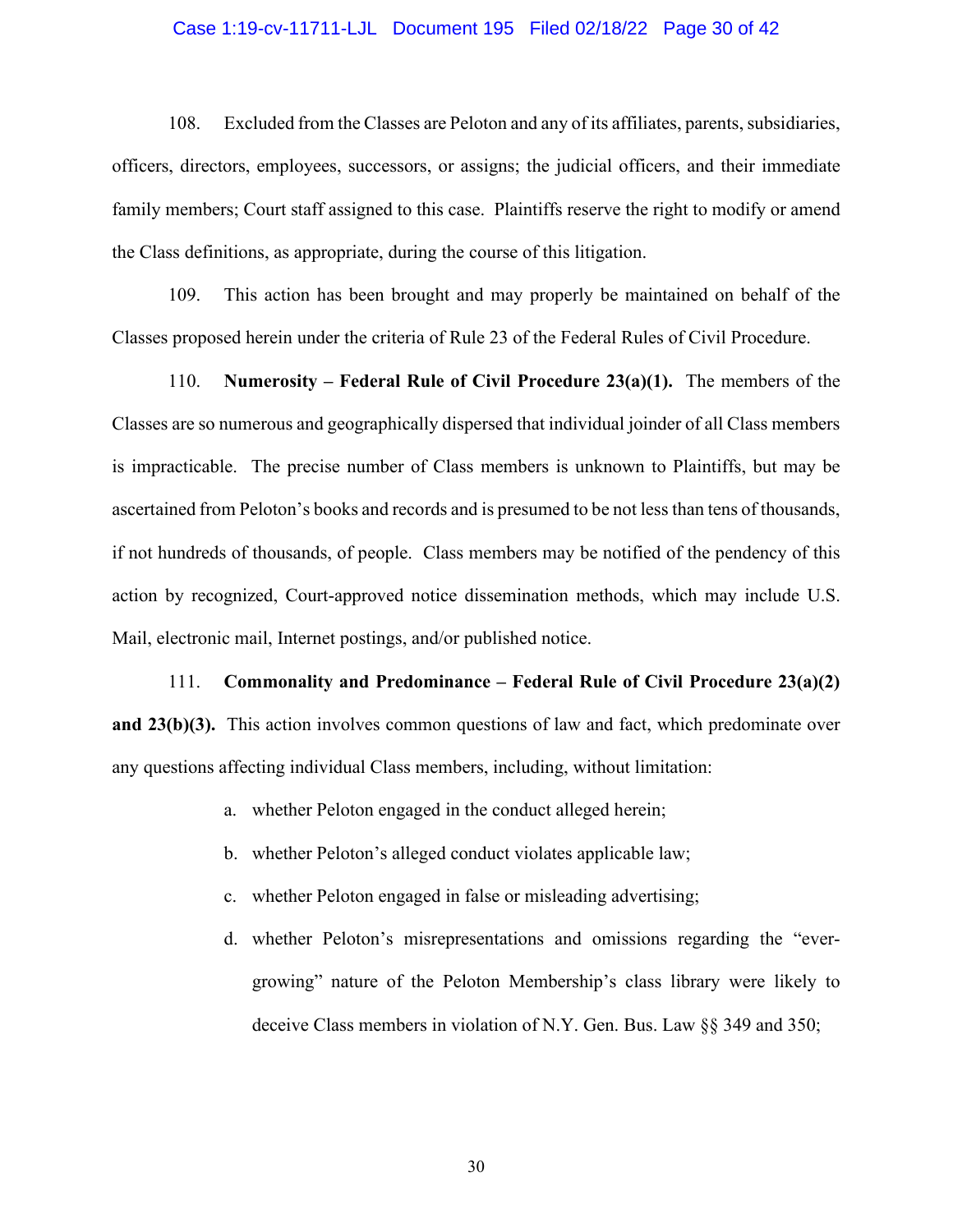- e. whether Peloton's misrepresentations and omissions regarding the "evergrowing" nature of the Peloton Membership's class library were material to a reasonable consumer;
- f. whether Class members overpaid for their Peloton Hardware and/or Peloton Membership as a result of the conduct alleged herein;
- g. whether Peloton's conduct violates public policy;
- h. whether Class members are entitled to damages, restitution, restitutionary disgorgement, equitable relief, statutory damages, exemplary damages, and/or other relief; and
- i. the amount and nature of relief to be awarded to Plaintiffs and the other Class members.

112. **Typicality – Federal Rule of Civil Procedure 23(a)(3).** Plaintiffs' claims are typical of the other Class members' claims because Plaintiffs and the other Class members purchased Peloton's Hardware and/or subscribed to the Peloton Membership that falsely promised an "ever-growing" class library. Each class in the on-demand library adds incremental value to Plaintiffs' and the other Class members' Peloton Hardware and/or Peloton Membership. The value of Plaintiffs' and the other Class members' Peloton Hardware and/or Peloton Membership has therefore diminished and, as a result of Peloton's conduct, Plaintiffs and the other Class members overpaid for their Peloton Hardware and/or Peloton Membership. Plaintiffs and the other Class members suffered damages as a direct and proximate result of the same wrongful conduct in which Peloton engaged. Plaintiffs' claims arise from the same practices and course of conduct that give rise to the other Class members' claims.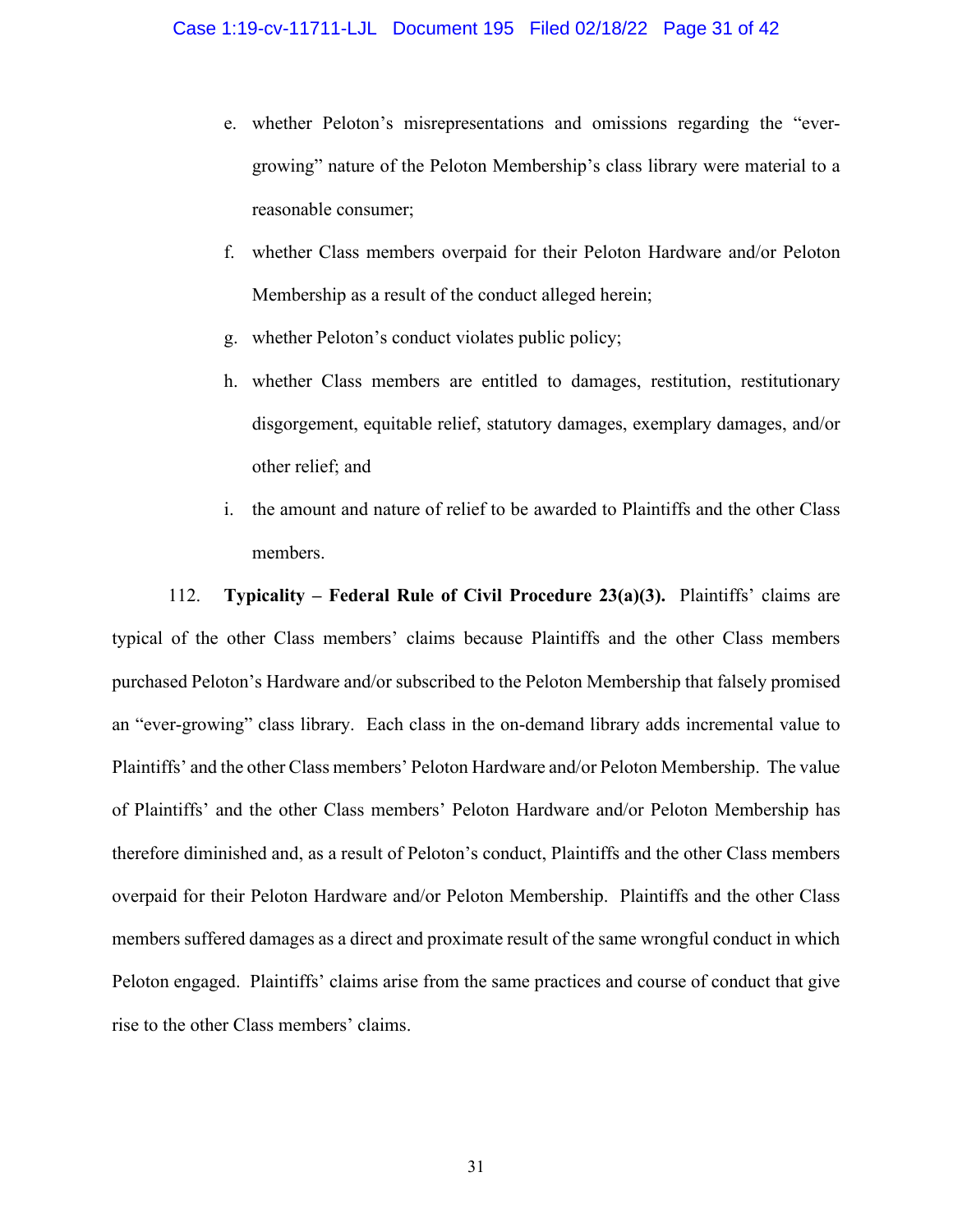#### Case 1:19-cv-11711-LJL Document 195 Filed 02/18/22 Page 32 of 42

113. **Adequacy of Representation – Federal Rule of Civil Procedure 23(a)(4).**  Plaintiffs are adequate Class representatives because their interests do not conflict with the interests of the other Class members who they seek to represent, Plaintiffs have retained counsel competent and experienced in complex class action litigation, and Plaintiffs intend to prosecute this action vigorously. Class members' interests will be fairly and adequately protected by Plaintiffs and their counsel.

114. **Declaratory and Injunctive Relief** – **Federal Rule of Civil Procedure 23(b)(2).**  Peloton has acted or refused to act on grounds generally applicable to Plaintiffs and the other Class members, thereby making appropriate final injunctive relief and declaratory relief, as described below, with respect to the Class members as a whole.

115. **Superiority – Federal Rule of Civil Procedure 23(b)(3).** A class action is superior to any other available means for the fair and efficient adjudication of this controversy, and no unusual difficulties are likely to be encountered in the management of this class action. The damages or other financial detriment suffered by Plaintiffs and the other Class members are relatively small compared to the burden and expense that would be required to individually litigate their claims against Peloton, so it would be impracticable for the Class members to individually seek redress for Peloton's wrongful conduct. Even if the Class members could afford litigation the court system could not. Individualized litigation creates a potential for inconsistent or contradictory judgments, and increases the delay and expense to all parties and the court system. By contrast, the class action device presents far fewer management difficulties, and provides the benefits of single adjudication, economy of scale, and comprehensive supervision by a single court.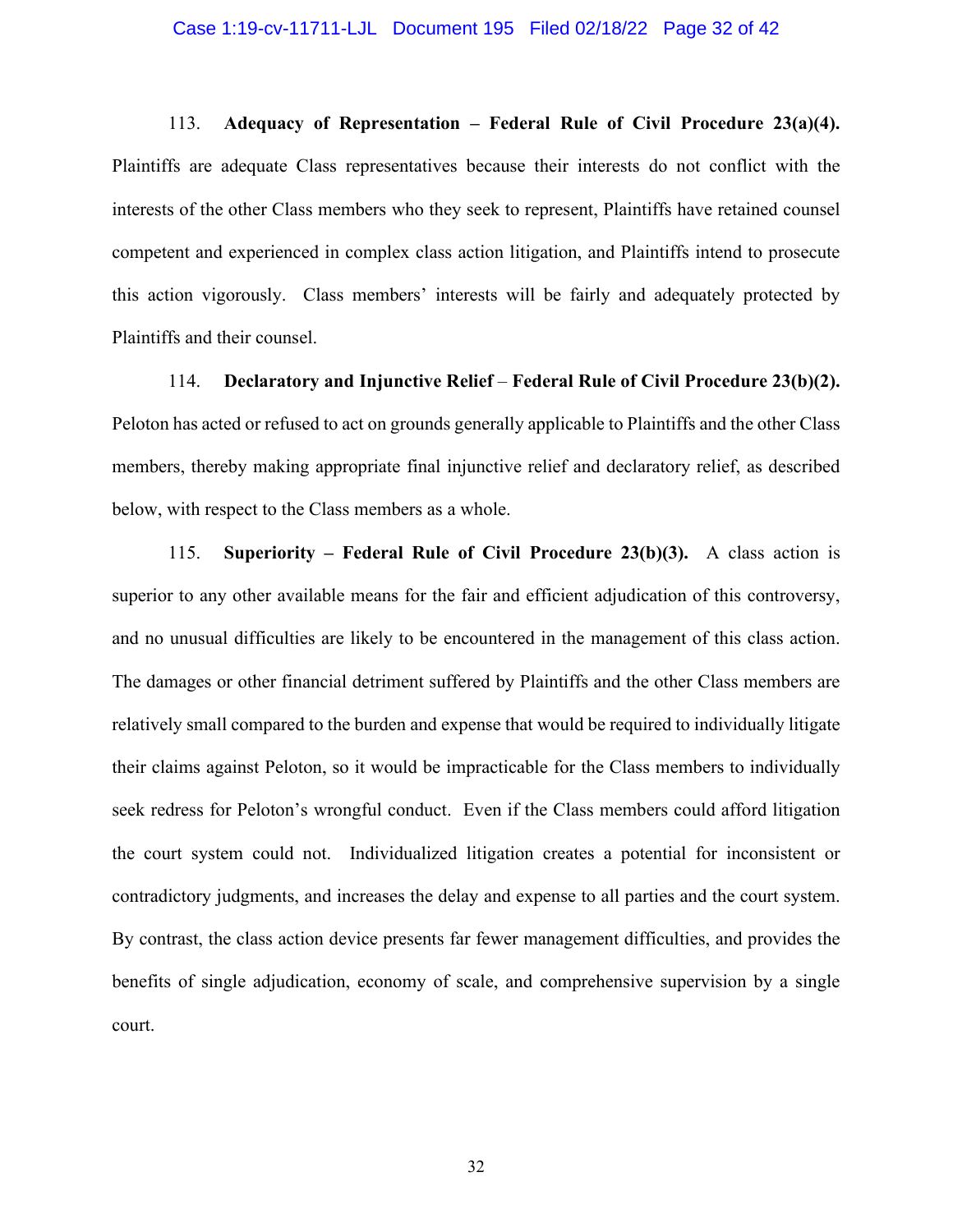## **VII. CLAIMS ALLEGED**

## **FIRST CLAIM FOR RELIEF**

# **Violation of New York General Business Law, N.Y. Gen. Bus. Law § 349 (brought on behalf of Plaintiffs Passman and Alvarado, the Class, and the New York Subclass)**

116. Plaintiffs Passman and Alvarado repeat and reallege the allegations in Paragraphs 1-115 above, as if fully alleged herein.

117. Plaintiffs Passman and Alvarado bring this claim individually and on behalf of the other Class members, including the New York Subclass members.

118. Plaintiffs Passman and Alvarado have standing to bring this claim individually and on behalf of the other Class members, because the representations at issue emanated from New York, and, in exchange for payments routed to Peloton's New York bank accounts, Plaintiffs Passman and Alvarado were given access to a digital library of classes recorded and produced by Peloton in New York; Plaintiffs Passman and Alvarado's access to over half these classes was likewise revoked in New York. Further, Plaintiffs Passman and Alvarado have standing to bring this claim individually, on behalf of other Class members, and, specifically, on behalf of the New York Subclass members, because the underlying transactions at issue between Plaintiffs and Peloton happened entirely, or predominantly, in New York.

119. New York's General Business Law § 349 makes unlawful "[d]eceptive acts or practices in the conduct of any business, trade or commerce."

120. Peloton engaged in deceptive acts or practices in the conduct of its business, trade, and commerce or furnishing of services, in violation of N.Y. Gen. Bus. Law § 349, by misrepresenting that its Peloton Membership included access to an "ever-growing library of live and on-demand studio classes" and willfully failing to disclose that it would be removing over half

33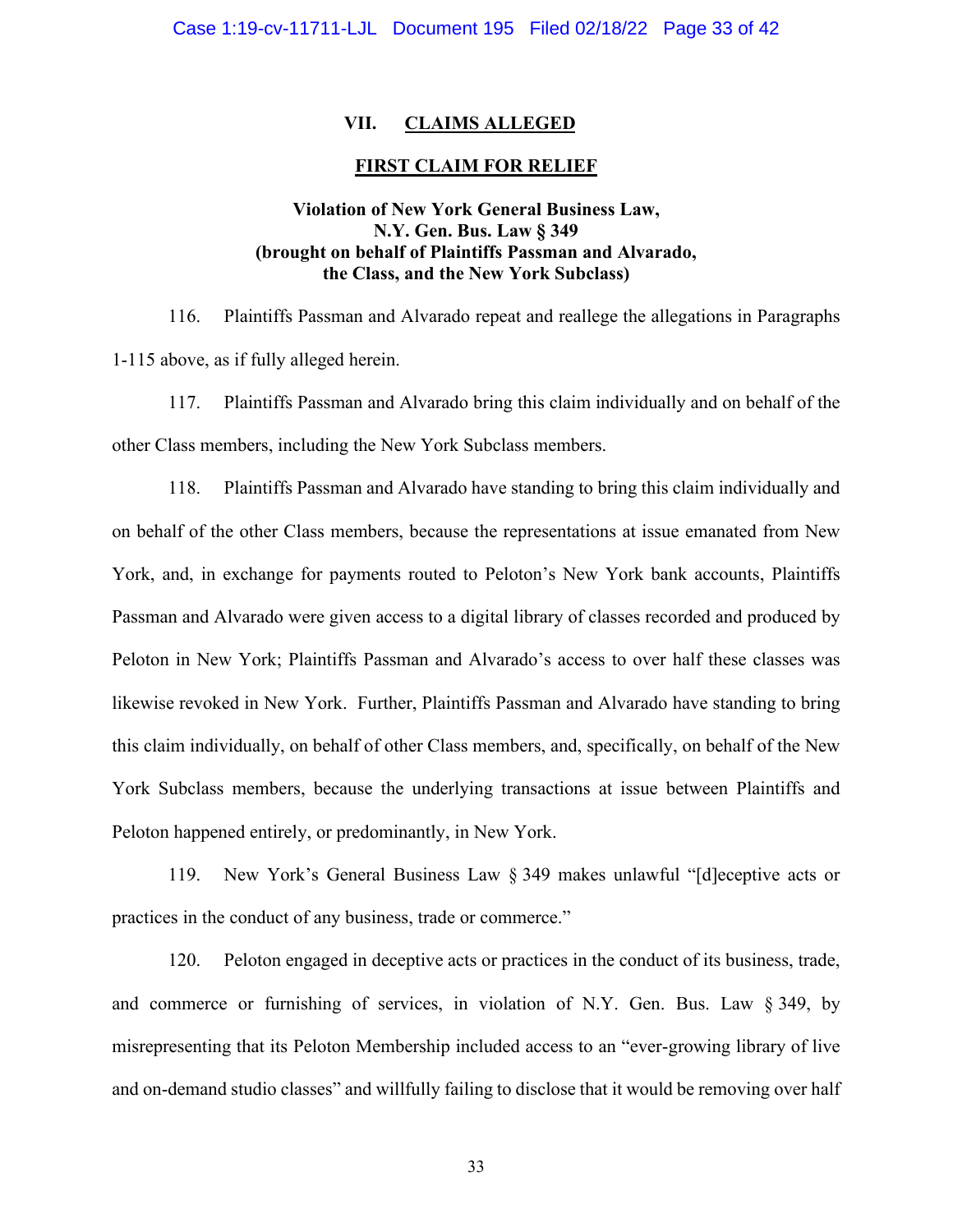#### Case 1:19-cv-11711-LJL Document 195 Filed 02/18/22 Page 34 of 42

of its on-demand digital library, while persistently publishing marketing assertions (and omissions) to the contrary.

121. Peloton knew or should have known that it lacked the appropriate copyright licenses for the music accompanying the classes in its library, and that its library could not legitimately be "ever-growing."

122. Peloton received a cease-and-desist letter regarding its copyright infringement on April 9, 2018, but continued to promise the "ever-growing" library to consumers. On March 25, 2019, shortly after getting sued for copyright infringement, Peloton abruptly removed more than half of its content from its on-demand digital library.

123. Despite knowing that the size of its on-demand digital library had decreased by more than 50%, Peloton continued to promise on its website "an expansive, ever-growing library of live and on-demand studio classes taught by world-class instructors"[71](#page-33-0) and "unlimited access to a growing library of live streaming and on-demand Peloton classes."[72](#page-33-1)

124. Peloton's representations and omissions were material because they were likely to deceive reasonable consumers about the "ever-growing" nature of its on-demand digital library.

125. Peloton acted intentionally, knowingly, and maliciously to violate New York's General Business Law, and recklessly disregarded Plaintiffs Passman and Alvarado's rights, and the other Class members' (including the New York Subclass members') rights. Peloton had actual knowledge on April 9, 2018 that it could not provide an "ever-growing" library to consumers but it nonetheless continued to promise and represent an "ever-growing" library.

<span id="page-33-0"></span><sup>71</sup> *See* <https://www.onepeloton.ca/app> (as accessed Nov. 26, 2019).

<span id="page-33-1"></span><sup>72</sup> *See* <https://www.onepeloton.com/shop/bike/subscription> (as accessed Nov. 26, 2019).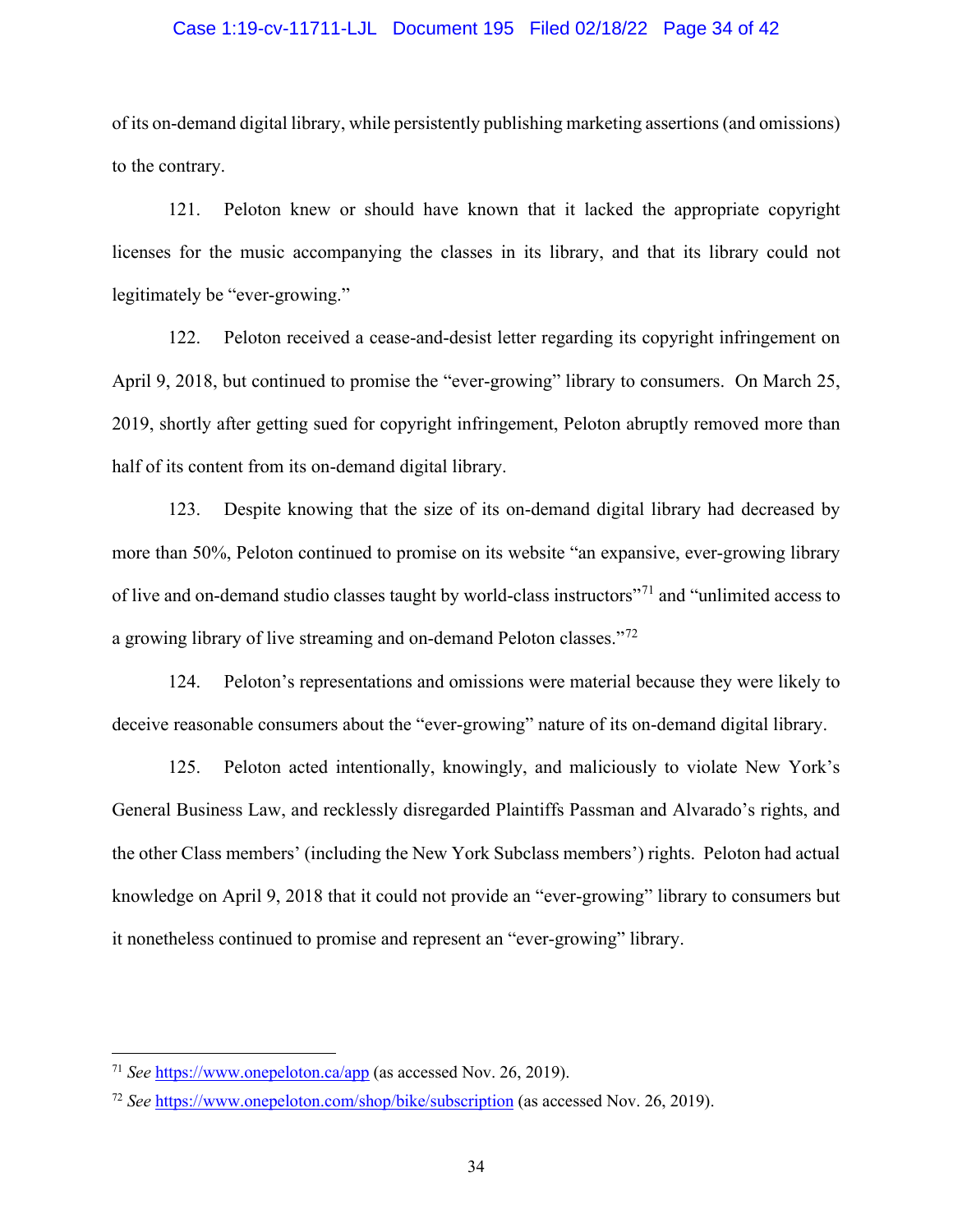#### Case 1:19-cv-11711-LJL Document 195 Filed 02/18/22 Page 35 of 42

126. As a direct and proximate result of Peloton's deceptive and unlawful acts and practices, Plaintiffs Passman and Alvarado, and the other Class members, including the New York Subclass members suffered a real and substantial injury they could not have reasonably avoided.

127. Peloton deprived Plaintiffs Passman and Alvarado, and the other Class members, including the New York Subclass members, of the benefit of the bargain. Plaintiffs Passman and Alvarado, and the other Class members, including the New York Subclass members, have suffered and will continue to suffer injury, ascertainable losses of money, and monetary and non-monetary damages because Plaintiffs Passman and Alvarado, and the other Class members, including the New York Subclass members, overpaid for Peloton's Hardware, because they did not know the truth that Peloton would gut its on-demand digital library, shrinking it by more than 50%, and that it would not be "ever-growing."

128. Peloton's deceptive and unlawful acts and practices complained of herein affected all purchasers of Peloton's Hardware because the Peloton Hardware is only as good as the app and subscription that comes with it.

129. Peloton's deceptive and unlawful acts and practices complained of herein affected all Peloton Membership subscribers. The above deceptive and unlawful practices and acts by Peloton caused substantial injury to Plaintiffs Passman and Alvarado, and the other Class members, including the New York Subclass members, that they could not reasonably avoid.

130. Plaintiffs Passman and Alvarado, individually and on behalf of the other Class members, including the New York Subclass members, seek all monetary and non-monetary relief allowed by law, including actual damages or statutory damages of \$50 per violation (whichever is greater), treble damages, injunctive relief, and attorney's fees and costs.

35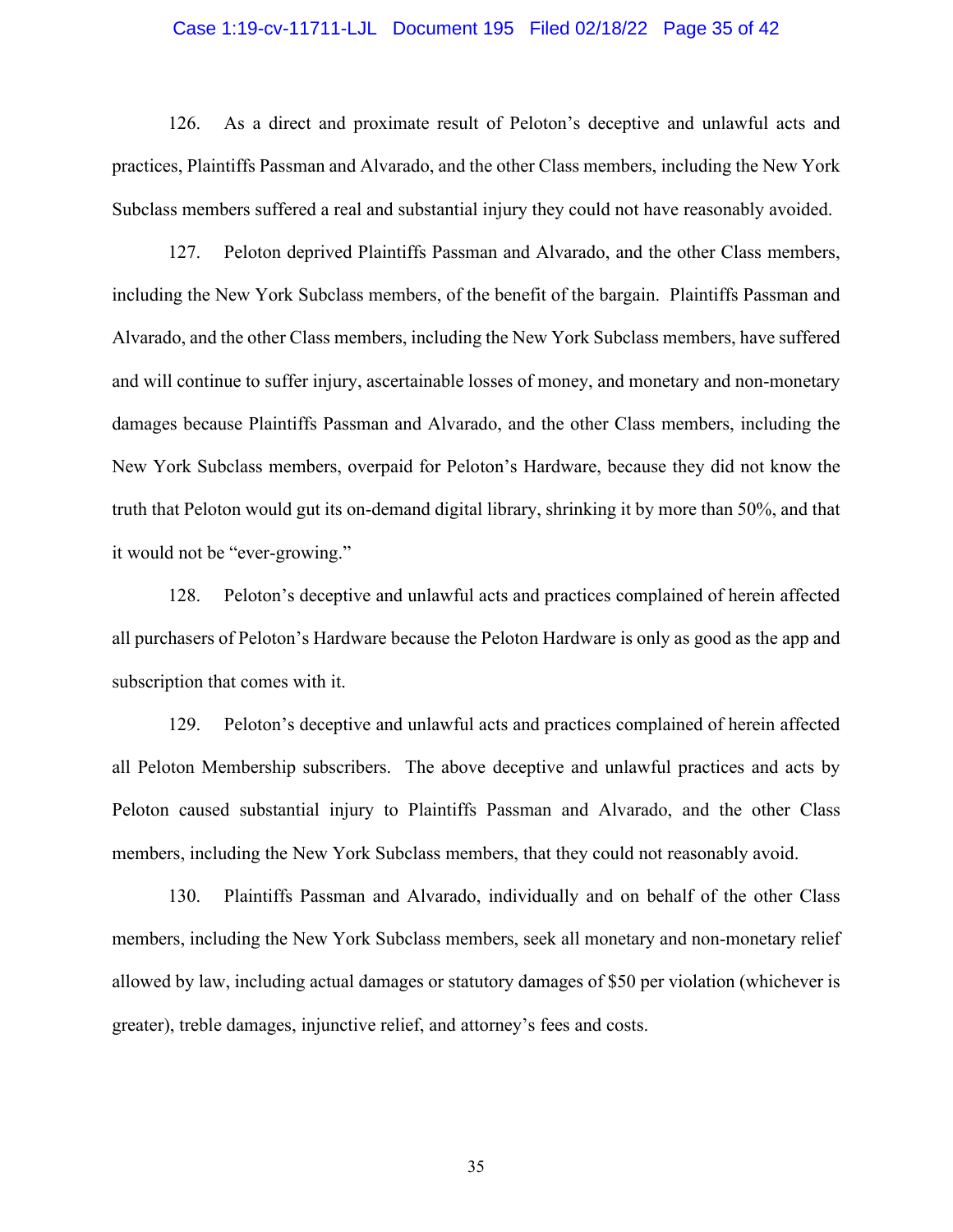## Case 1:19-cv-11711-LJL Document 195 Filed 02/18/22 Page 36 of 42

131. Peloton's above-described deceptive and unlawful practices caused substantial injury to Plaintiffs Passman and Alvarado, and the other Class members, including the New York Subclass members, that they could not reasonably avoid. Plaintiffs Passman and Alvarado, and the other Class members, including the New York Subclass members, seek all monetary and nonmonetary relief allowed by law, including actual damages or statutory damages of \$50 per violation for each of Peloton's violations of N.Y. Gen. Bus. Law § 349 (whichever is greater), treble damages, injunctive relief, and attorney's fees and costs.

132. Each sale of the Peloton Hardware to Plaintiffs Passman and Alvarado, and the other Class members, including the New York Subclass members, constitutes a separate, independent, and willful violation of N.Y. Gen. Bus. Law § 349 through the above deceptive acts and practices in the conduct of its business.

133. Each time Peloton accepted a Peloton Membership payment from Plaintiffs Passman and Alvarado, and/or one or more of the other Class members, including the other New York Subclass members, Peloton committed a separate, independent, and willful violation of N.Y. Gen. Bus. Law § 349 through the above deceptive acts and practices in the conduct of its business.

134. Peloton should , therefore, be assessed a separate statutory penalty of \$50 or actual damages (whichever is greater) for each independent violation, and all other such relief as may be just and proper that should be recovered by Plaintiffs Passman and Alvarado individually and on behalf of the other Class members, including the New York Subclass members.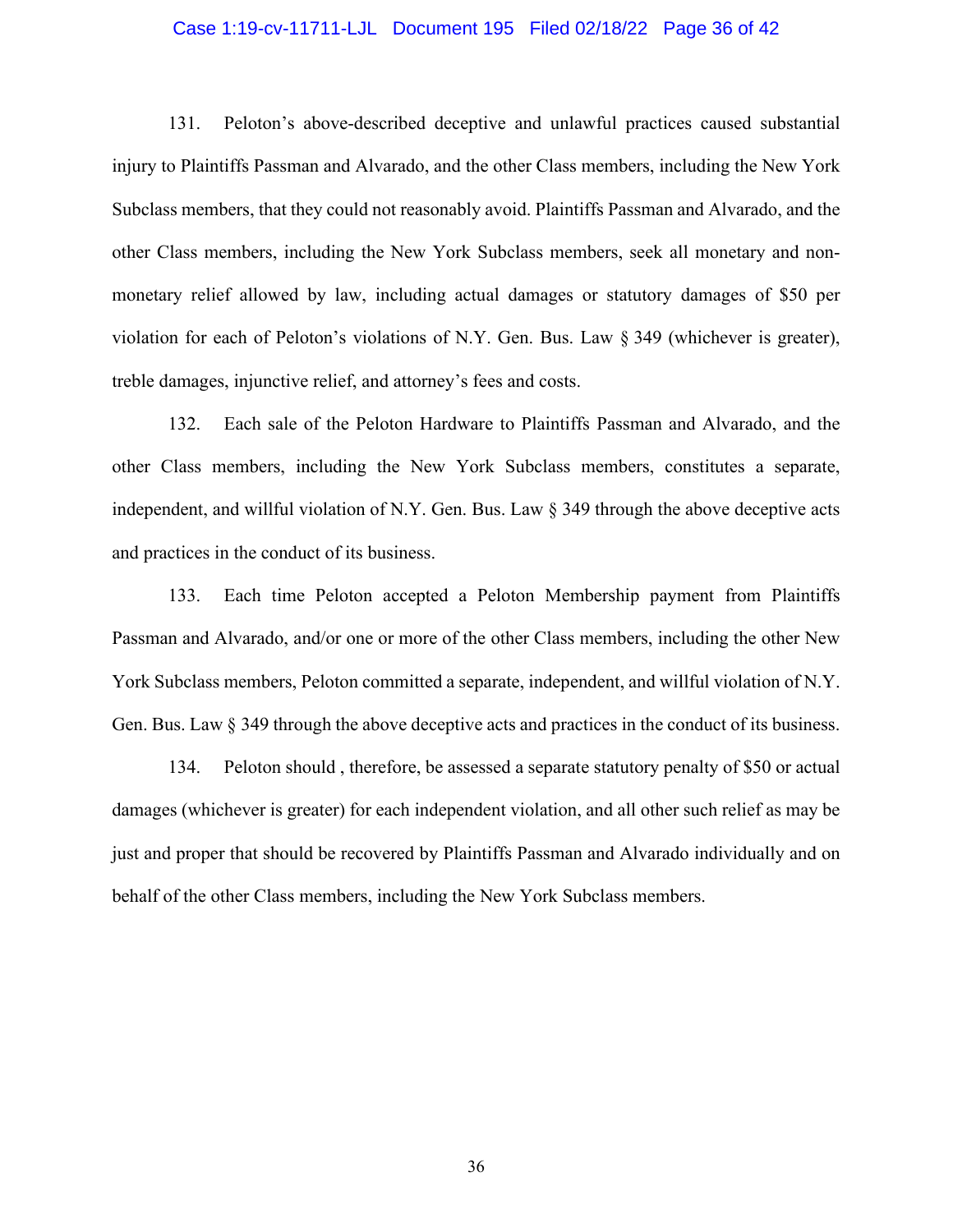#### **SECOND CLAIM FOR RELIEF**

# **Violation of New York General Business Law, N.Y. Gen. Bus. Law § 350 (brought on behalf of Plaintiffs Passman and Alvarado, the Class, and the New York Subclass)**

135. Plaintiffs Passman and Alvarado repeat and reallege the allegations in Paragraphs 1-115, above, as if fully alleged herein.

136. Plaintiffs Passman and Alvarado bring this claim individually and on behalf of the other Class members, including the New York Subclass members.

137. Plaintiffs Passman and Alvarado have standing to bring this claim individually and on behalf of the other Class members because the representations at issue emanated from New York, and, in exchange for payments routed to Peloton's New York bank accounts, Plaintiffs Passman and Alvarado were given access to a digital library of classes recorded and produced by Peloton in New York; Plaintiffs Passman and Alvarado's access to over half of these classes was likewise revoked in New York. Further, Plaintiffs Passman and Alvarado have standing to bring this claim individually, on behalf of other Class members, and specifically on behalf of the New York Subclass members, because the underlying transactions at issue between Plaintiffs and Peloton happened entirely, or predominantly, in New York.

138. New York's General Business Law § 350 makes unlawful "[f]alse advertising in the conduct of any business, trade, or commerce[.]" False advertising includes "advertising including labeling, of a commodity . . . if such advertising is misleading in a material respect," taking into account "the extent to which the advertising fails to reveal facts material in the light . . . representations [made] with respect to the commodity. . . ." N.Y. Gen. Bus. Law § 350-a.

139. Peloton caused to be made or disseminated, through advertising, marketing, and other publications, statements that were untrue or misleading, and which were known, or which

37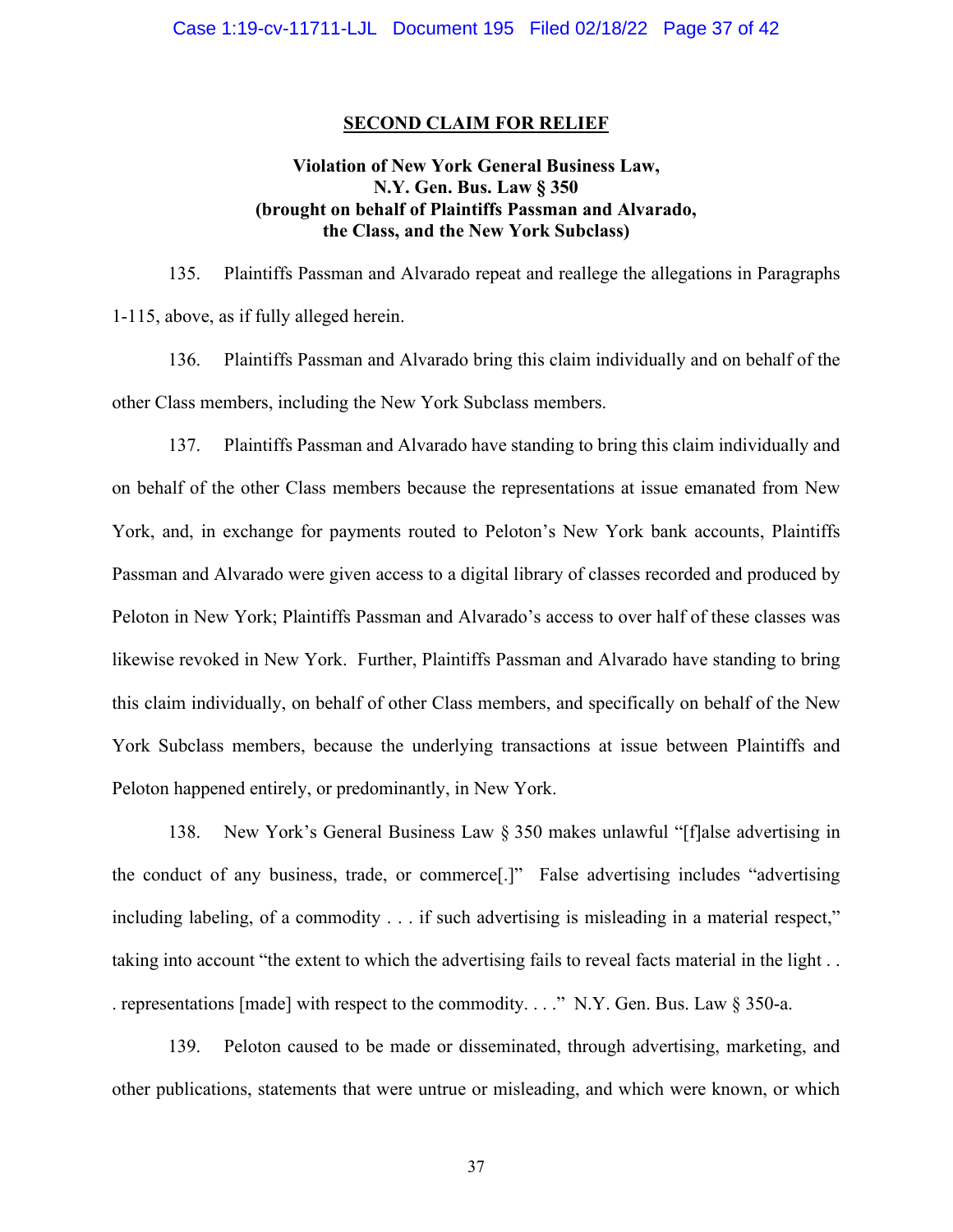#### Case 1:19-cv-11711-LJL Document 195 Filed 02/18/22 Page 38 of 42

by the exercise of reasonable care should have been known, to Peloton to be untrue and misleading to consumers, including to Plaintiffs Passman and Alvarado and other Class members, including New York Subclass members.

140. Peloton misrepresented through advertisements on its website that its Peloton Membership included access to an "ever-growing library of live and on-demand studio classes" and, at the same time, willfully failed to disclose that it would be removing over half of its Peloton Membership's on-demand digital library.

141. Peloton knew or should have known that it lacked the appropriate copyright licenses for the music accompanying the classes in its library, and that its library could not legitimately be "ever-growing."

142. Peloton received a cease-and-desist letter regarding its copyright infringement on April 9, 2018 but continued to promise the "ever-growing" library to consumers. On March 25, 2019, shortly after getting sued for copyright infringement, Peloton abruptly removed more than half of its on-demand content from its Peloton Membership's on-demand digital library.

143. Despite knowing that the size of its on-demand digital library had decreased by more than 50%, Peloton continues to advertise on its website "an expansive, ever-growing library of live and on-demand studio classes taught by world-class instructors"[73](#page-37-0) and "unlimited access to a growing library of live streaming and on-demand Peloton classes."[74](#page-37-1)

144. Peloton has violated N.Y. Gen. Bus. Law § 350 because the misrepresentations and omissions regarding the "ever-growing" nature of its on-demand library, were material and likely to deceive a reasonable consumer.

<span id="page-37-0"></span><sup>73</sup> *See* <https://www.onepeloton.ca/app> (as accessed Nov. 26, 2019).

<span id="page-37-1"></span><sup>74</sup> *See* <https://www.onepeloton.com/shop/bike/subscription> (as accessed Nov. 26, 2019).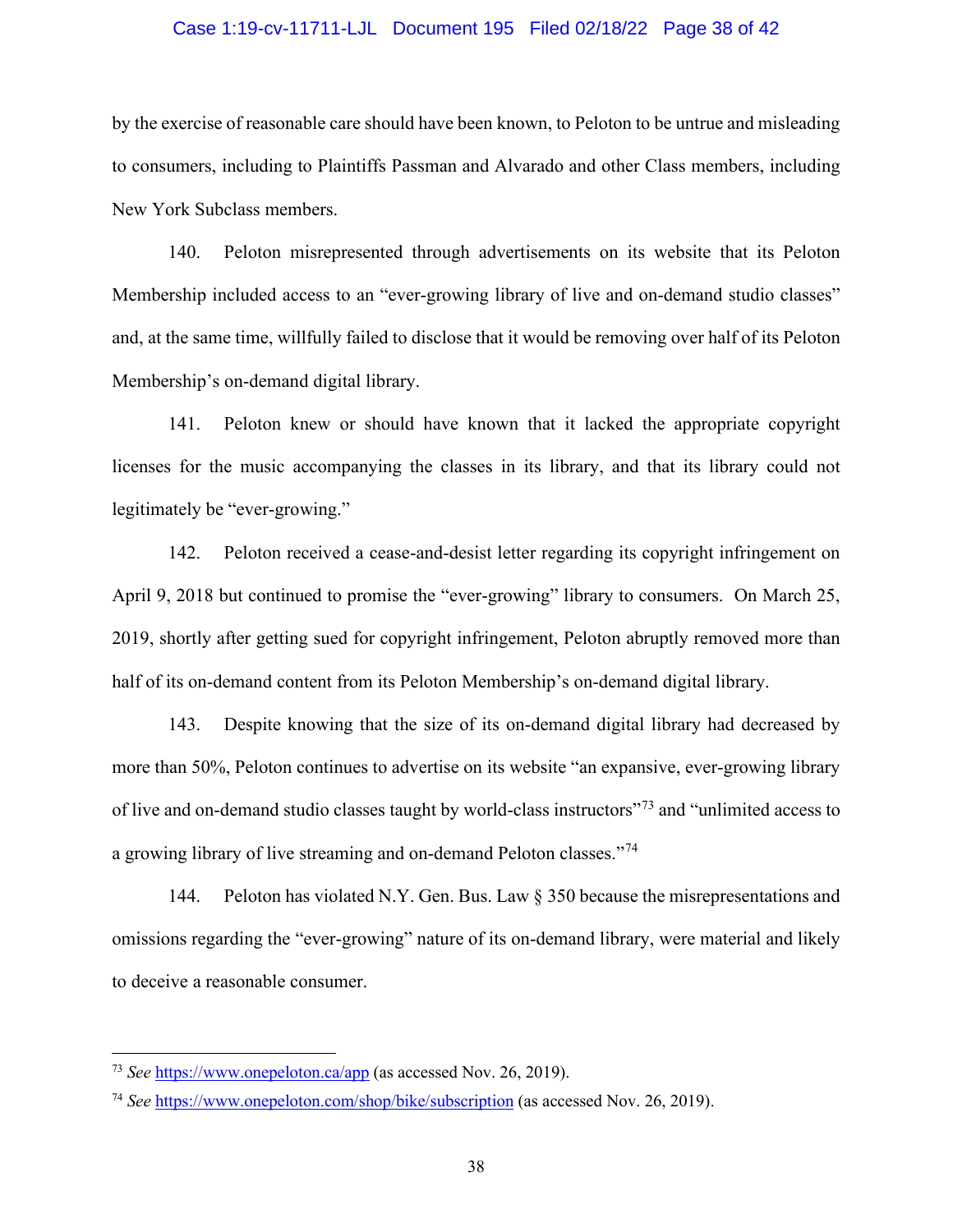#### Case 1:19-cv-11711-LJL Document 195 Filed 02/18/22 Page 39 of 42

145. As a direct and proximate result of Peloton's false and misleading advertising, Plaintiffs Passman and Alvarado, and the other Class members, including the New York Subclass members suffered a real and substantial injury they could not have reasonably avoided.

146. Peloton deprived Plaintiffs Passman and Alvarado, and the other Class members, including the New York Subclass members, of the benefit of the bargain. Plaintiffs Passman and Alvarado, and the other Class members, including the New York Subclass members, have suffered and will continue to suffer injury, ascertainable losses of money, and monetary and non-monetary damages.

147. Plaintiffs Passman and Alvarado, and the other Class members, including the New York Subclass members, overpaid for Peloton's Hardware because they did not know the truth that Peloton would gut its on-demand digital library, shrinking it by more than 50%, and that it would not be "ever-growing."

148. Peloton's false and misleading advertising complained of herein affected all purchasers of Peloton's Hardware because the Peloton Hardware is only as good as the app and subscription that comes with it.

149. Peloton's false and misleading advertising complained of herein affected all purchasers of Peloton's Membership.

150. Peloton's above-described false and misleading advertising caused substantial injury to Plaintiffs Passman and Alvarado, and the other Class members, including the New York Subclass members that they could not reasonably avoid.

151. Plaintiffs Passman and Alvarado, individually and on behalf of the other Class members, including the New York Subclass members seek all monetary and non-monetary relief

39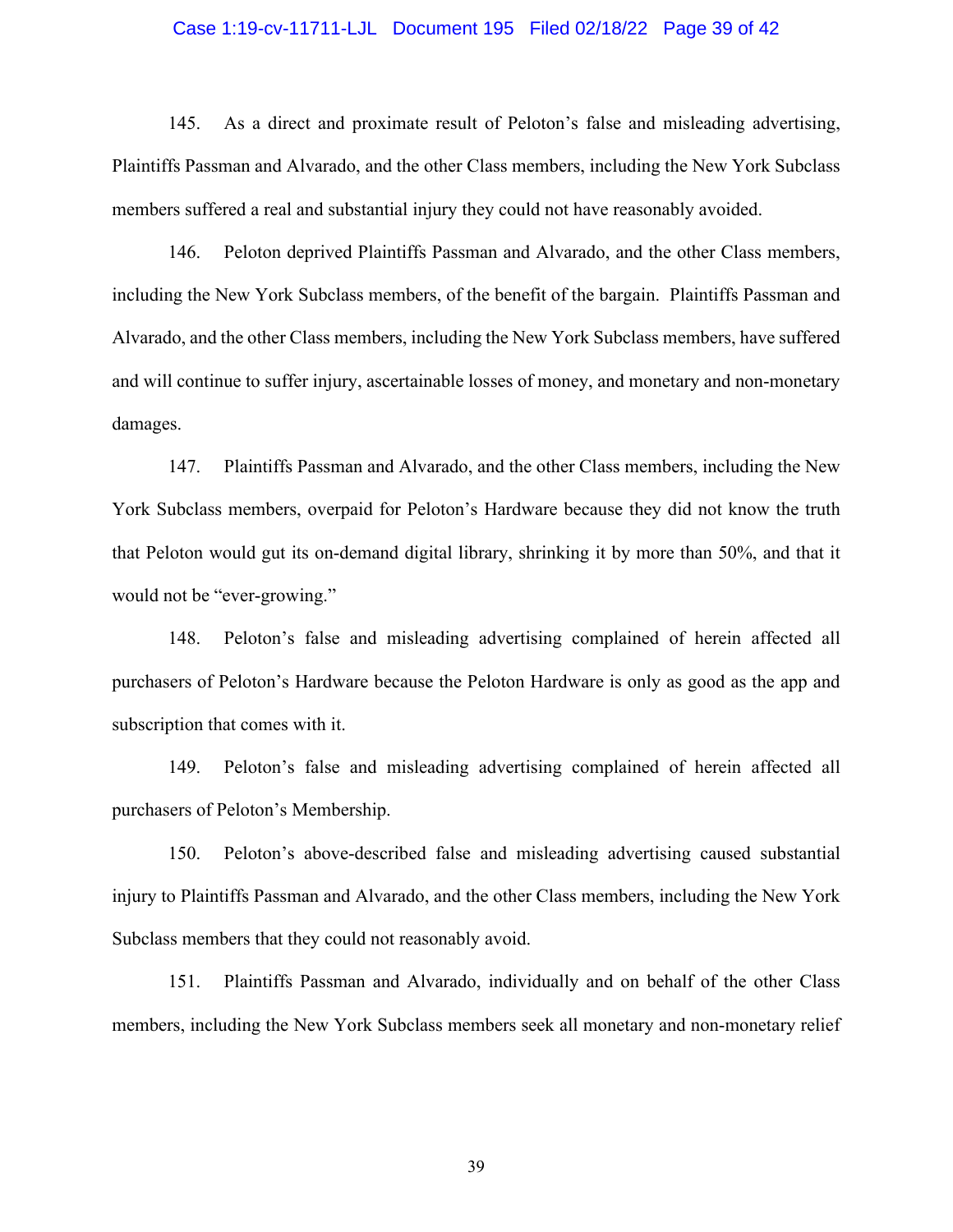# Case 1:19-cv-11711-LJL Document 195 Filed 02/18/22 Page 40 of 42

allowed by law, including actual damages or statutory damages of \$500 per violation (whichever is greater), treble damages, injunctive relief, and attorney's fees and costs.

152. Peloton committed a separate and independent violation of N.Y. Gen. Bus. Law § 350 for each Peloton Hardware it sold while it made false advertisements pertaining or relating to the "ever-growing" and/or growing nature of its on-demand library.

153. Each time Peloton accepted a Peloton Membership payment from Plaintiffs Passman and Alvarado, and/or one or more of the other Class members, including the other New York Subclass members, Peloton committed a separate and independent violation of N.Y. Gen. Bus. Law § 350 while it made false advertisements pertaining or relating to the "ever-growing" and/or "growing" nature of its on-demand library.

154. Peloton should therefore be assessed statutory damages of \$500 for each such violation, and all other such relief as may be just and proper.

## **VIII. ALLEGATIONS AND CLAIMS PRESERVED FOR APPEAL**

155. Plaintiffs and counsel for the putative Class do not intend to forfeit any right to appeal the dismissal of former plaintiff Alicia Pearlman's claims under Michigan or New York law, but are not repleading them here in an effort to avoid unnecessary duplicative litigation.

#### **IX. REQUEST FOR RELIEF**

Plaintiffs, individually and on behalf of the other Class members, including the New York Subclass members, respectfully request that the Court enter judgment in their favor and against Peloton as follows:

1. Certifying the Classes as requested herein, designating Plaintiffs as class representatives, and appointing the undersigned counsel as Class Counsel;

40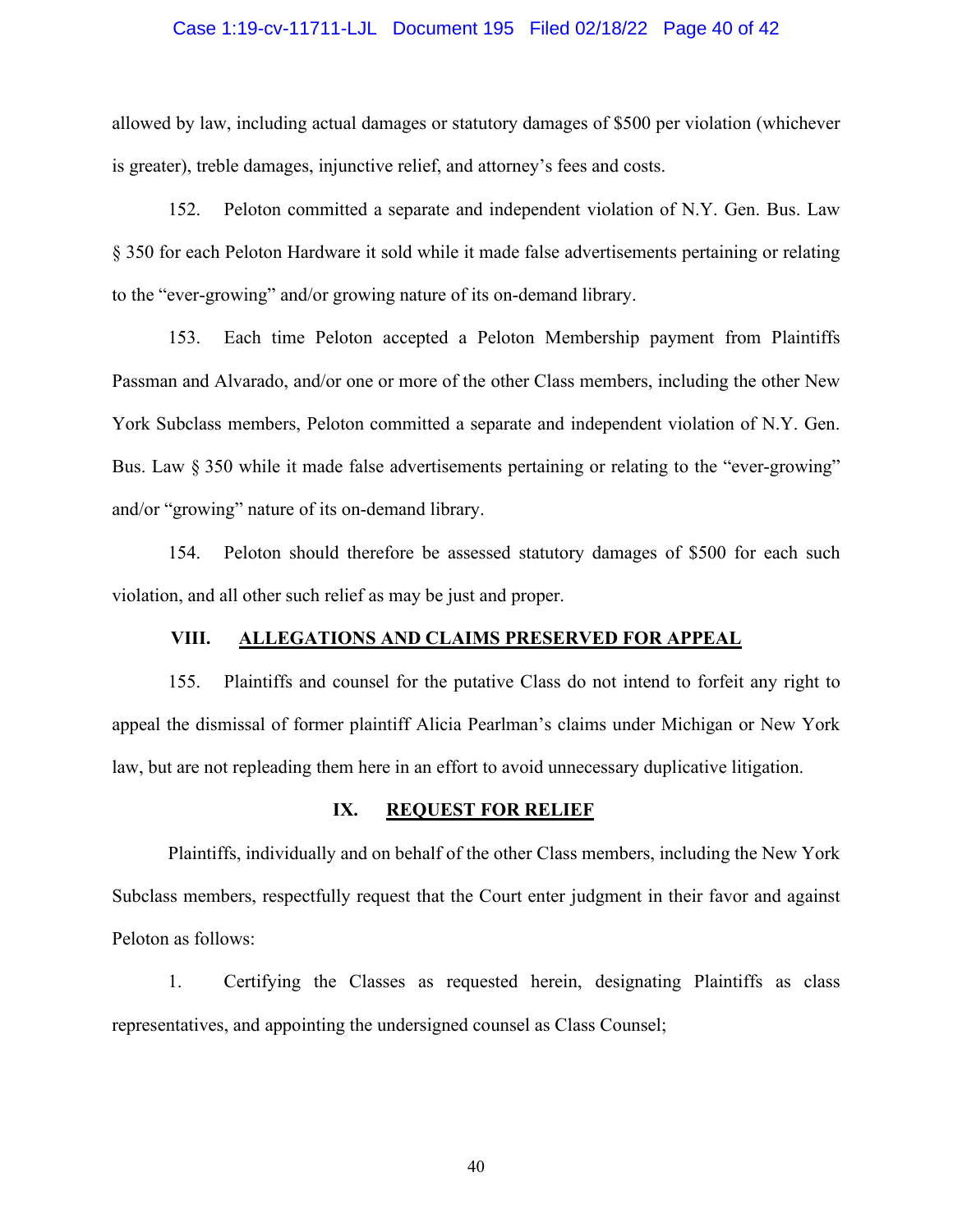## Case 1:19-cv-11711-LJL Document 195 Filed 02/18/22 Page 41 of 42

2. Declaring that Peloton is financially responsible for notifying the Class members of the pendency of this suit;

3. Awarding statutory and/or actual damages to the maximum extent allowed, in an amount to be proven at trial;

4. Requiring restitution and disgorgement of all profits and unjust enrichment Peloton obtained from Plaintiffs and the other Class members as a result of Peloton's unlawful, unfair, and/or fraudulent business practices;

5. Awarding injunctive relief as permitted by law or equity, including enjoining Peloton from continuing the unlawful practices as set forth herein, and ordering Peloton to engage in a corrective advertising campaign;

6. Awarding Plaintiffs' reasonable attorneys' fees, costs, and expenses;

7. Awarding pre- and post-judgment interest on any amounts awarded; and

8. Awarding such other and further relief as may be just and proper.

## **X. JURY TRIAL DEMANDED**

Plaintiffs demand a trial by jury on all causes of action so triable.

Dated: February 18, 2022 */s/ Greg G. Gutzler* 

GREG G. GUTZLER ggutzler@dicellolevitt.com **DICELLO LEVITT GUTZLER LLC** 444 Madison Avenue, Fourth Floor New York, New York 10022 Telephone: (646) 933-1000

ADAM J. LEVITT alevitt@dicellolevitt.com ADAM PROM [aprom@dicellolevitt.com](mailto:aprom@dicellolevitt.com) **DICELLO LEVITT GUTZLER LLC** Ten North Dearborn Street, Sixth Floor Chicago, Illinois 60602 Telephone: (312) 214-7900